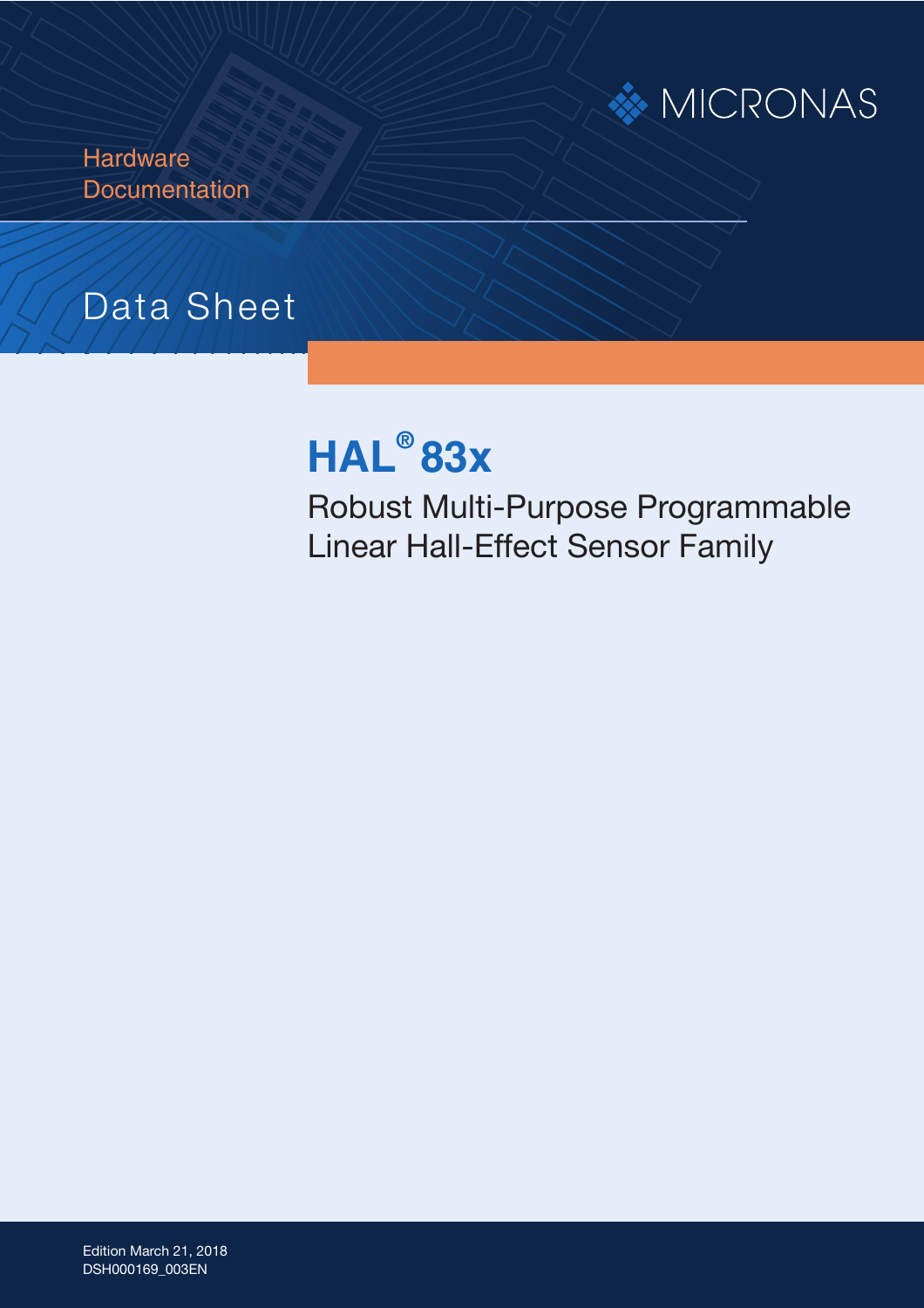#### **Copyright, Warranty, and Limitation of Liability**

The information and data contained in this document are believed to be accurate and reliable. The software and proprietary information contained therein may be protected by copyright, patent, trademark and/or other intellectual property rights of TDK-Micronas. All rights not expressly granted remain reserved by TDK-Micronas.

TDK-Micronas assumes no liability for errors and gives no warranty representation or guarantee regarding the suitability of its products for any particular purpose due to these specifications.

By this publication, TDK-Micronas does not assume responsibility for patent infringements or other rights of third parties which may result from its use. Commercial conditions, product availability and delivery are exclusively subject to the respective order confirmation.

Any information and data which may be provided in the document can and do vary in different applications, and actual performance may vary over time.

All operating parameters must be validated for each customer application by customers' technical experts. Any new issue of this document invalidates previous issues. TDK-Micronas reserves the right to review this document and to make changes to the document's content at any time without obligation to notify any person or entity of such revision or changes. For further advice please contact us directly.

Do not use our products in life-supporting systems, military, aviation, or aerospace applications! Unless explicitly agreed to otherwise in writing between the parties, TDK-Micronas' products are not designed, intended or authorized for use as components in systems intended for surgical implants into the body, or other applications intended to support or sustain life, or for any other application in which the failure of the product could create a situation where personal injury or death could occur.

No part of this publication may be reproduced, photocopied, stored on a retrieval system or transmitted without the express written consent of TDK-Micronas.

#### **TDK-Micronas Trademarks**

– HAL

#### **TDK-Micronas Patents**

EP0 953 848, EP 1 039 357, EP 1 575 013

#### **Third-Party Trademarks**

All other brand and product names or company names may be trademarks of their respective companies.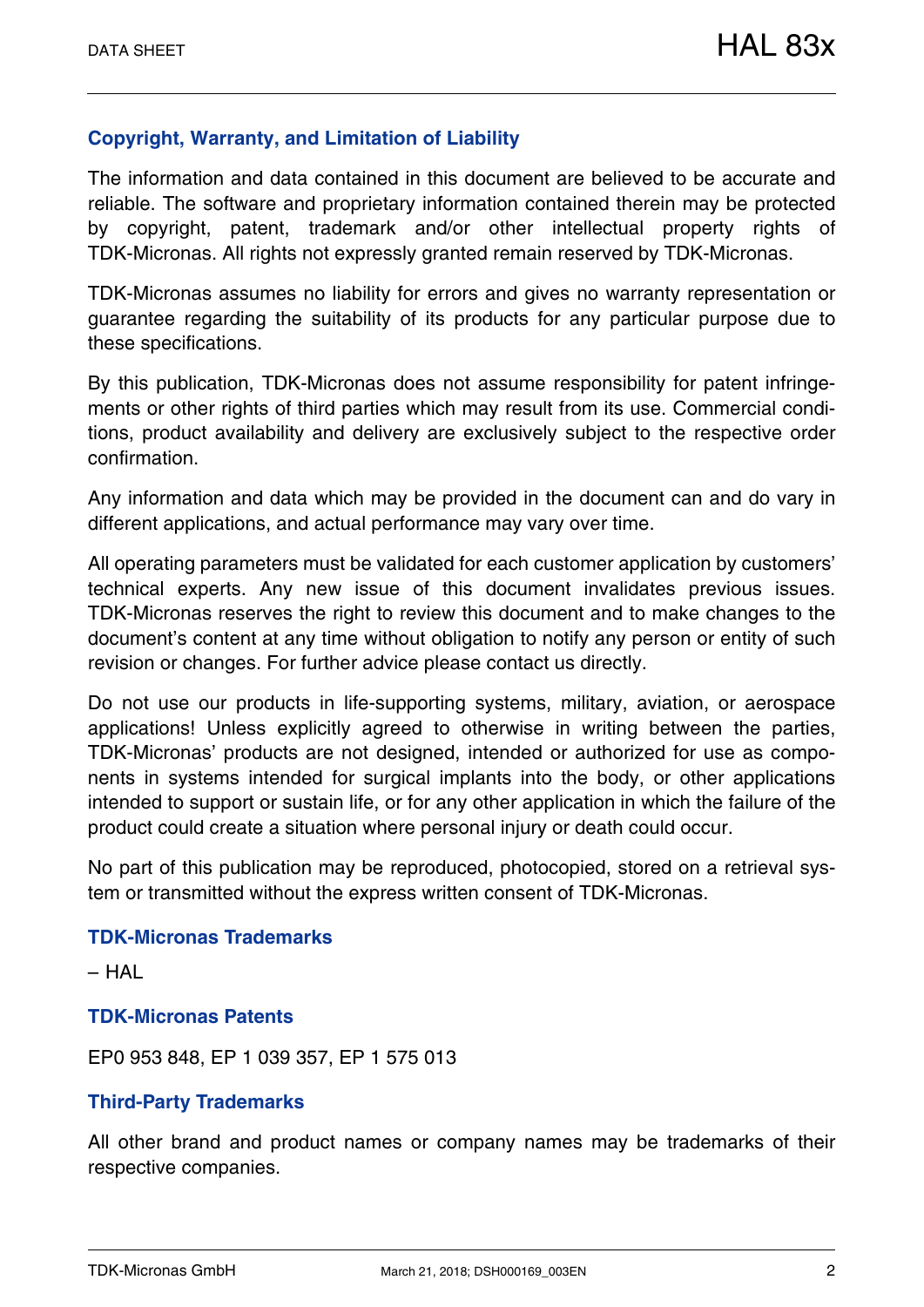#### **Contents**

| Page | <b>Section</b> | <b>Title</b>                                                |
|------|----------------|-------------------------------------------------------------|
| 5    | 1.             | <b>Introduction</b>                                         |
| 6    | 1.1.           | Applications                                                |
| 6    | 1.2.           | <b>General Features</b>                                     |
| 6    | 1.2.1.         | Device-specific features of HAL835                          |
| 7    | 2.             | <b>Ordering Information</b>                                 |
| 7    | 2.1.           | <b>Device-Specific Ordering Codes</b>                       |
| 8    | 3.             | <b>Functional Description</b>                               |
| 8    | 3.1.           | <b>General Function</b>                                     |
| 11   | 3.2.           | A/D Converter                                               |
| 12   | 3.3.           | Digital Signal Processing and EEPROM                        |
| 20   | 3.4.           | <b>Calibration Procedure</b>                                |
| 20   | 3.4.1.         | <b>General Procedure</b>                                    |
| 23   | 4.             | <b>Specifications</b>                                       |
| 23   | 4.1.           | <b>Outline Dimensions</b>                                   |
| 27   | 4.2.           | Soldering, Welding and Assembly                             |
| 27   | 4.3.           | Pin Connections and Short Descriptions                      |
| 27   | 4.4.           | Dimensions of Sensitive Area                                |
| 28   | 4.5.           | <b>Absolute Maximum Ratings</b>                             |
| 29   | 4.6.           | Storage and Shelf Life                                      |
| 29   | 4.7.           | <b>Recommended Operating Conditions</b>                     |
| 30   | 4.8.           | Characteristics                                             |
| 32   | 4.8.1.         | <b>Additional Information</b>                               |
| 33   | 4.8.2.         | PWM Output (HAL835 only)                                    |
| 33   | 4.8.3.         | <b>TO92UT Packages</b>                                      |
| 33   | 4.8.4.         | Definition of sensitivity error ES                          |
| 35   | 4.8.5.         | Power-On Operation                                          |
| 36   | 4.9.           | <b>Diagnostics and Safety Features</b>                      |
| 36   | 4.9.1.         | Overvoltage and Undervoltage Detection                      |
| 36   | 4.9.2.         | <b>Open-Circuit Detection</b>                               |
| 37   | 4.9.3.         | Overtemperature and Short-Circuit Protection                |
| 37   | 4.9.4.         | <b>EEPROM Redundancy</b>                                    |
| 37   | 4.9.5.         | <b>ADC Diagnostic</b>                                       |
| 38   | 5.             | <b>Application Notes</b>                                    |
| 38   | 5.1.           | Application Circuit (for analog output mode only)           |
| 39   | 5.2.           | Use of two HAL83x in Parallel (for analog output mode only) |
| 40   | 5.3.           | <b>Temperature Compensation</b>                             |
| 42   | 5.4.           | <b>Ambient Temperature</b>                                  |
| 42   | 5.5.           | <b>EMC and ESD</b>                                          |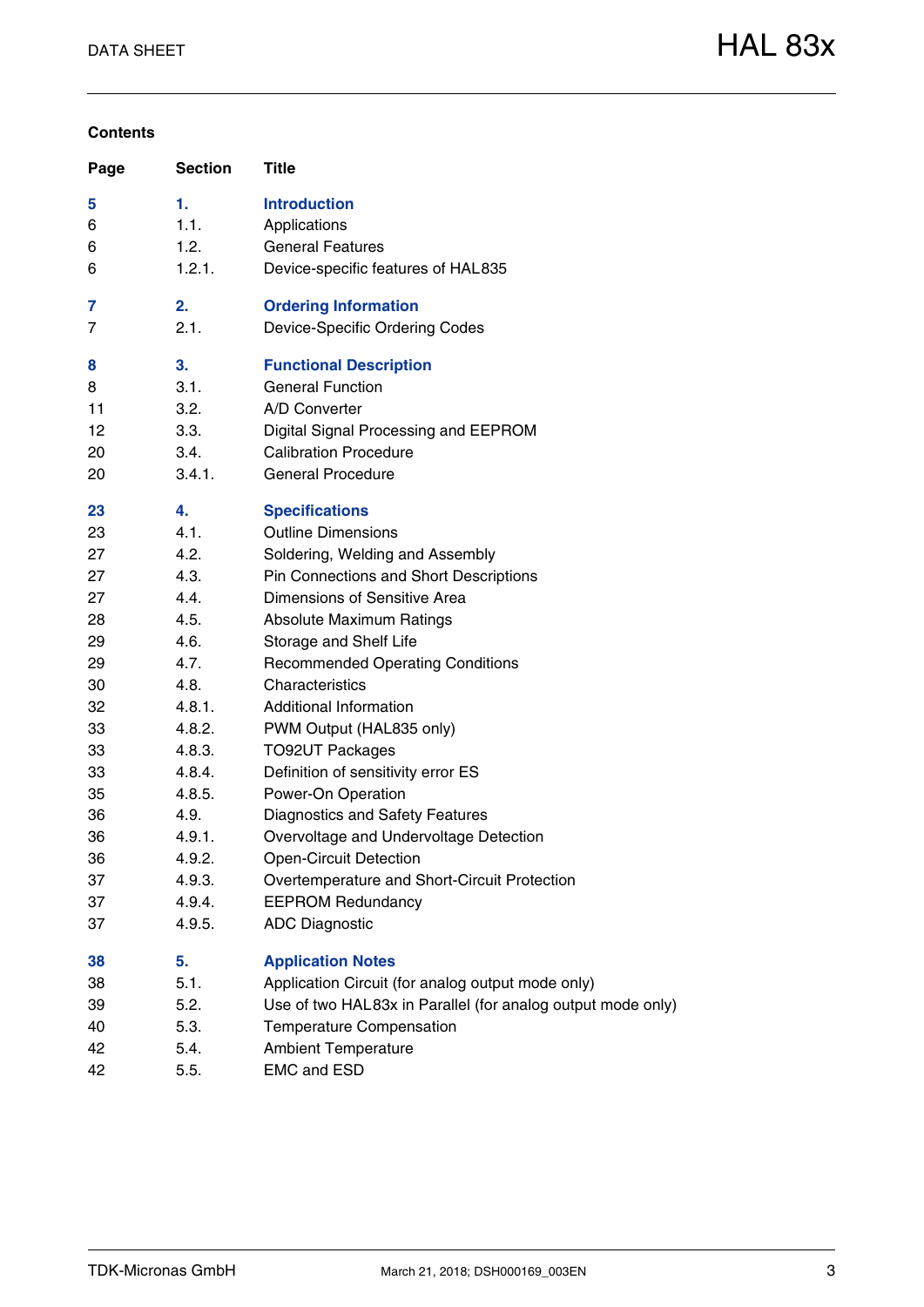#### **Contents**

| Page | <b>Section</b> | Title                            |
|------|----------------|----------------------------------|
| 43   | 6.             | <b>Programming</b>               |
| 43   | 6.1.           | Definition of Programming Pulses |
| 43   | 6.2.           | Definition of the Telegram       |
| 46   | 6.3.           | <b>Telegram Codes</b>            |
| 47   | 6.4.           | Number Formats                   |
| 48   | 6.5.           | <b>Register Information</b>      |
| 51   | 6.6.           | Programming Information          |
| 53   | 7.             | <b>Data Sheet History</b>        |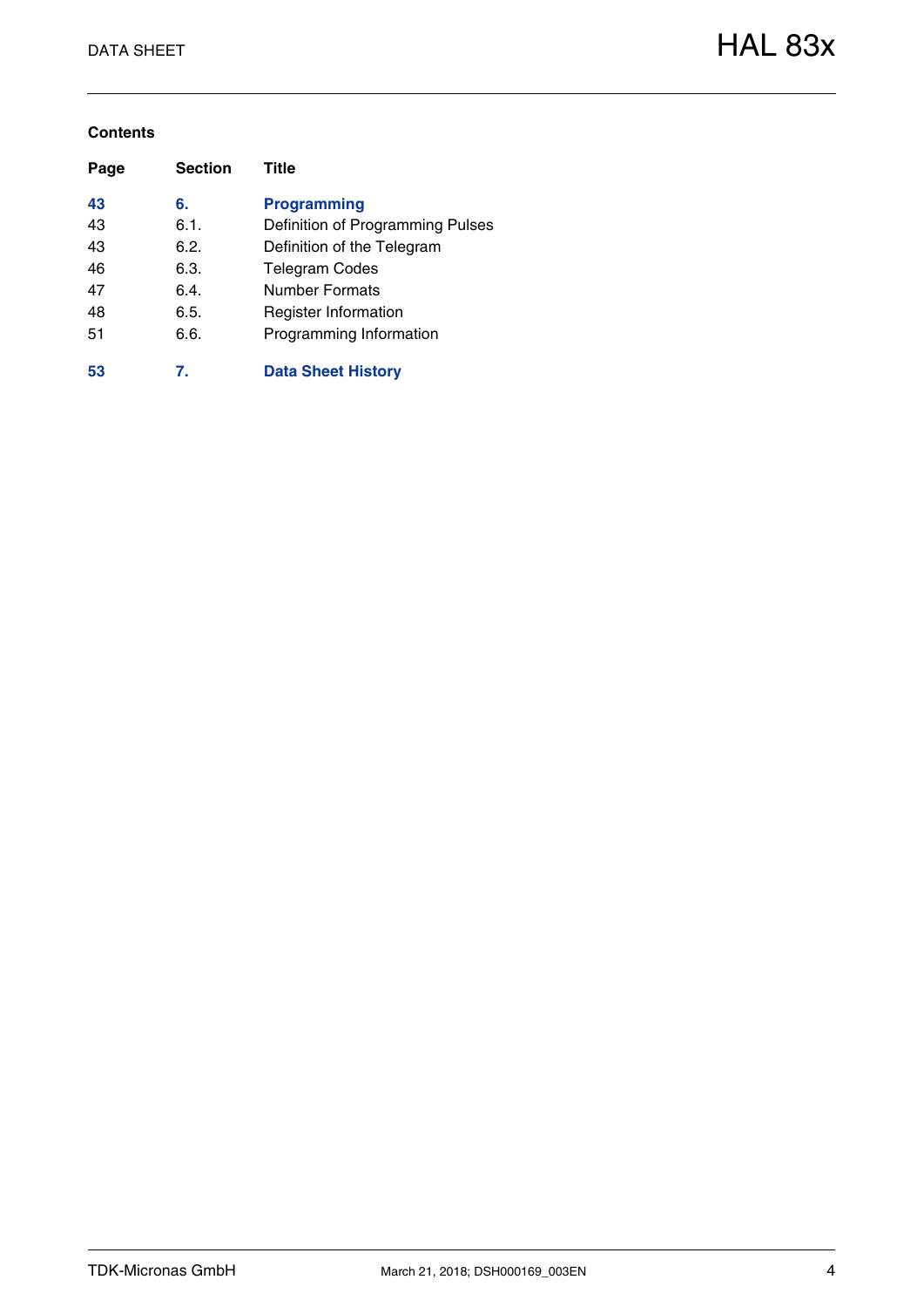#### **[Robust Multi-Purpose Programmable Linear Hall-Effect Sensor Family](#page--1-0)**

**Release Note: Revision bars indicate significant changes to the previous edition.**

## <span id="page-4-0"></span>**1. Introduction**

The HAL83x is a family of programmable linear Hall sensors from TDK-Micronas. This robust multipurpose sensors can replace the HAL 805, HAL 815, HAL 825, and HAL810. HAL 83x offers better quality, extended functionality and performance compared to the first generation devices. This family consists of two members: the HAL830 and the HAL835. HAL835 is the device with the full feature set and maximum performance compared with the HAL830.

The HAL83x is an universal magnetic field sensor with linear output based on the Hall effect. The IC can be used for angle or distance measurements when combined with a rotating or moving magnet. The major characteristics like magnetic field range, sensitivity, output quiescent voltage (output voltage at  $B = 0$  mT), and output voltage range are programmable in a non-volatile memory. The sensor has a ratiometric output characteristic, which means that the output voltage is proportional to the magnetic flux and the supply voltage. It is possible to program several devices connected to the same supply and ground line.

The HAL83x features a temperature-compensated Hall plate with spinning-current offset compensation, an A/D converter, digital signal processing, a D/A converter with output driver, an EEPROM memory with redundancy and lock function for the calibration data, an EEPROM for customer serial number, a serial interface for programming the EEPROM, and protection devices at all pins.

The HAL83x is programmable by modulating the supply voltage. No additional programming pin is needed. The easy programmability allows a 2-point calibration by adjusting the output voltage directly to the input signal (like mechanical angle, distance, or current). Individual adjustment of each sensor during the customer's manufacturing process is possible. With this calibration procedure, the tolerances of the sensor, the magnet, and the mechanical positioning can be compensated in the final assembly.

In addition, the temperature compensation of the Hall IC can be fit to common magnetic materials by programming first and second order temperature coefficients of the Hall sensor sensitivity. This enables operation over the full temperature range with high accuracy.

The calculation of the individual sensor characteristics and the programming of the EEPROM memory can easily be done with a PC and the application kit from TDK-Micronas.

The sensor is designed for hostile industrial and automotive applications and operates with typically 5 V supply voltage in the ambient temperature range from  $-40$  °C up to 160 °C. The HAL83x is available in the very small leaded package TO92UT-1/-2 and is AECQ 100 qualified.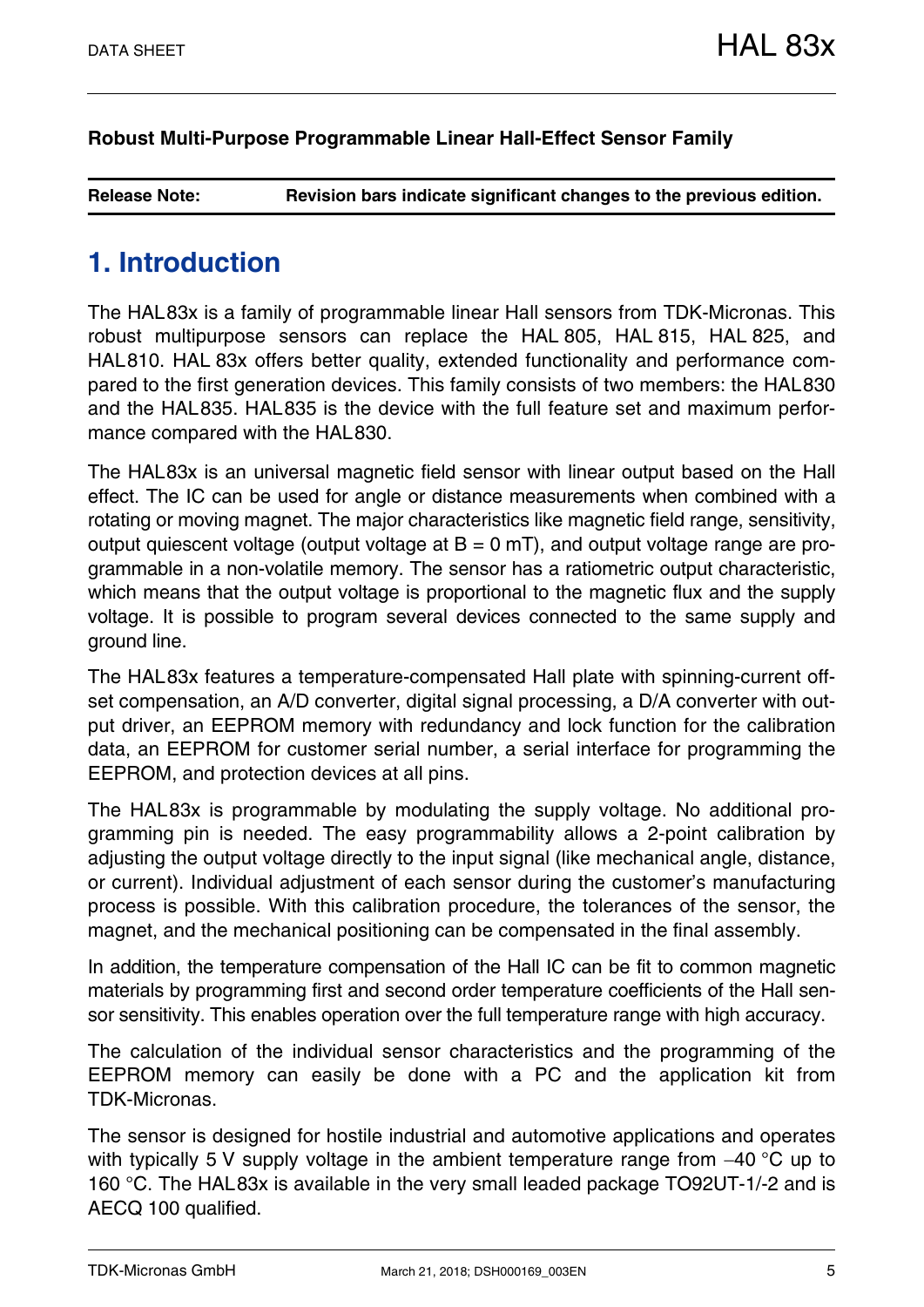## <span id="page-5-0"></span>**1.1. Applications**

Due to the sensor's versatile programming characteristics and low temperature drift, the HAL 83x is the optimal system solution for applications such as:

- Pedal, turbo-charger, throttle and EGR systems
- Distance measurements

## <span id="page-5-1"></span>**1.2. General Features**

- high-precision linear Hall-effect sensor family with 12 bit ratiometric analog output and digital signal processing
- multiple programmable magnetic characteristics in a non-volatile memory (EEPROM) with redundancy and lock function
- operates from  $T_{\rm J}$  = -40 °C up to 170 °C
- operates from 4.5 V up to 5.5 V supply voltage in specification and functions up to 8.5 V
- operates with static magnetic fields and dynamic magnetic fields up to 2 kHz
- programmable magnetic field range from  $\pm 30$  mT up to  $\pm 150$  mT
- open-circuit (ground and supply line break detection) with 5 k $\Omega$  pull-up and pull-down resistor, overvoltage and undervoltage detection
- for programming an individual sensor within several sensors in parallel to the same supply voltage, a selection can be done via the output pin
- temperature characteristics are programmable for matching common magnetic materials
- programmable clamping function
- programming via modulation of the supply voltage
- overvoltage and reverse-voltage protection at all pins
- magnetic characteristics extremely robust against mechanical stress
- short-circuit protected push-pull output
- EMC and ESD optimized design

#### <span id="page-5-2"></span>**1.2.1. Device-specific features of HAL835**

- $\blacksquare$  very low offset ( $\pm$ 0.2 %V<sub>SUP</sub>) and sensitivity ( $\pm$ 1 %) drift over temperature
	- selectable PWM output with 11 bit resolution and 8 ms period
	- 14 bit multiplex analog output
	- $-$  ±15 mT magnetic range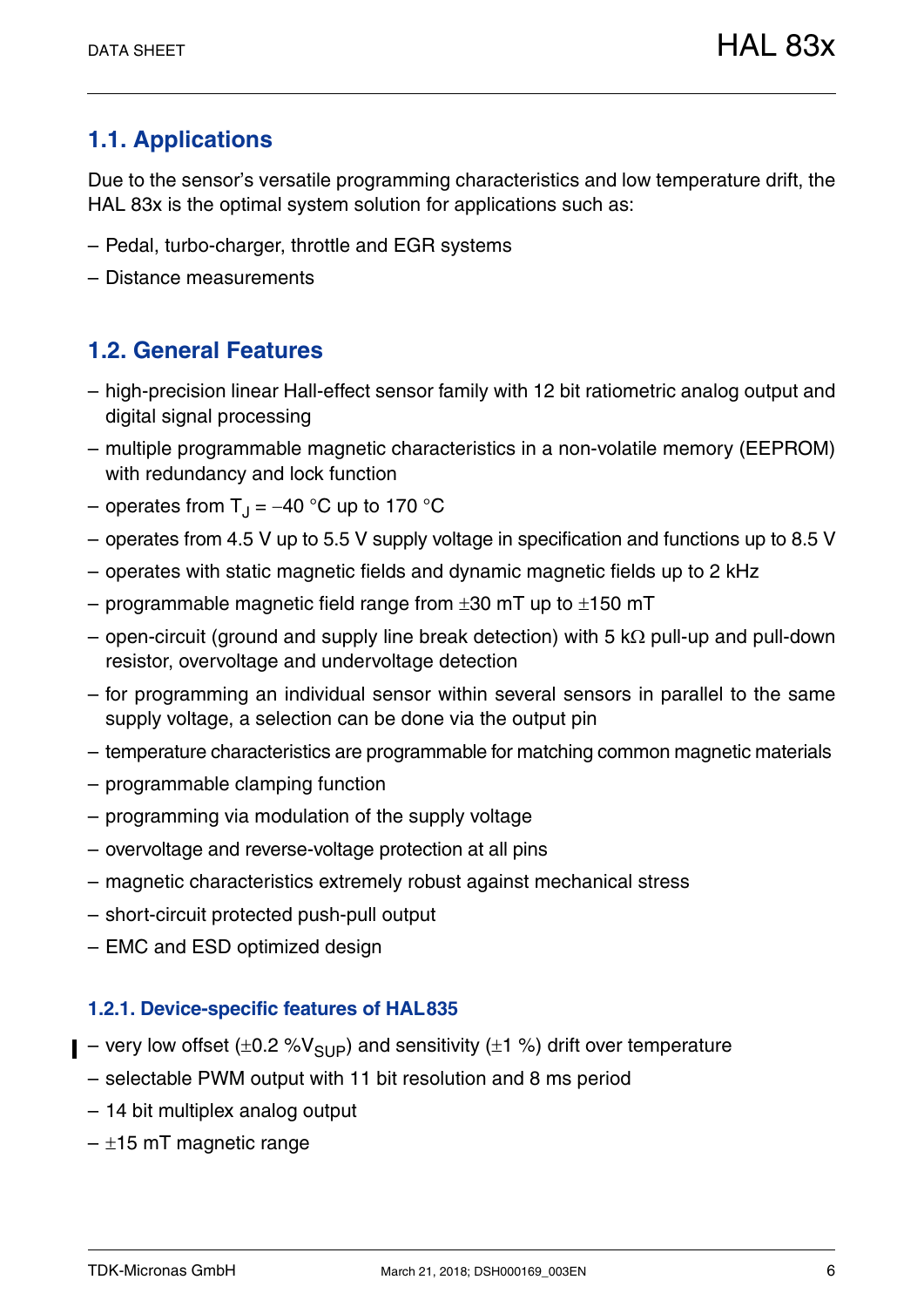## <span id="page-6-0"></span>**2. Ordering Information**

A Micronas device is available in a variety of delivery forms. They are distinguished by a specific ordering code:



#### **Fig. 2–1:** Ordering Code Principle

For a detailed information, please refer to the brochure: "Micronas Sensors and Controllers: Ordering Codes, Packaging, Handling".

### <span id="page-6-1"></span>**2.1. Device-Specific Ordering Codes**

The HAL 83x is available in the following package and temperature variants.

#### **Table 2–1:** Available packages

| Package Code (PA) | <b>Package Type</b> |
|-------------------|---------------------|
| UT.               | TO92UT-1/2          |

#### **Table 2–2:** Available temperature ranges

| Temperature Code (T)   Temperature Range |                                      |
|------------------------------------------|--------------------------------------|
|                                          | $\vert T_{\rm J} = -40$ °C to 170 °C |

The relationship between ambient temperature  $(T_A)$  and junction temperature  $(T_A)$  is explained in [Section 5.4. on page 42.](#page-41-2)

For available variants for Configuration (C), Packaging (P), Quantity (Q), and Special Procedure (SP) please contact TDK-Micronas.

#### **Table 2–3:** Available ordering codes and corresponding package marking

| <b>Available Ordering Codes</b> | <b>Package Marking</b> |
|---------------------------------|------------------------|
| HAL830UT-A-[C-P-Q-SP]           | 830A                   |
| HAL835UT-A-[C-P-Q-SP]           | 835A                   |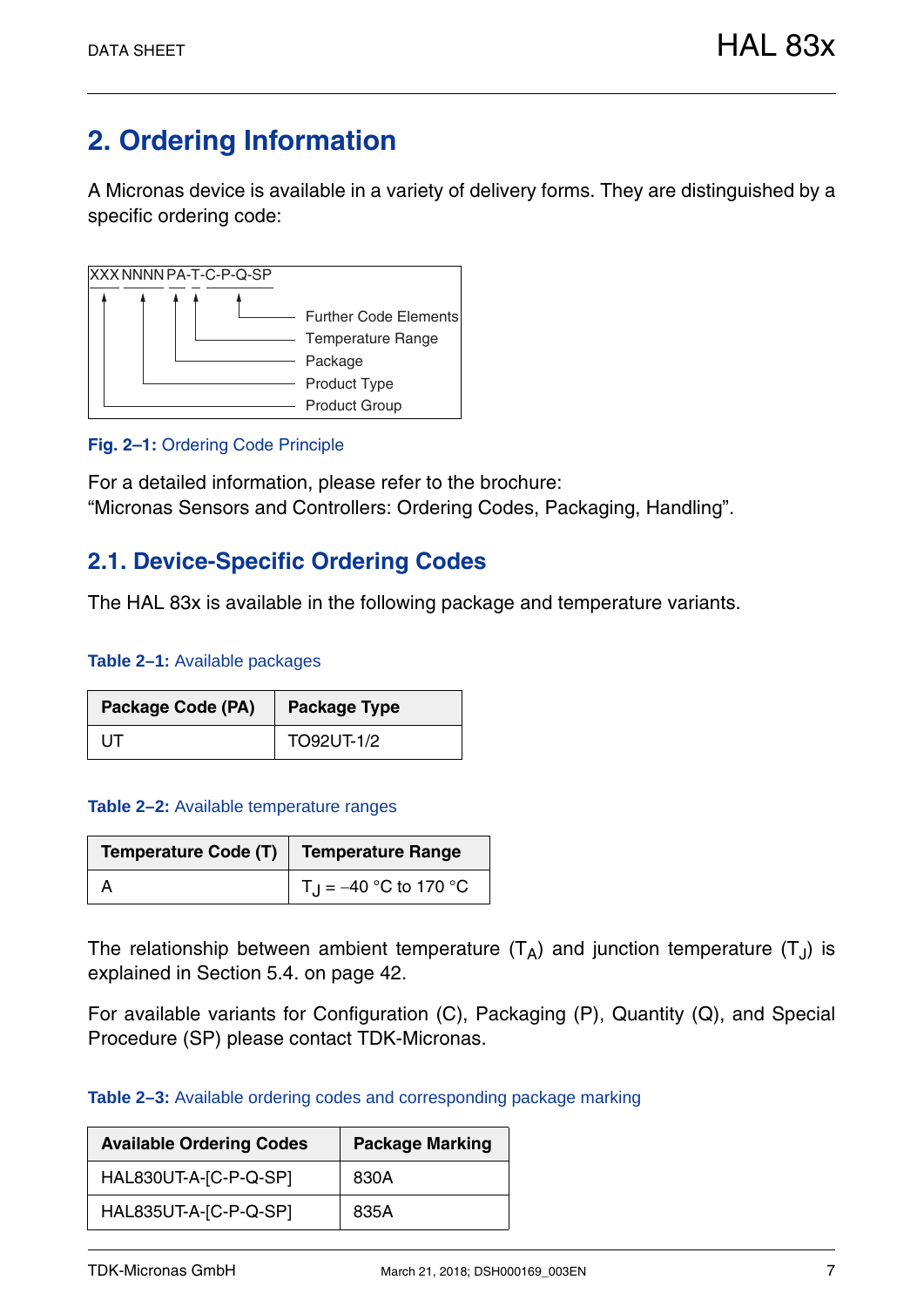## <span id="page-7-0"></span>**3. Functional Description**

## <span id="page-7-1"></span>**3.1. General Function**

The HAL83x is a programmable linear Hall-Effect sensor which provides an output signal proportional to the magnetic flux through the Hall plate and proportional to the supply voltage (ratiometric behavior) as long as the analog output mode is selected. When the PWM output mode is selected, the PWM signal is not ratiometric to the supply voltage (for HAL 835 only).

The external magnetic field component perpendicular to the branded side of the package generates a Hall voltage. The Hall IC is sensitive to magnetic north and south polarity. This voltage is converted to a digital value, processed in the Digital Signal Processing Unit (DSP) according to the settings of the EEPROM registers and converted to an output signal. The function and the parameters for the DSP are explained in [Section 3.2. on page 11](#page-10-0).

The setting of the LOCK register disables the programming of the EEPROM memory for all time. It also disables the reading of the memory. This register cannot be reset.

As long as the LOCK register is not set, the output characteristic can be adjusted by programming the EEPROM registers. The IC is addressed by modulating the supply voltage [\(see Fig. 3–1\)](#page-8-0). In the supply voltage range from 4.5 V up to 5.5 V, the sensor generates an normal output signal. After detecting a command, the sensor reads or writes the memory and answers with a digital signal on the output pin (see also application note "HAL 8xy, HAL 100x Programmer Board"). The output switches from analog to digital during the communication. Several sensors in parallel to the same supply and ground line can be programmed individually. The selection of each sensor is done via its output pin.

For HAL835 the digital output for generation of the BiPhase-M programming protocol is also used to generate the PWM output signal.

The open-circuit detection function provides a defined output voltage for the analog output if the  $V_{SIIP}$  or GND line are broken. Internal temperature compensation circuitry and spinning-current offset compensation enable operation over the full temperature range with minimal changes in accuracy and high offset stability. The circuitry also reduces offset shifts due to mechanical stress from the package. The non-volatile memory consists of redundant and non-redundant EEPROM cells. The non-redundant EEPROM cells are only used to store production information for tracking inside the sensor. In addition, the sensor IC is equipped with devices for overvoltage and reverse-voltage protection at all pins.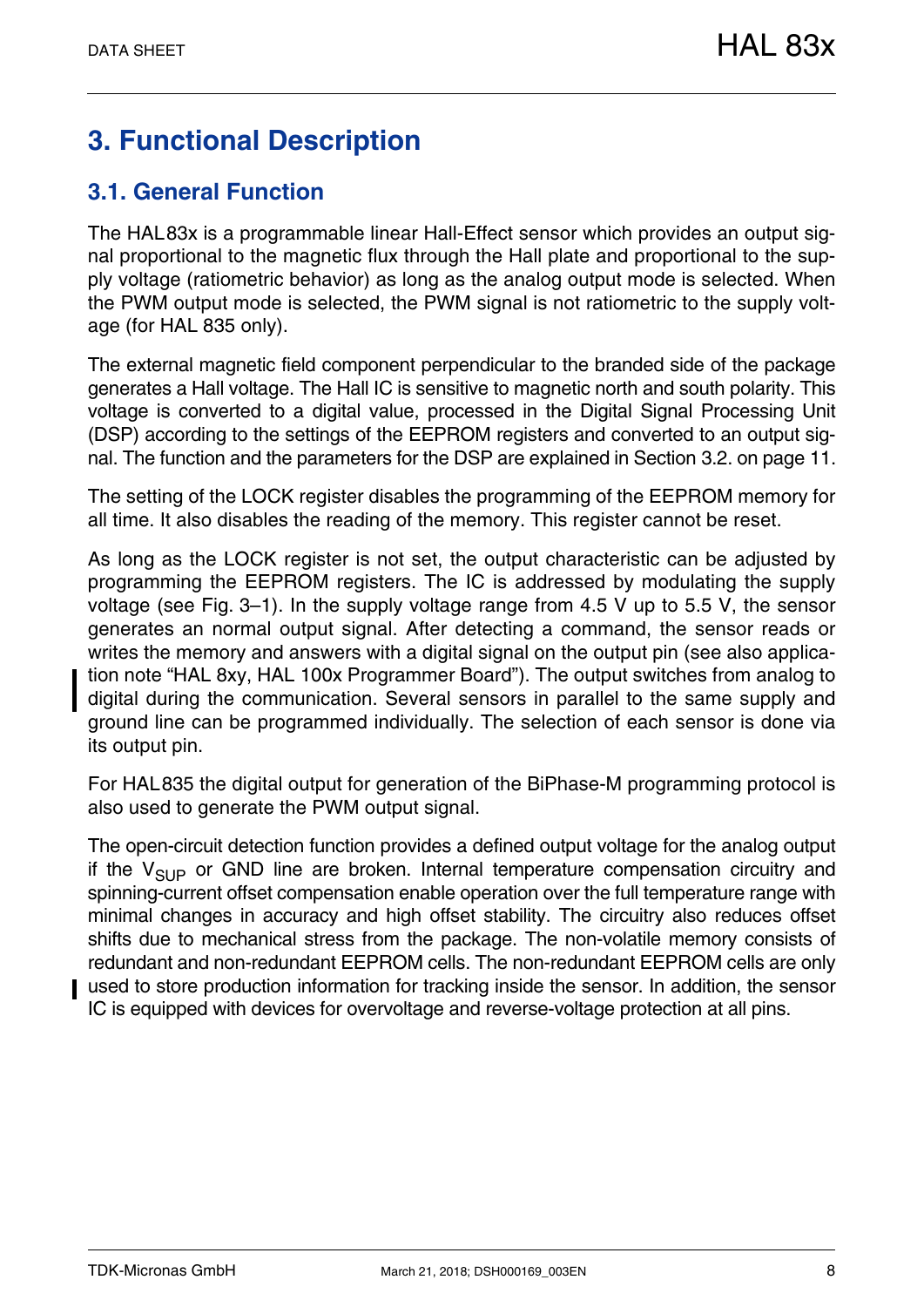

<span id="page-8-0"></span>Fig. 3-1: Programming with V<sub>SUP</sub> modulation



**Fig. 3–2:** HAL83x block diagram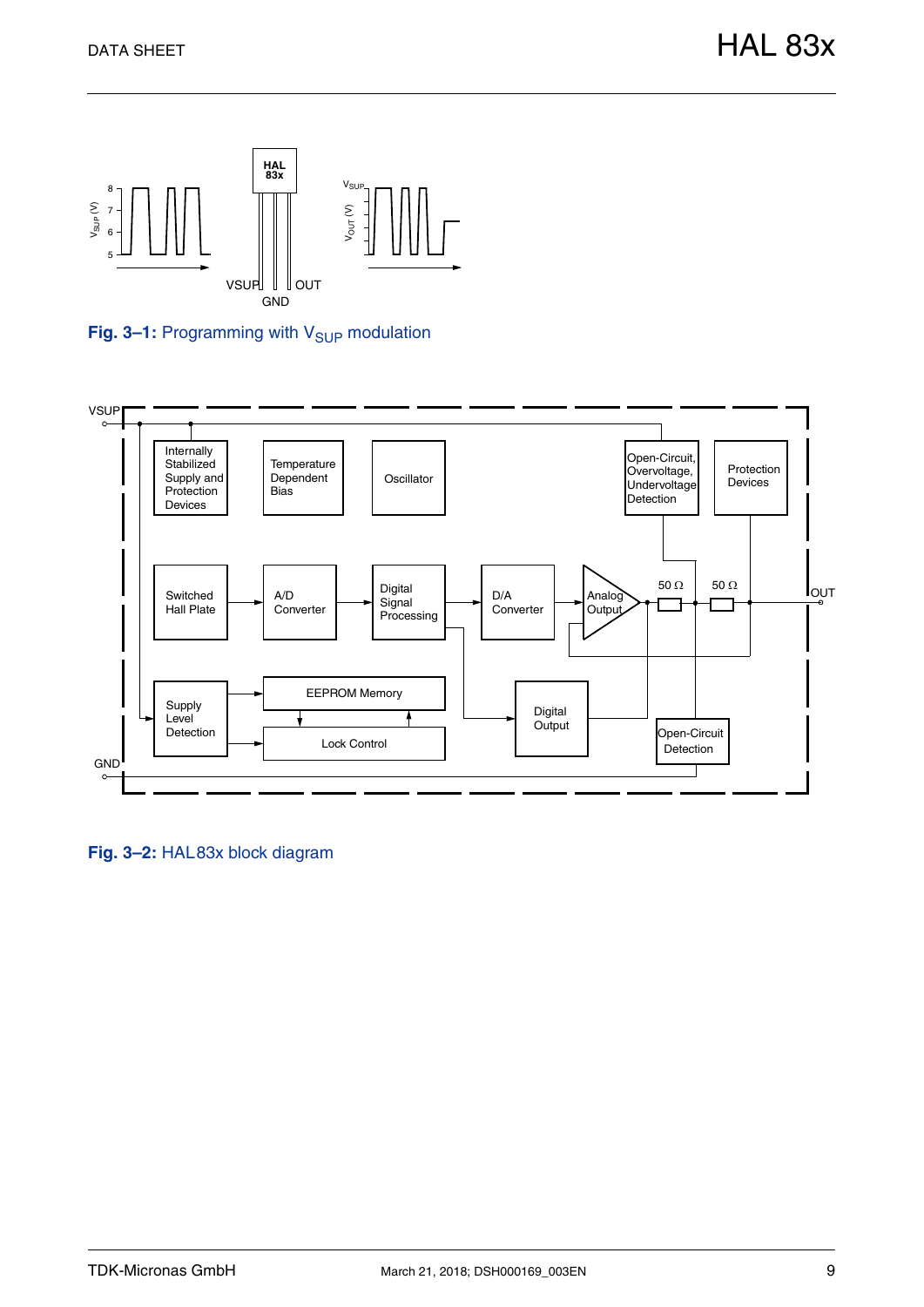

<span id="page-9-0"></span>**Fig. 3–3:** Details of EEPROM Registers and Digital Signal Processing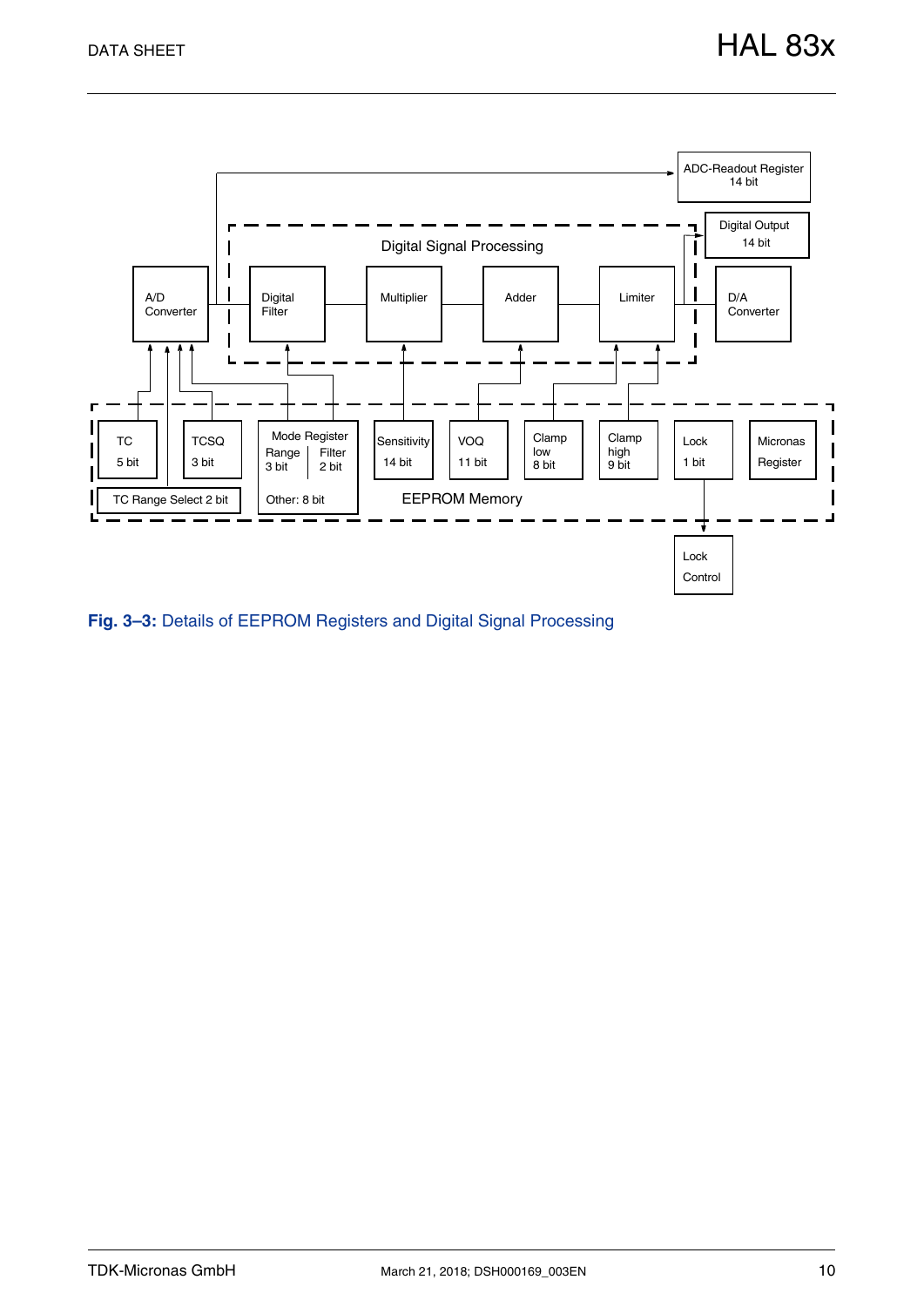## <span id="page-10-1"></span><span id="page-10-0"></span>**3.2. A/D Converter**

The ADC used in HAL83x sensor has a "Sigma-Delta" architecture. It delivers an oversampled multi-bit stream with high-frequency shaped quantization noise. Low-pass filtering performs an averaging of the signal by accumulation. With longer accumulation the resolution of the data converter increases.

The accumulation takes place in the decimating filter, the low-pass filter, and the external RC-filter.



#### **Fig. 3–4:** Signal path

Example of a Sigma-Delta-ADC (simplified illustration)



#### **Fig. 3–5:** Sigma-Delta-ADC

- A: Input Signal
- B: Integrated value

C: High frequency data stream (modulated)

After filtering (D), the signal is reconstructed: the lower the cutoff frequency of this filter the higher is the resolution.

The A/D readout of the sensor is a snapshot of the explained data stream.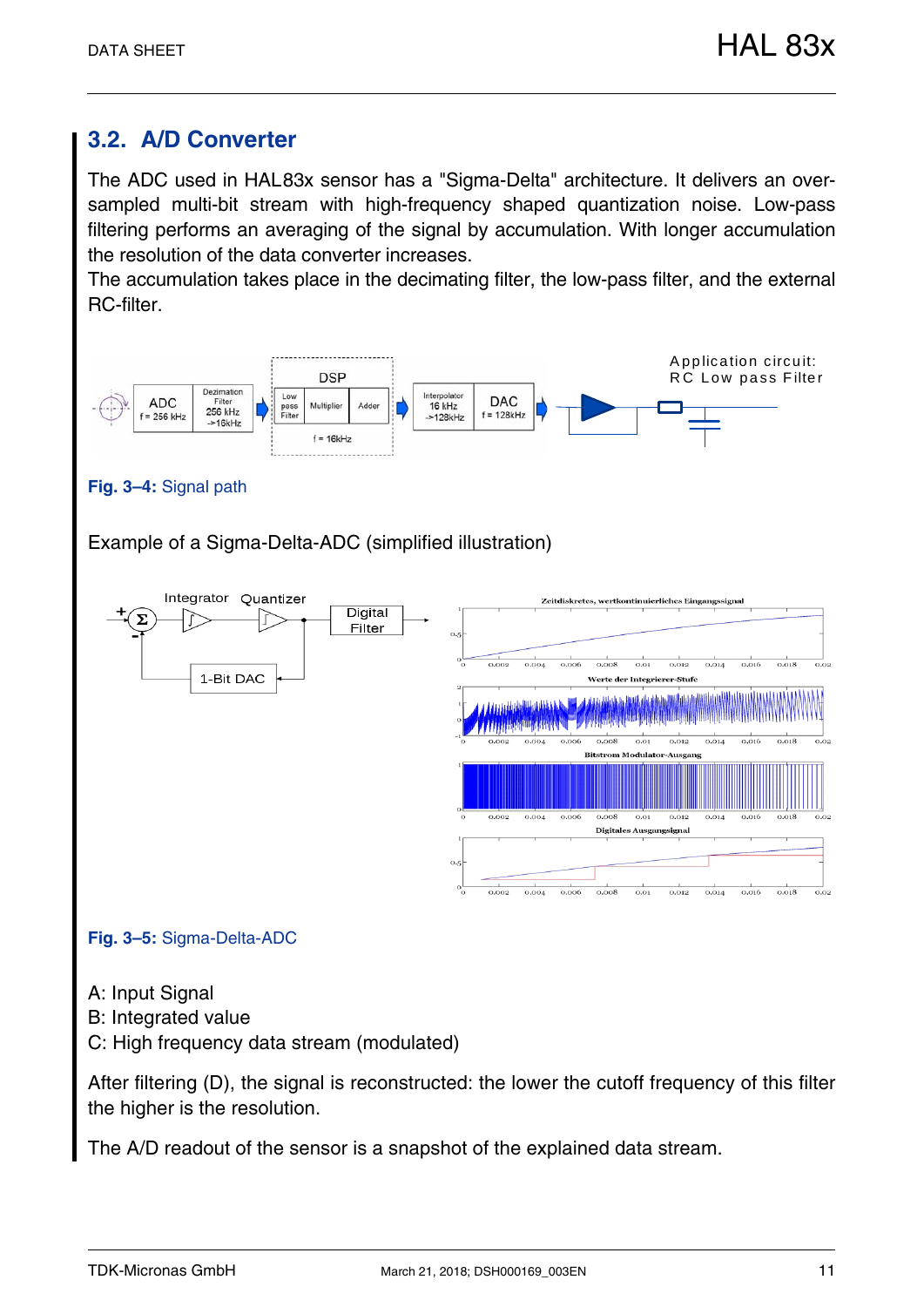## <span id="page-11-0"></span>**3.3. Digital Signal Processing and EEPROM**

The DSP performs signal conditioning and allows adaption of the sensor to the customer application. The parameters for the DSP are stored in the EEPROM registers. The details are shown in [Fig. 3–3.](#page-9-0)

#### **Terminology:**

SENSITIVITY: name of the register or register value

Sensitivity: name of the parameter

The EEPROM registers consist of four groups:

Group 1 contains the registers for the adaptation of the sensor to the magnetic system: MODE for selecting the magnetic field range and filter frequency, TC, TCSQ and TC-Range for the temperature characteristics of the magnetic sensitivity.

Group 2 contains the registers for defining the output characteristics: SENSITIVITY, VOQ, CLAMP-LOW (MIN-OUT), CLAMP-HIGH (MAX-OUT) and OUTPUT MODE. The output characteristic of the sensor is defined by these parameters.

- The parameter  $V_{OQ}$  (Output Quiescent Voltage) corresponds to the output signal at  $B = 0$  mT
- The parameter Sensitivity defines the magnetic sensitivity:

$$
Sensitivity = \frac{\Delta V_{OUT}}{\Delta B}
$$

– The output voltage can be calculated as:

$$
V_{OUT} = Sensitivity \times B + V_{OQ}
$$

The output voltage range can be clamped by setting the registers CLAMP-LOW and CLAMP-HIGH in order to enable failure detection (such as short-circuits to  $V_{SUP}$  or GND and open connections).

Group 3 contains the general purpose register GP. The GP Register can be used to store customer information, like a serial number after manufacturing. TDK-Micronas will use this GP REGISTER to store informations like, Lot number, wafer number, x and y position of the die on the wafer, etc. This information can be read by the customer and stored in its own data base or it can stay in the sensor as is.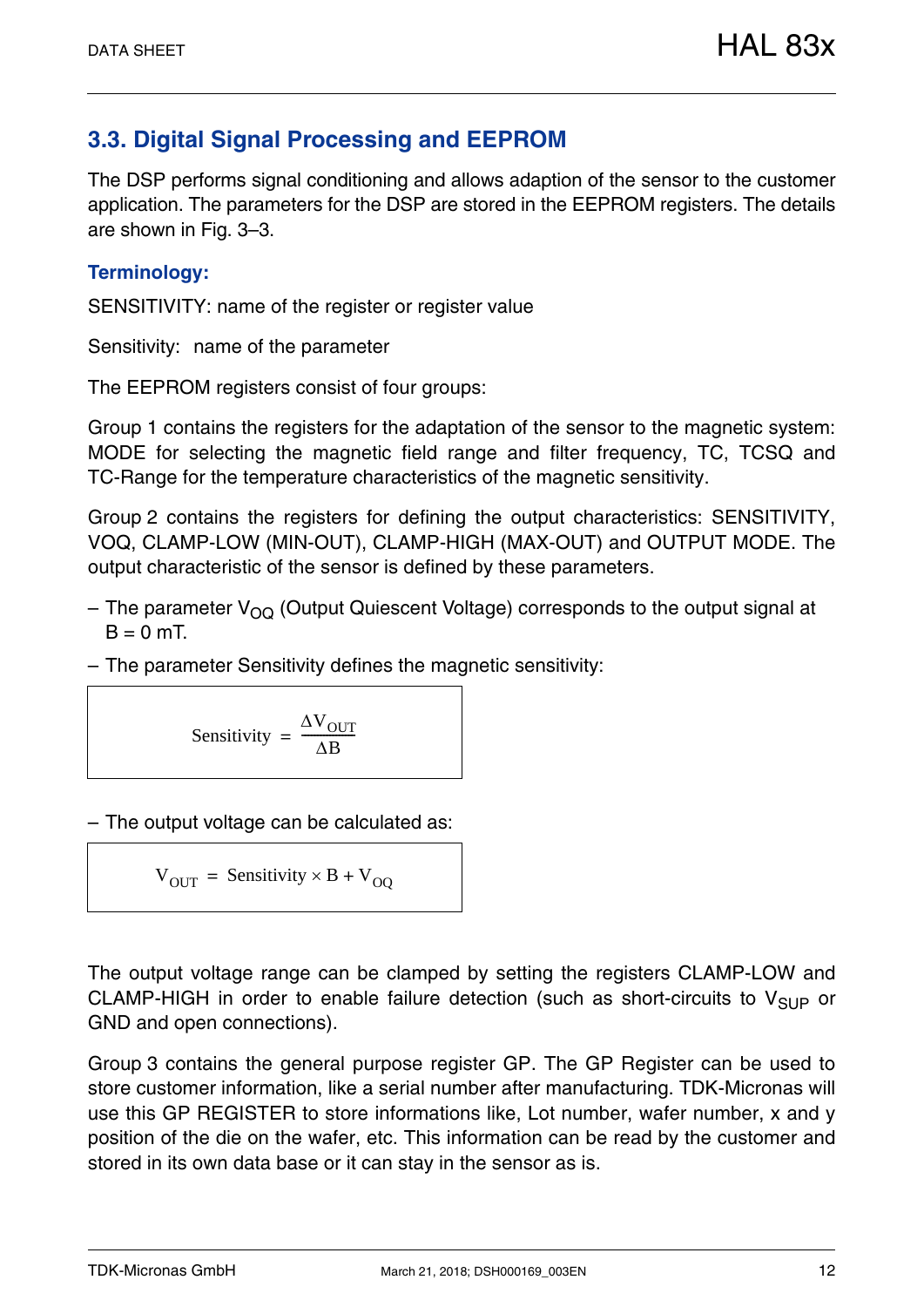Group 4 contains the Micronas registers and LOCK for the locking of all registers. The MICRONAS registers are programmed and locked during production. These registers are used for oscillator frequency trimming, A/D converter offset compensation, and several other special settings.

An external magnetic field generates a Hall voltage on the Hall plate. The ADC converts the amplified positive or negative Hall voltage (operates with magnetic north and south poles at the branded side of the package) to a digital value. This value can be read by the A/D-READOUT register to ensure that the suitable converter modulation is achieved. The digital signal is filtered in the internal low-pass filter and manipulated according to the settings stored in the EEPROM. The digital value after signal processing is readable in the D/A-READOUT register. Depending on the programmable magnetic range of the Hall IC, the operating range of the A/D converter is from  $-15$  mT $...+15$  mT up to  $-150$  mT $...+150$  mT.

During further processing, the digital signal is multiplied with the sensitivity factor, added to the quiescent output voltage level and limited according to the clamping voltage levels. The result is converted to an analog signal and stabilized by a push-pull output stage.

The D/A-READOUT at any given magnetic field depends on the programmed magnetic field range, the low-pass filter, SENSITIVITY, VOQ, TC values and CLAMP-LOW and CLAMP-HIGH. The D/A-READOUT range is min. 0 and max. 16383.

**Note** During application design, it should be taken into consideration that the maximum and minimum D/A-READOUT should not violate the error band of the operational range.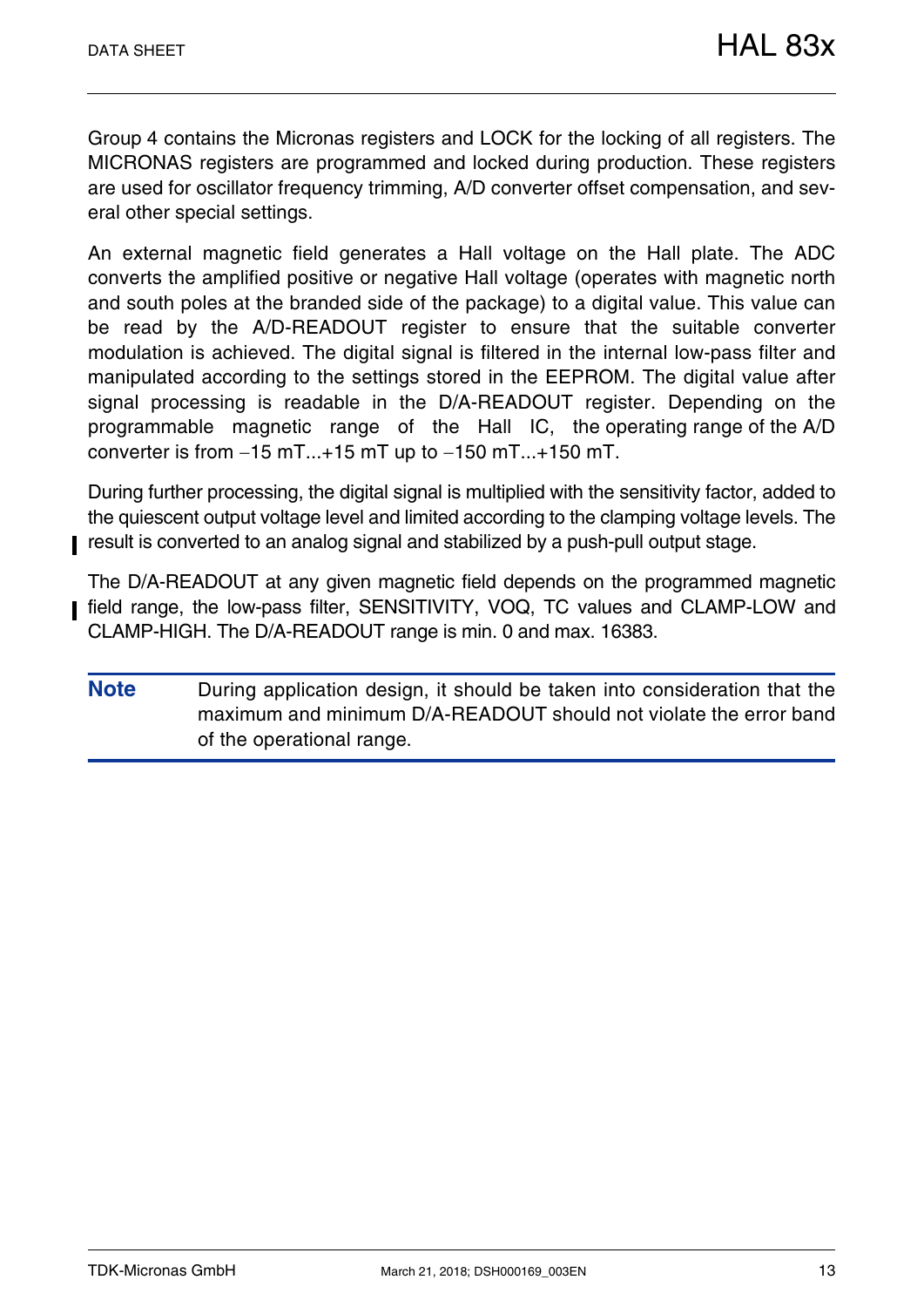#### **MODE register**

The MODE register contains all bits used to configure the A/D converter and the different output modes.

#### **Table 3–1:** MODE register of HAL830 / HAL835

| <b>MODE</b>       |              |          |             |                |   |   |               |                                          |          |
|-------------------|--------------|----------|-------------|----------------|---|---|---------------|------------------------------------------|----------|
| <b>Bit Number</b> | 9            | 8        |             | 6              | 5 | 4 | 3             | $\mathbf 2$                              | 0        |
| Parameter         | <b>RANGE</b> | Reserved | <b>MODE</b> | <b>OUTPUT-</b> |   |   | <b>FILTER</b> | <b>RANGE</b><br>(together<br>with bit 9) | Reserved |

#### **Magnetic Range**

The RANGE bits define the magnetic field range of the A/D converter.

<span id="page-13-0"></span>**Table 3–2:** Magnetic Range HAL 835

| <b>Magnetic Range</b> | <b>RANGE</b>    |                   |
|-----------------------|-----------------|-------------------|
| <b>MODE</b>           | <b>MODE</b> [9] | <b>MODE</b> [2:1] |
| $±15$ mT              |                 | 00                |
| $\pm$ 30 mT           | 0               | 00                |
| $\pm$ 60 mT           | 0               | 01                |
| $±80$ mT              | O               | 10                |
| $±100$ mT             | O               | 11                |
| $\pm$ 150 mT          |                 | 11                |

#### <span id="page-13-1"></span>**Table 3–3:** Magnetic Range HAL 830

| <b>Magnetic Range</b> | <b>RANGE</b>    |                   |  |  |
|-----------------------|-----------------|-------------------|--|--|
|                       | <b>MODE</b> [9] | <b>MODE</b> [2:1] |  |  |
| $±30$ mT              | O               | 00                |  |  |
| $\pm$ 60 mT           |                 | 01                |  |  |
| $\pm$ 80 mT           |                 | 10                |  |  |
| $±100$ mT             |                 | 11                |  |  |
| $±150$ mT             |                 | 11                |  |  |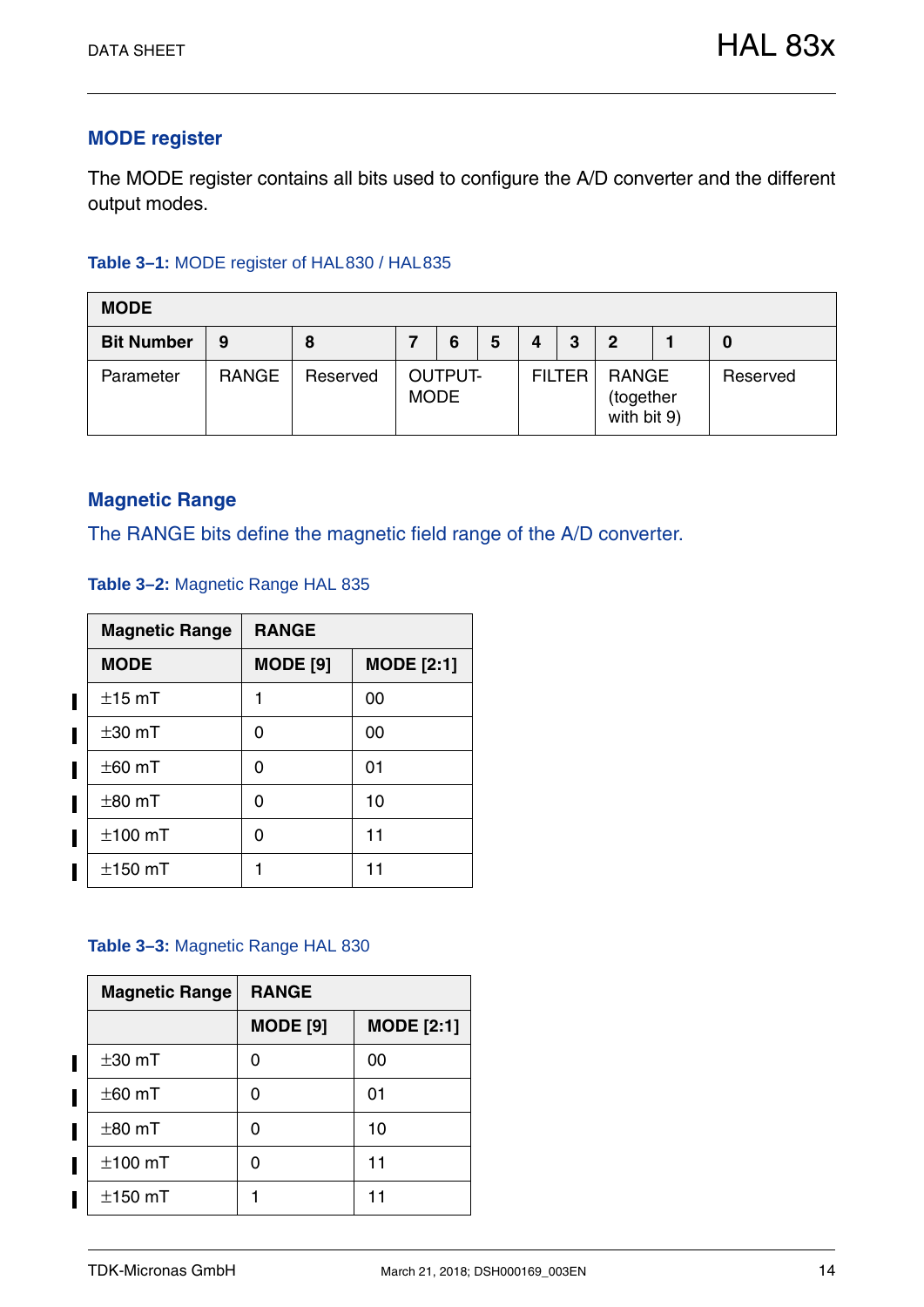#### **Filter**

The FILTER bits define the -3 dB frequency of the digital low-pass filter.

| Table 3-4: FILTER bits defining the-3 dB frequency |  |  |
|----------------------------------------------------|--|--|
|----------------------------------------------------|--|--|

| -3 dB Frequency | <b>MODE</b> [4:3] |
|-----------------|-------------------|
| 80 Hz           | 00                |
| 500 Hz          | 10                |
| 1 kHz           | 11                |
| 2 kHz           | 01                |

#### **Output Format**

The OUTPUTMODE bits define the different output modes of HAL83x.

#### **Table 3–5:** OUTPUTMODE for HAL835

| <b>Output Format</b>                       | <b>MODE</b> [7:5] |
|--------------------------------------------|-------------------|
| Analog Output (12 bit)                     | 000               |
| Multiplex Analog Output (continuously)     | 001               |
| Multiplex Analog Output (external trigger) | 011               |
| <b>Burn-In Mode</b>                        | 010               |
| <b>PWM</b>                                 | 110               |
| PWM (inverted polarity)                    | 111               |

#### **Table 3–6:** OUTPUTMODE for HAL830

| <b>Output Format</b>   | <b>MODE</b> [7:5] |
|------------------------|-------------------|
| Analog Output (12 bit) | 000               |

In **Analog Output** mode the sensor provides an ratiometric 12 bit analog output voltage between 0 V and 5 V.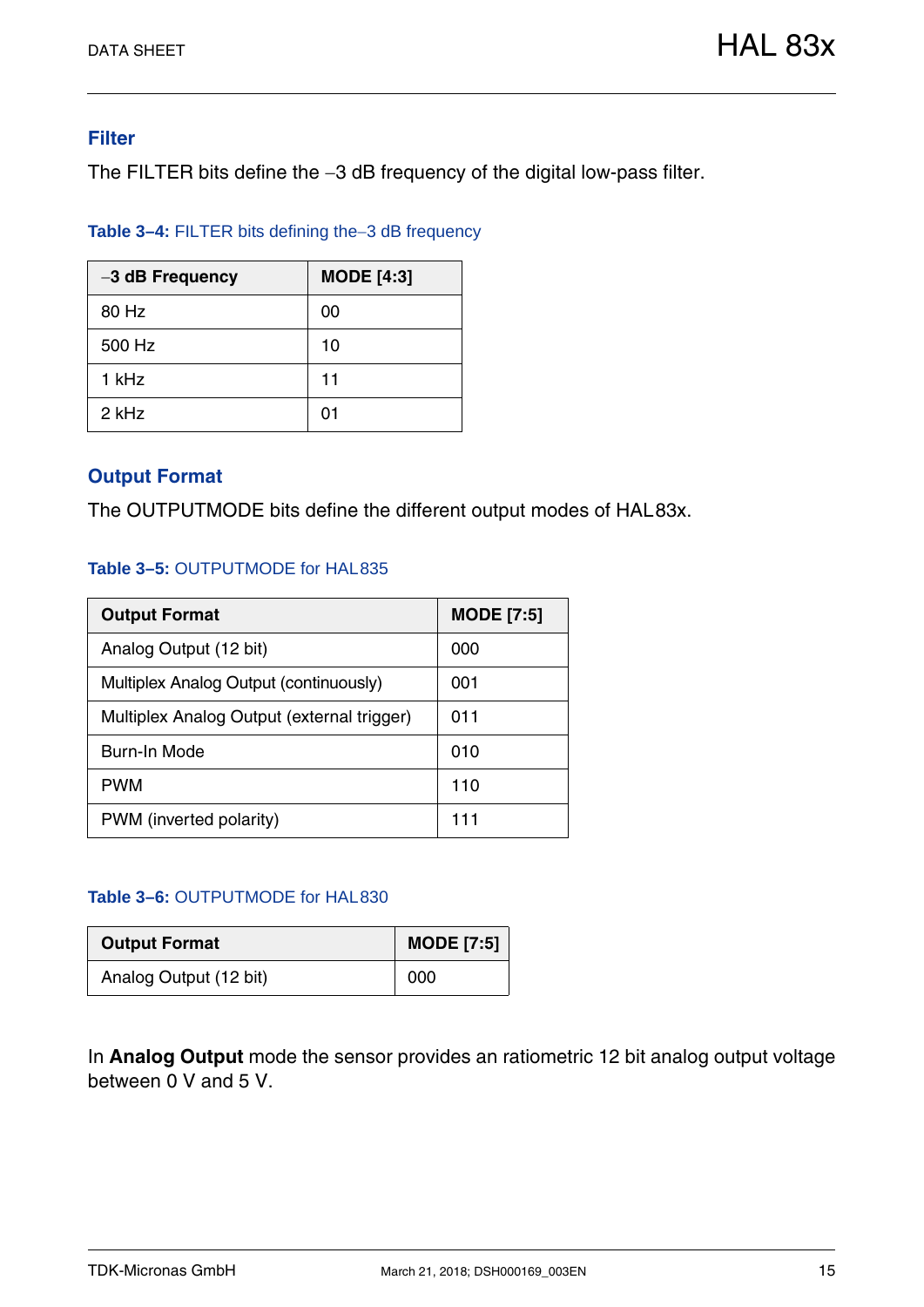In **Multiplex Analog Output** mode the sensor delivers two analog 7-bit values. The 7 LSB (least significant bits) and the 7 MSB of the output value are transmitted separately. This enables the sensor to transmit a 14-bit signal to the 8-bit A/D converter of an ECU with the advantage of achieving a higher signal-to-noise ratio in a disturbed environment.

- In external trigger mode the ECU can switch the output of the sensor between LSB and MSB by changing the current flow direction through the sensor's output. In case the output is pulled up by a 10 k $\Omega$  resistor, the sensor sends the MSB. If the output is pulled down, the sensor will send the LSB. Maximum refresh rate is about 500 Hz (2 ms).
- In continuous mode the sensor transmits first LSB and then MSB continuously and the ECU must listen to the data stream sent by the sensor.

In the Multiplex Analog Output mode 1 LSB is represented by a voltage level change of 39 mV. In Analog Output mode with14 bit 1 LSB would be 0.31 mV.

In **Burn-In Mode** the signal path of the sensors DSP is stimulated internally without applied magnetic field. In this mode the sensor provides a "saw tooth" shape output signal. Shape and frequency of the saw tooth signal depend on the programming of the sensor. This mode can be used for Burn-In test in the customers production line.

In **PWM** mode the sensor provides an 11 bit PWM output. The PWM period is 8 ms and the output signal will change between 0 V and 5 V supply voltage. The magnetic field information is coded in the duty cycle of the PWM signal. The duty cycle is defined as the ratio between the high time "s" and the period "d" of the PWM signal (see [Fig. 3–6\)](#page-15-0).

**Note** The PWM signal is updated with the rising edge. If the duty cycle is evaluated with a microcontroller, the trigger-level for the measurement value should be the falling edge. Please use the rising edge to measure the PWM period.

For PWM (inverted) the duty-cycle value is then inverted. Meaning that a 70% dutycycle in normal PWM mode is 30% duty-cycle in PWM (inverted) mode.



<span id="page-15-0"></span>**Fig. 3–6:** Definition of PWM signal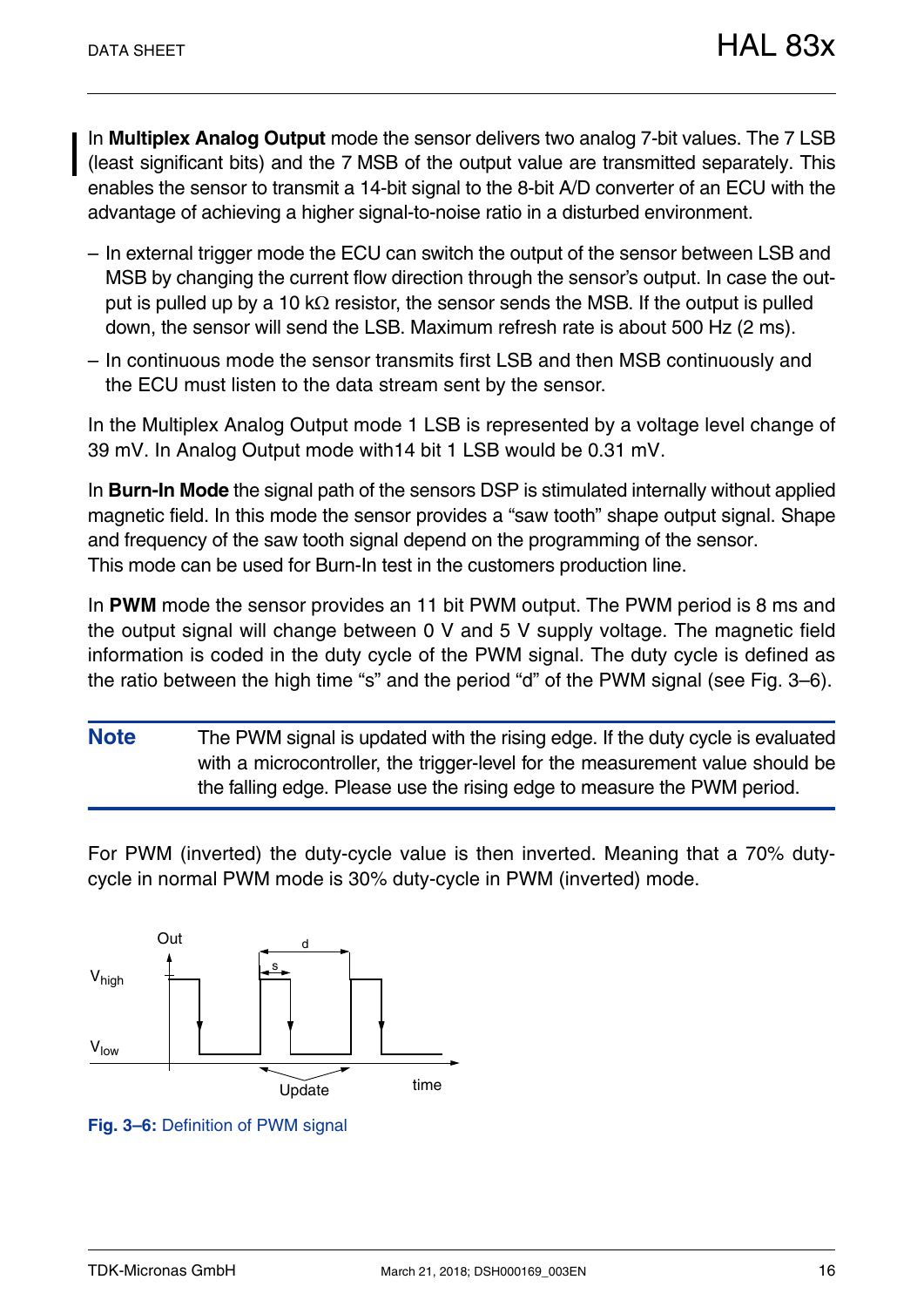#### **TC Register**

The temperature dependence of the magnetic sensitivity can be adapted to different magnetic materials in order to compensate for the change of the magnetic strength with temperature. The adaptation is done by programming the TC (Temperature Coefficient) and the TCSQ registers (Quadratic Temperature Coefficient). Thereby, the slope and the curvature of the temperature dependence of the magnetic sensitivity can be matched to the magnet and the sensor assembly. As a result, the output voltage characteristic can be constant over the full temperature range. The sensor can compensate for linear temperature coefficients ranging from about -3100 ppm/K up to 1000 ppm/K and quadratic coefficients from about  $-7$  ppm/K<sup>2</sup> to 2 ppm/K<sup>2</sup>.

The full TC range is separated in the following four TC range groups (see [Table 3–7](#page-16-0) and [Table 5–1 on page 40\)](#page-39-1).

#### <span id="page-16-1"></span><span id="page-16-0"></span>**Table 3–7:** TC-Range Groups

| TC-Range [ppm/k]                              | <b>TC-Range Group</b><br>(see also Table 5-1 on page 40) |
|-----------------------------------------------|----------------------------------------------------------|
| $-3100$ to $-1800$ (not for $\pm$ 15mT range) | 0                                                        |
| $-1750$ to $-550$ (not for $\pm$ 15mT range)  | 2                                                        |
| $-500$ to $+450$ (default value)              |                                                          |
| $+450$ to $+1000$                             | 3                                                        |

TC (5 bit) and TCSQ (3 bit) have to be selected individually within each of the four ranges. For example 0 ppm/k requires  $TC$ -Range = 1,  $TC$  = 15 and  $TCSQ$  = 1. Please refer to [Section 5.3.](#page-39-2) for more details.

#### **Sensitivity**

The SENSITIVITY register contains the parameter for the multiplier in the DSP. The Sensitivity is programmable between -4 and 4. For  $V_{SUP} = 5 V$ , the register can be changed in steps of 0.00049.

For all calculations, the digital value from the magnetic field of the D/A converter is used. This digital information is readable from the D/A-READOUT register.

$$
SENSTITIVITY = \frac{\Delta V_{OUT} \times 16383}{(\Delta D/A - READOUT \times V_{DD})} \times Sens_{INITIAL}
$$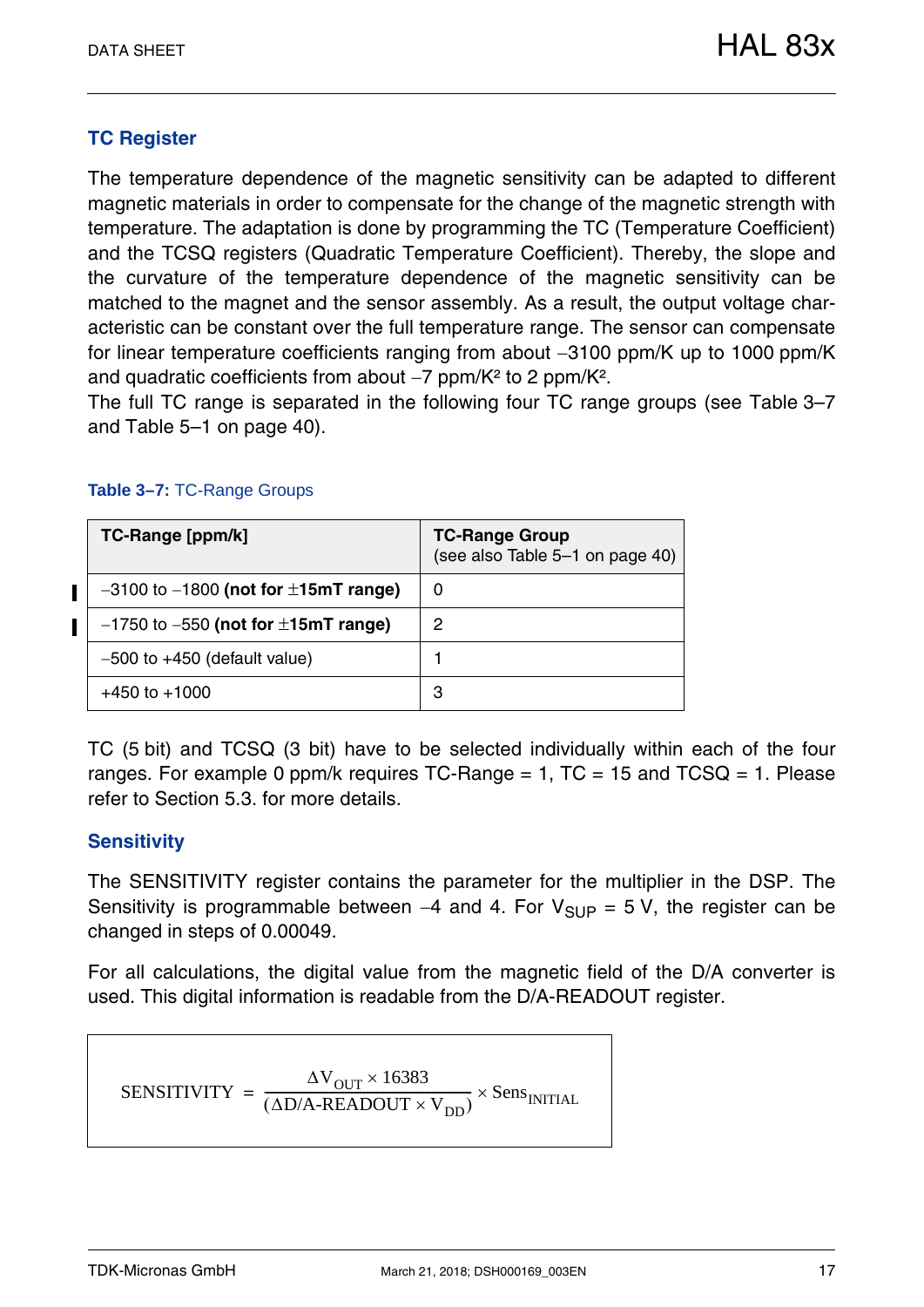### **VOQ**

The VOQ register contains the parameter for the adder in the DSP.  $V_{OO}$  is the output signal without external magnetic field ( $B = 0$  mT) and programmable from  $-V_{SUP}$ (-100% duty-cycle) up to  $V_{SUP}$  (100% duty-cycle). For  $V_{SUP} = 5$  V, the register can be changed in steps of 4.9 mV (0.05% duty-cycle).

**Note:** If  $V_{\text{OQ}}$  is programmed to a negative value, the maximum output signal is limited to:

 $V_{\text{OUTmax}} = V_{\text{OO}} + V_{\text{SUP}}$ 

#### **Clamping Levels**

The output signal range can be clamped in order to detect failures like shorts to  $V_{SUP}$  or GND or an open circuit.

The CLAMP-LOW register contains the parameter for the lower limit. The lower clamping limit is programmable between 0 V (min. duty-cycle) and  $V_{\text{SUP}}/2$  (50% duty-cycle). For  $V_{\text{SUP}} = 5$  V, the register can be changed in steps of 9.77 mV (0.195% duty-cycle).

The CLAMP-HIGH register contains the parameter for the upper limit. The upper clamping voltage is programmable between 0 V (min. duty-cycle) and  $V_{\text{SUP}}$  (max. duty-cycle). For  $V_{\text{SUP}} = 5$  V, in steps of 9.77 mV (0.195% duty-cycle).

#### **GP Register**

The register GP0 to GP 3 can be used to store some information, like production date or customer serial number. TDK-Micronas will store production Lot number, wafer number and x,y coordinates in registers GP1 to GP3. The total register contains of four blocks with a length of 13 bit each.The customer can read out this information and store it in his production data base for reference or he can store own production information instead.

**Note** This register has no redundancy (and guarantee is limited) for traceability.

To read/write this register it is mandatory to read/write all GP register one after the other starting with GP0. In case of writing the registers it is necessary to first write all registers followed by one store sequence at the end. Even if only GP0 should be changed all other GP registers must first be read and the read out data must be written again to these registers.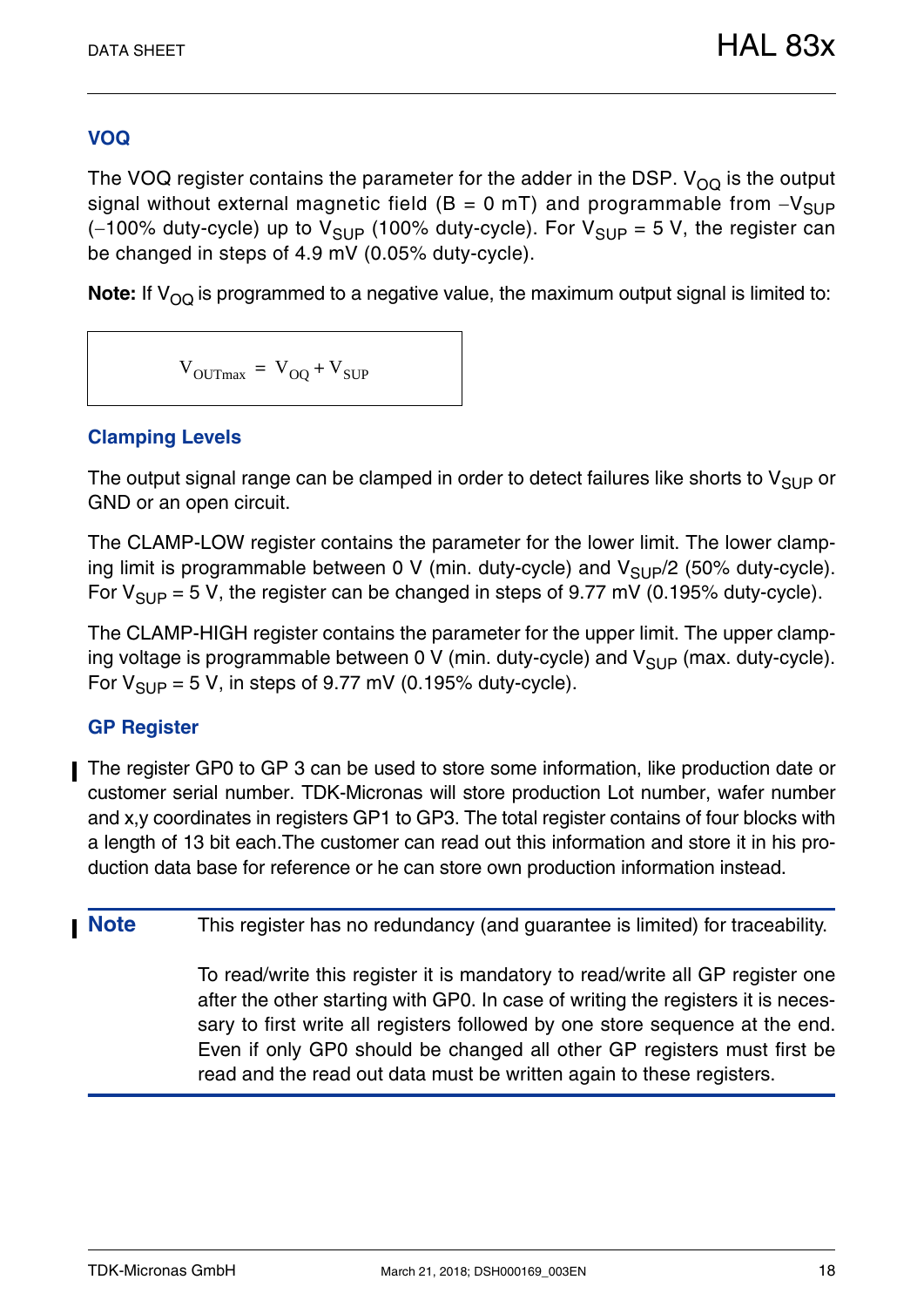#### **LOCK**

By setting the 1-bit register all registers will be locked and the sensor will no longer respond to any supply voltage modulation. This bit is active after the first power-off and power-on sequence after setting the LOCK bit. EMC properties of the HAL83x is only guaranteed for locked devices.

#### **Warning This register cannot be reset!**

#### **D/A-READOUT**

This 14-bit register delivers the actual digital value of the applied magnetic field after the signal processing. This register can be read out and is the basis for the calibration procedure of the sensor in the system environment.

| <b>Note</b> | The MSB and LSB are reversed compared with all the other registers. |
|-------------|---------------------------------------------------------------------|
|             | Please reverse this register after readout.                         |

**Note HAL835:** During calibration it is mandatory to select the Analog Output as output format. The D/A-Readout register can be read out only in the Analog Output mode. For all other modes the result read back from the sensor will be a 0. After the calibration the output format can than easily be switched to the wanted output mode, like PWM.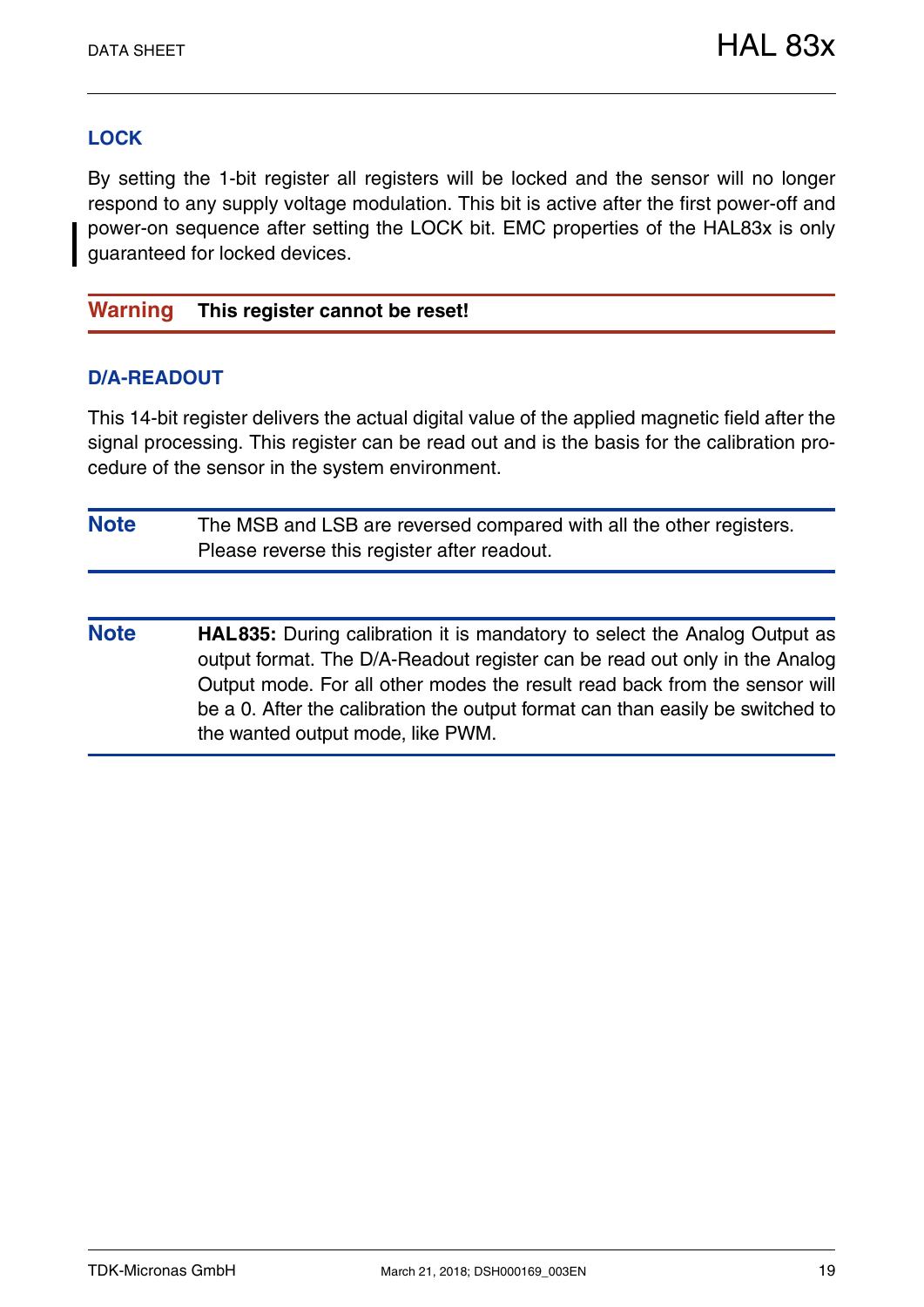## <span id="page-19-0"></span>**3.4. Calibration Procedure**

#### <span id="page-19-2"></span><span id="page-19-1"></span>**3.4.1. General Procedure**

For calibration in the system environment, the application kit from TDK-Micronas is recommended. It contains the hardware for generation of the serial telegram for programming (Programmer Board Version 5.1) and the corresponding software (PC83x) for the input of the register values.

For the individual calibration of each sensor in the customer application, a two point adjustment is recommended. The calibration shall be done as follows:

#### **Step 1: Input of the registers which need not be adjusted individually**

The magnetic circuit, the magnetic material with its temperature characteristics, the filter frequency, the output mode and the GP register value are given for this application. Therefore, the values of the following register blocks should be identical for all sensors of the customer application.

– FILTER

(according to the maximum signal frequency)

- RANGE (according to the maximum magnetic field at the sensor position)
- OUTPUTMODE
- TC, TCSQ and TC-RANGE

(depends on the material of the magnet and the other temperature dependencies of the application)

– GP

(if the customer wants to store own production information. It is not necessary to change this register)

As the clamping levels are given. They have an influence on the D/A-Readout value and have to be set therefore after the adjustment process.

Write the appropriate settings into the HAL83x registers.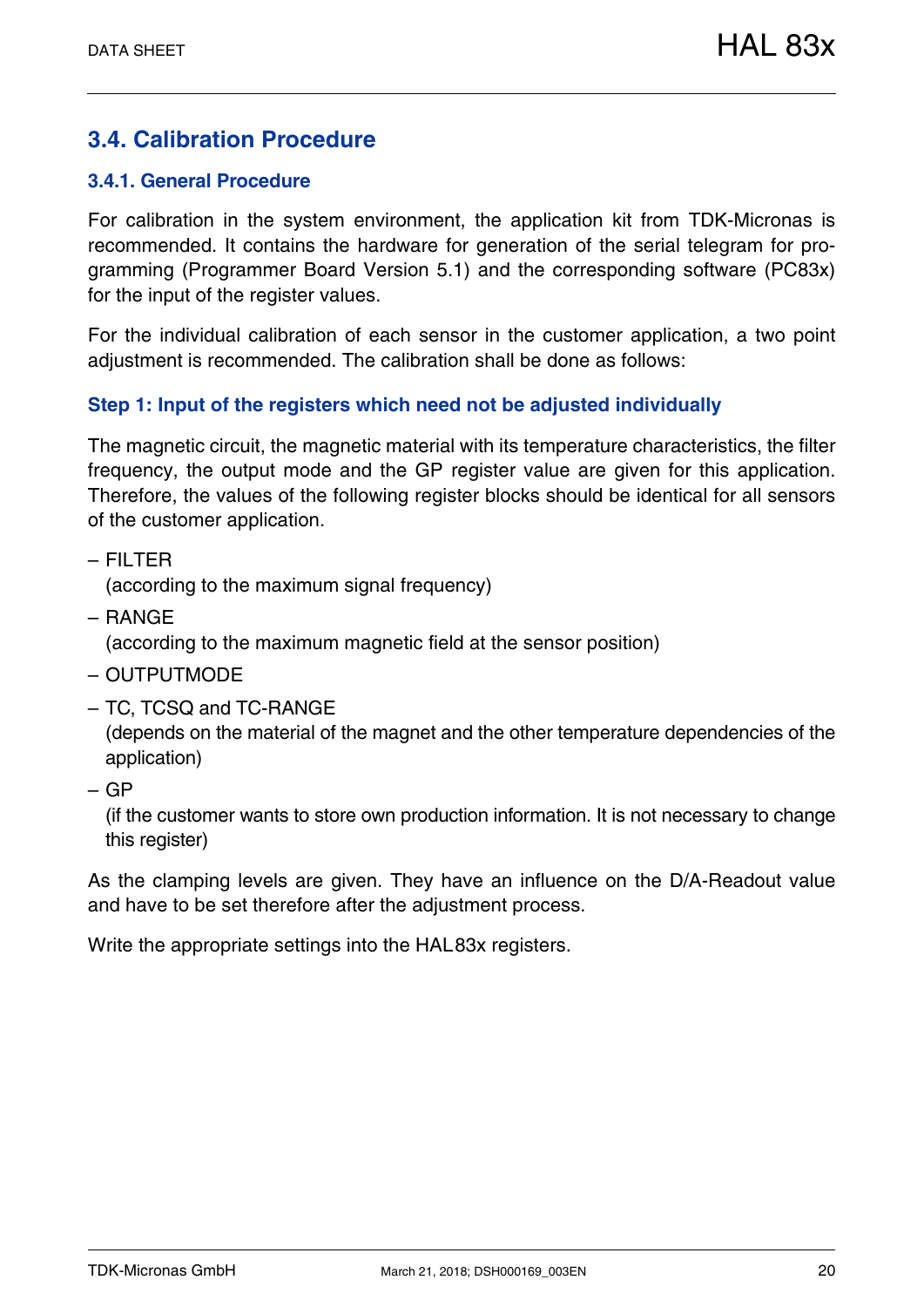#### **Step 2: Initialize DSP**

As the D/A-READOUT register value depends on the settings of SENSITIVITY, VOQ and CLAMP-LOW/HIGH, these registers have to be initialized with defined values, first:

- $VOQ<sub>INITIAL</sub> = 2.5 V$
- $-$  Clamp-Low = 0 V
- $-$  Clamp-High = 4.999 V
- <span id="page-20-1"></span> $-$  Sens<sub>INITIAI</sub> (see [Table 3–8\)](#page-20-0)

#### <span id="page-20-0"></span>**Table 3-8: Sens**INITIAL

| <b>3dB Filter frequency</b> | Sens <sub>INITIAL</sub> |
|-----------------------------|-------------------------|
| 80 Hz                       | 0.464                   |
| 500 Hz                      | 0.3                     |
| 1 kHz                       | 0.321                   |
| 2 kHz                       | 0.641                   |

#### **Step 3: Define Calibration Points**

The calibration points 1 and 2 can be set inside the specified range. The corresponding values for  $V_{\text{OUT1}}$  and  $V_{\text{OUT2}}$  result from the application requirements.

LowClampingVoltage  $\leq$  V<sub>OUT1.2</sub>  $\leq$  HighClampingVoltage

For highest accuracy of the sensor, calibration points near the minimum and maximum input signal are recommended. The difference of the output voltage between calibration point 1 and calibration point 2 should be more than 3.5 V.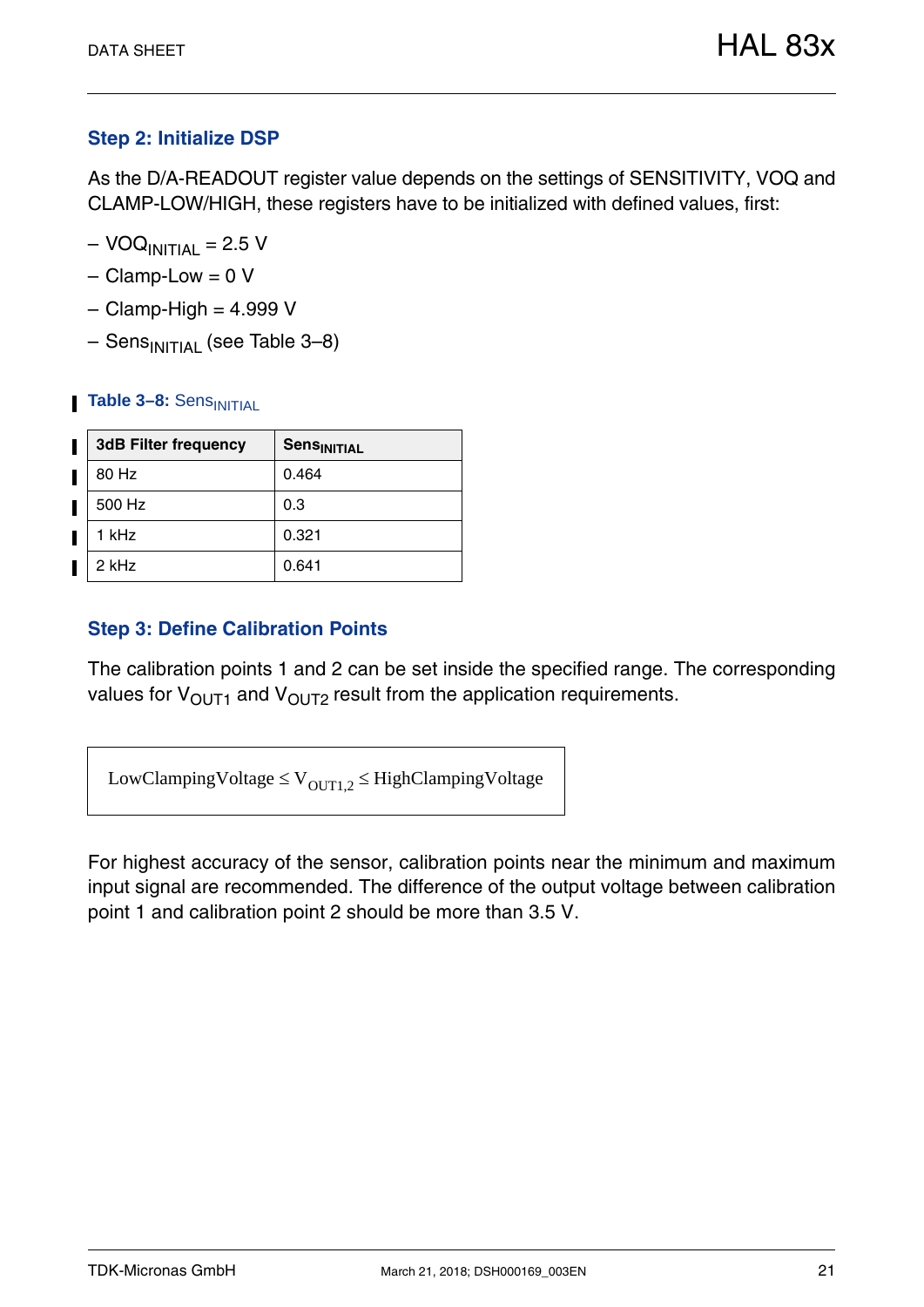#### **Step 4: Calculation of V<sub>OQ</sub> and Sensitivity**

Set the system to calibration point 1 and read the register D/A-READOUT. The result is the value D/A-READOUT1.

Now, set the system to calibration point 2, read the register D/A-READOUT again, and get the value D/A-READOUT2.

With these values and the target values  $V_{\text{OUT1}}$  and  $V_{\text{OUT2}}$ , for the calibration points 1 and 2, respectively, the values for Sensitivity and  $V_{\Omega\Omega}$  are calculated as:

Sensitivity = Sens  
INITIAL 
$$
\times \frac{(Vout2 - Vout1)}{(D/A\text{-Readout2} - D/A\text{-Readout1})} \times \frac{16383}{5}
$$

$$
Voq = Vout2 - \left[ \left( \frac{5 \times D/A - Readout2}{16383} - VoqINITIAL \right) \times \frac{Sensitivity}{SensitivityINITIAL} \right]
$$

This calculation has to be done individually for each sensor.

Next, write the calculated values for Sensitivity and  $V_{\Omega}$  into the IC for adjusting the sensor. At that time it is also possible to store the application specific values for Clamp-Low and Clamp-High into the sensors EEPROM.The sensor is now calibrated for the customer application. However, the programming can be changed again and again if necessary.

**Note** For a recalibration, the calibration procedure has to be started at the beginning (step 1). A new initialization is necessary, as the initial values from step 1 are overwritten in step 4.

#### **Step 5: Locking the Sensor**

The last step is activating the LOCK function by programming the LOCK bit. Please note that the LOCK function becomes effective after power-down and power-up of the Hall IC. The sensor is now locked and does not respond to any programming or reading commands.

**Note** It is mandatory to lock the sensor.

#### **Warning This register can not be reset!**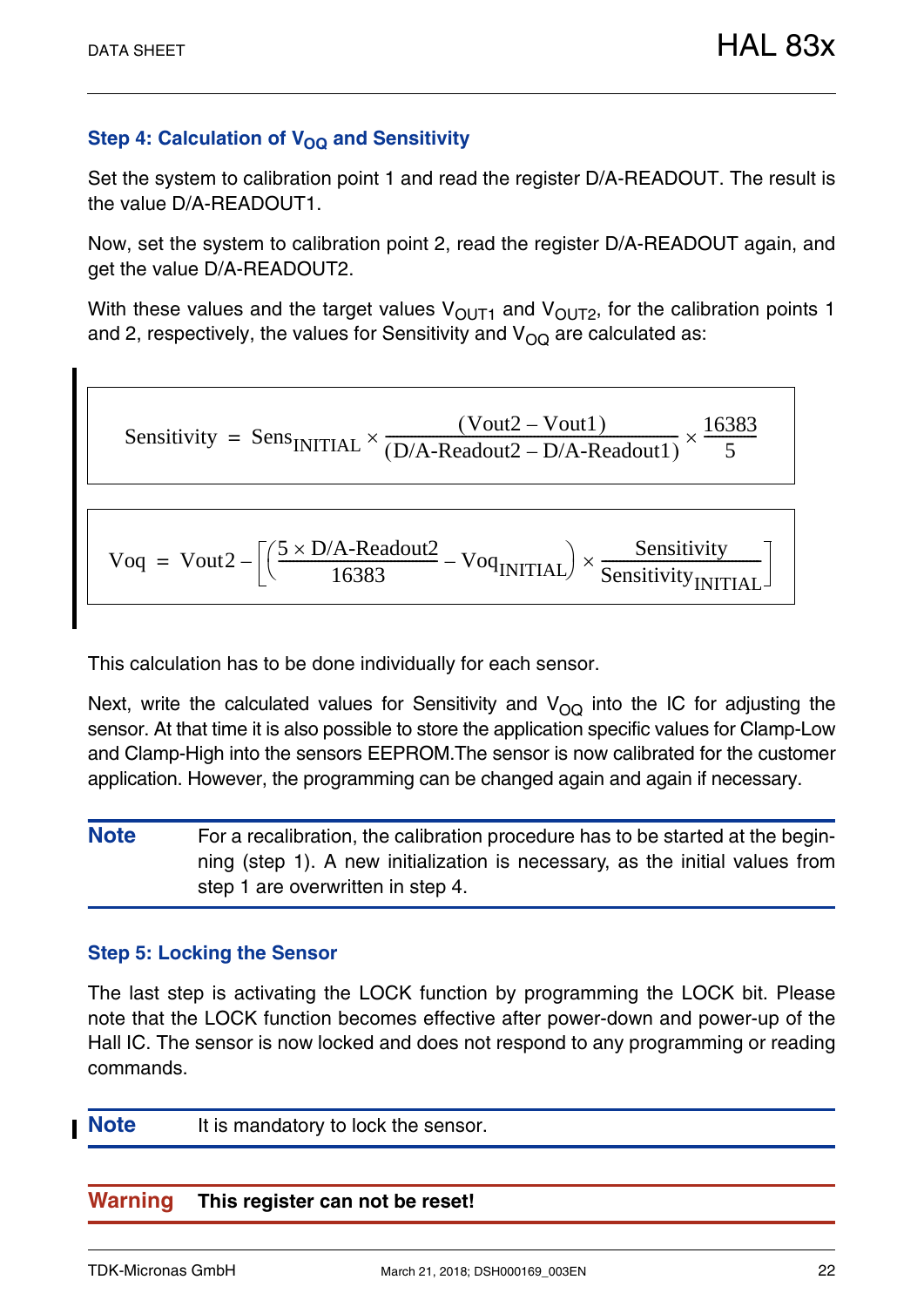## <span id="page-22-0"></span>**4. Specifications**

## <span id="page-22-1"></span>**4.1. Outline Dimensions**



**Fig. 4–1: TO92UT-1** Plastic Transistor Standard UT package, 3 leads, spread Weight approximately 0.12 g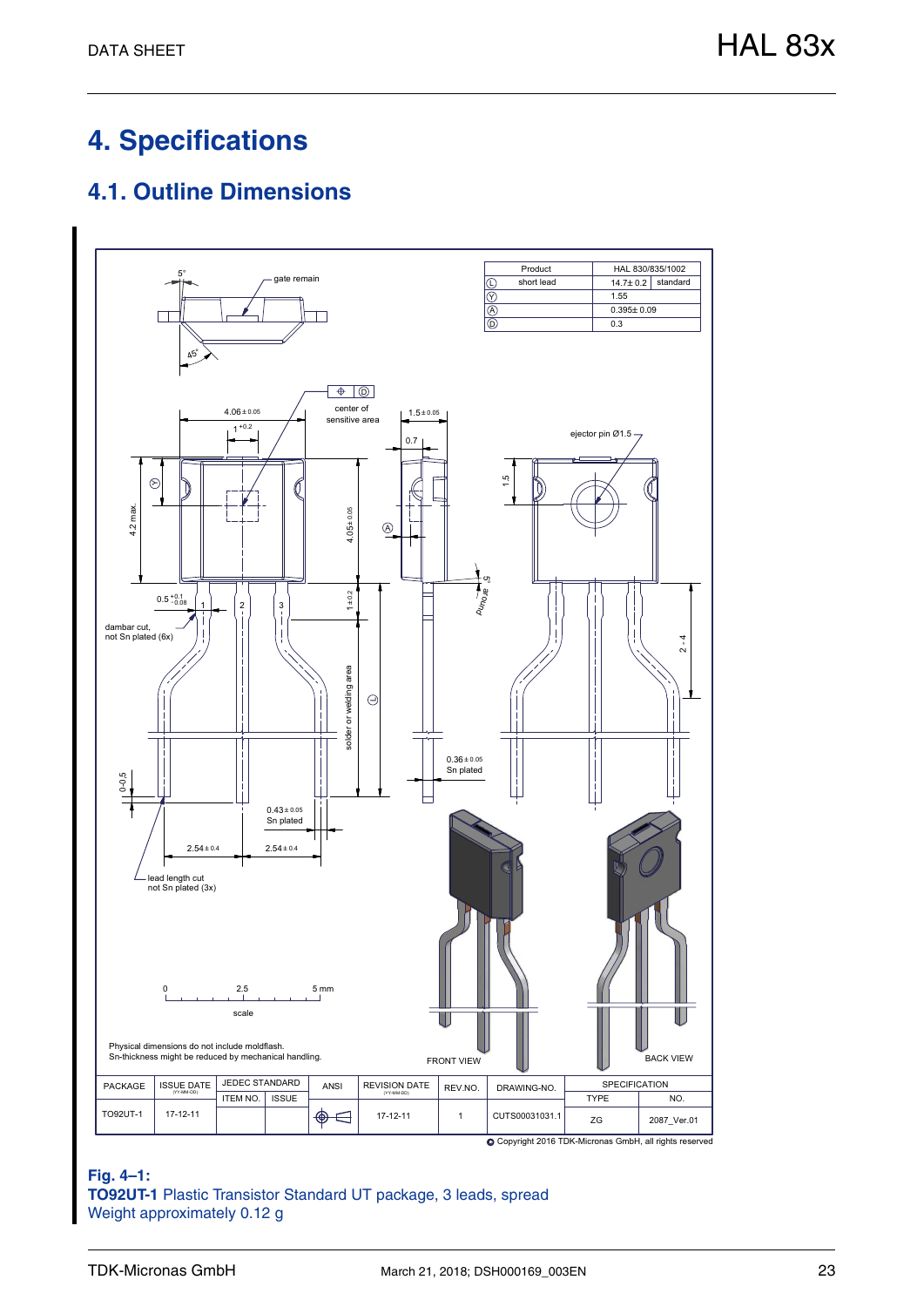

c Copyright 2016 TDK-Micronas GmbH, all rights reserved

#### **Fig. 4–2: TO92UT-2** Plastic Transistor Standard UT package, 3 pins Weight approximately 0.12 g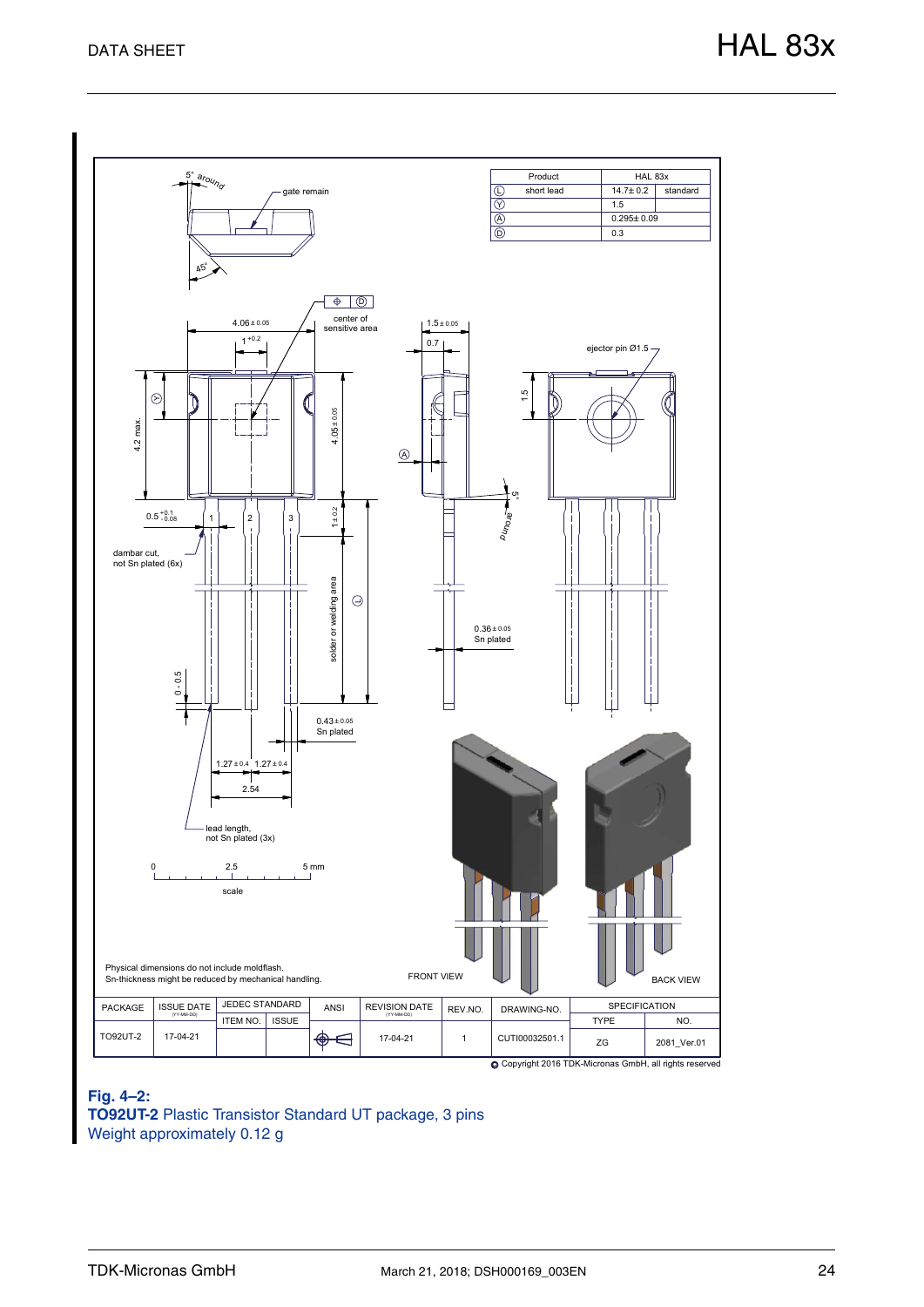

**Fig. 4–3: TO92UA/UT**: Dimensions ammopack inline, spread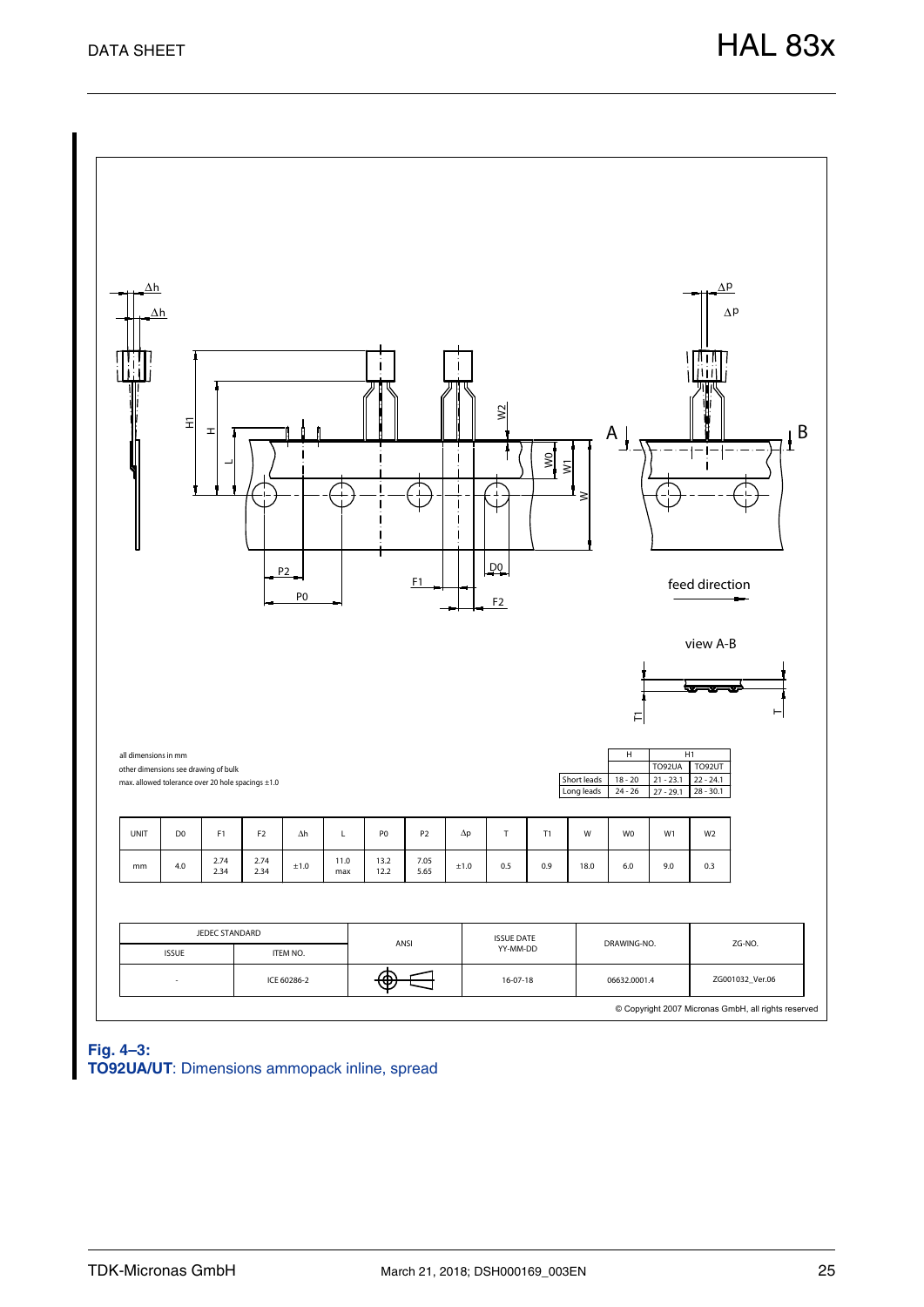

**Fig. 4–4: TO92UA/UT**: Dimensions ammopack inline, not spread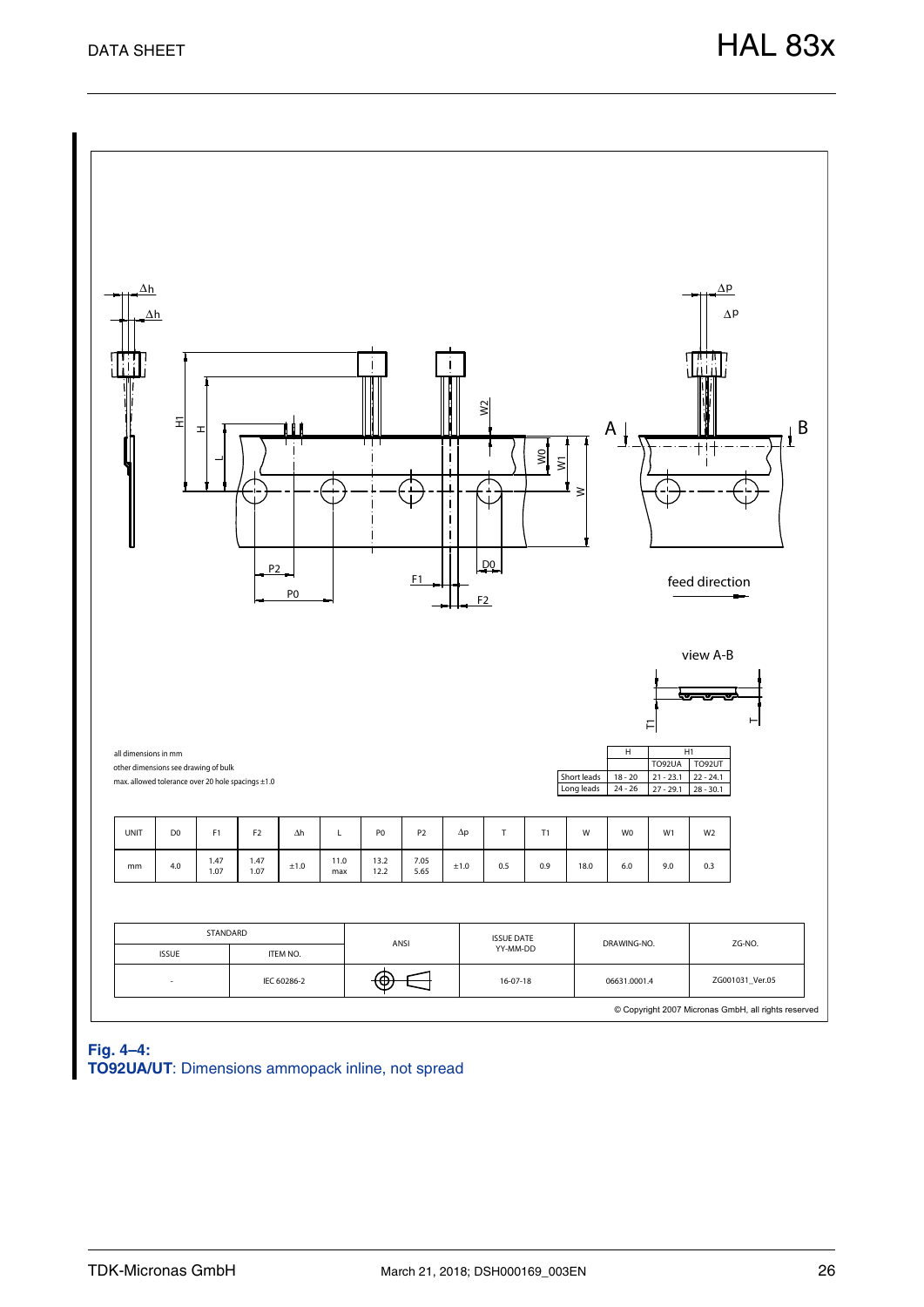## <span id="page-26-3"></span><span id="page-26-0"></span>**4.2. Soldering, Welding and Assembly**

**Table 4–1:** Pin Connection and Short Description

Information related to solderability, welding, assembly, and second-level packaging is included in the document "Guidelines for the Assembly of Micronas Packages". It is available on the TDK-Micronas website (https://www.micronas.com/en/service-center/ downloads) or on the service portal (https://service.micronas.com).

## <span id="page-26-1"></span>**4.3. Pin Connections and Short Descriptions**

| Pin No. | <b>Pin Name</b> | Type          | <b>Short Description</b>                  |  |  |  |
|---------|-----------------|---------------|-------------------------------------------|--|--|--|
|         | <b>VSUP</b>     | <b>SUPPLY</b> | Supply Voltage and Programming Pin        |  |  |  |
|         | <b>GND</b>      | <b>GND</b>    | Ground                                    |  |  |  |
| 3       | OUT             | I/O           | <b>Push-Pull Output and Selection Pin</b> |  |  |  |



<span id="page-26-2"></span>**4.4. Dimensions of Sensitive Area**

0.25 mm x 0.25 mm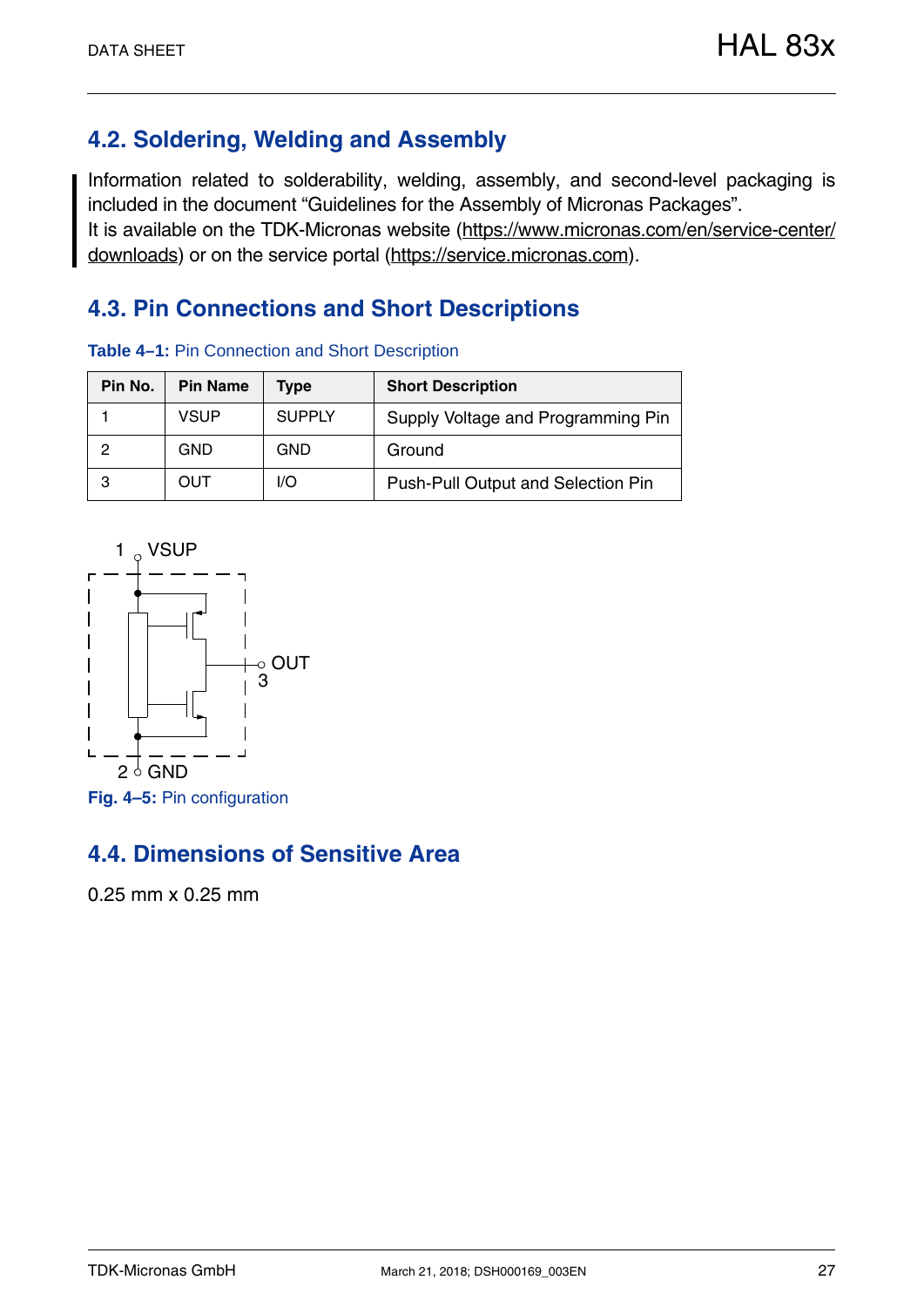## <span id="page-27-0"></span>**4.5. Absolute Maximum Ratings**

Stresses beyond those listed in the "Absolute Maximum Ratings" may cause permanent damage to the device. This is a stress rating only. Functional operation of the device at these conditions is not implied. Exposure to absolute maximum rating conditions for extended periods will affect device reliability.

This device contains circuitry to protect the inputs and outputs against damage due to high static voltages or electric fields; however, it is advised that normal precautions be taken to avoid application of any voltage higher than absolute maximum-rated voltages to this circuit.

All voltages listed are referenced to ground (GND).

| <b>Symbol</b>                     | <b>Parameter</b>                                        | Pin<br>No. | Min.           | Max.                     | <b>Unit</b>     | <b>Condition</b>                        |
|-----------------------------------|---------------------------------------------------------|------------|----------------|--------------------------|-----------------|-----------------------------------------|
| $V_{SUP}$                         | <b>Supply Voltage</b>                                   | 1          | $-8.5$         | 8.5                      | $\vee$          | $t < 96 h^{3/4}$                        |
| V <sub>SUP</sub>                  | <b>Supply Voltage</b>                                   | 1          | $-16$          | 16                       | $\vee$          | $t < 1 h^{3/4}$                         |
| <b>VOUT</b>                       | <b>Output Voltage</b>                                   | 3          | $-5$           | 16                       | $\vee$          |                                         |
| $V_{\text{OUT}} - V_{\text{SUP}}$ | <b>Excess of Output Voltage</b><br>over Supply Voltage  | 3,1        |                | 2                        | $\vee$          |                                         |
| $I_{\text{OUT}}$                  | Continuous Output Cur-<br>rent                          | 3          | $-10$          | 10                       | mA              |                                         |
| $t_{\mathsf{Sh}}$                 | <b>Output Short Circuit Dura-</b><br>tion               | 3          |                | 10                       | min             |                                         |
| V <sub>ESD</sub>                  | ESD Protection <sup>1)</sup>                            | 1<br>3     | $-8$<br>$-7.5$ | 8<br>7.5                 | kV              |                                         |
| $T_{\rm J}$                       | Junction Temperature<br>under bias <sup>2)</sup>        |            | $-50$          | 190                      | $\rm ^{\circ}C$ |                                         |
| t <sub>NVMLife</sub>              | <b>EEPROM</b>                                           |            | 25             | $\overline{\phantom{m}}$ | years           | $T_A = 85^{\circ}$ C                    |
| T <sub>storage</sub>              | <b>Transportation/Short Term</b><br>Storage Temperature |            | $-55$          | 150                      | $^{\circ}C$     | Device only without<br>packing material |
|                                   | <sup>1)</sup> AEC-Q100-002 (100 pF and 1.5 k $\Omega$ ) |            |                |                          |                 |                                         |

#### <span id="page-27-1"></span>**Table 4–2:** Absolute Maximum Ratings

 $2)$  For 96 h - Please contact TDK-Micronas for other temperature requirements

3) No cumulated stress

 $4)$  As long as T<sub>J</sub> is not exceeded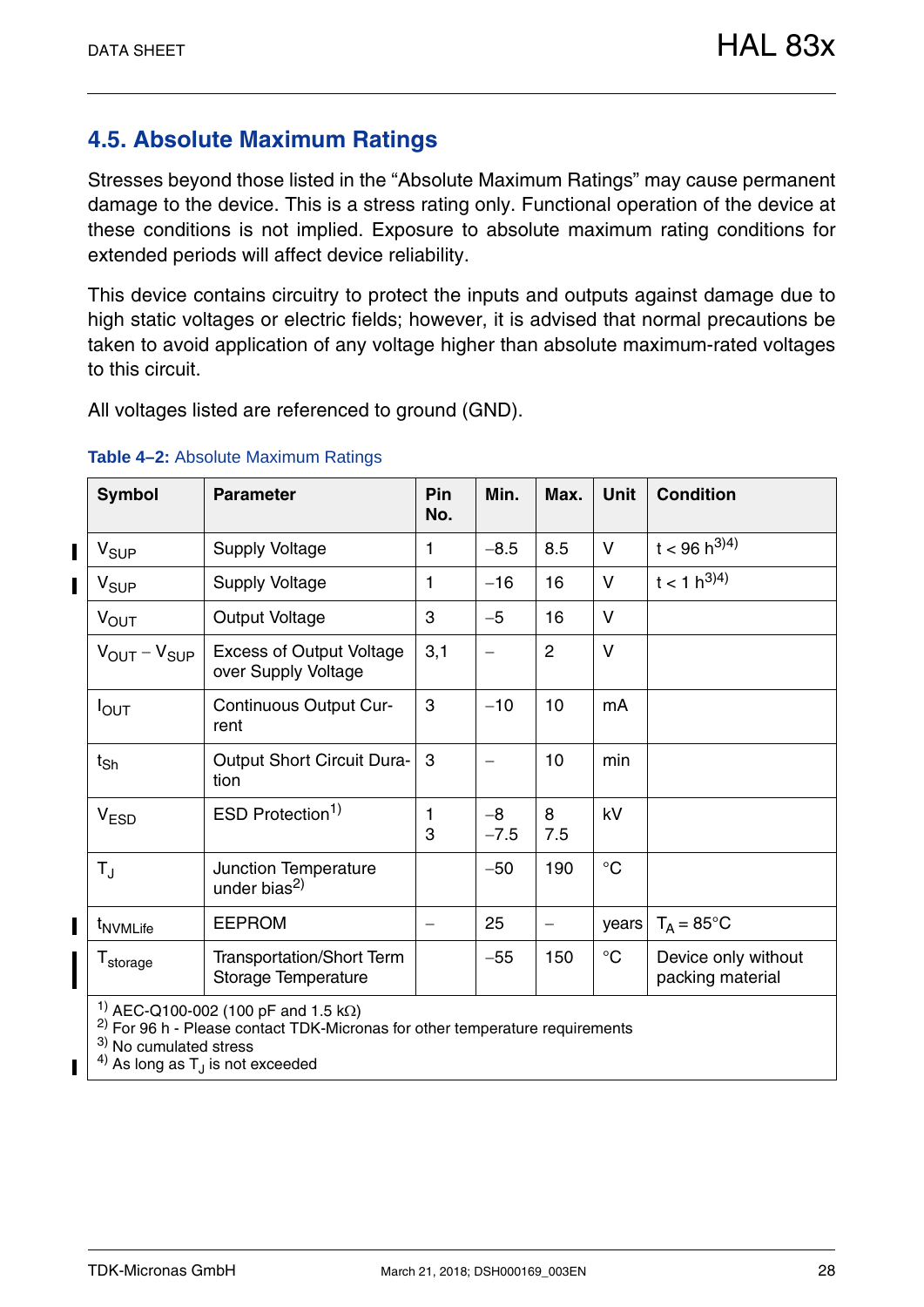## <span id="page-28-3"></span><span id="page-28-0"></span>**4.6. Storage and Shelf Life**

Information related to storage conditions of Micronas sensors is included in the document "Guidelines for the Assembly of Micronas Packages". It gives recommendations linked to moisture sensitivity level and long-term storage.

It is available on the TDK-Micronas website (https://www.micronas.com/en/service-center/ downloads) or on the service portal (https://service.micronas.com).

## <span id="page-28-1"></span>**4.7. Recommended Operating Conditions**

Functional operation of the device beyond those indicated in the "Recommended Operating Conditions/Characteristics" is not implied and may result in unpredictable behavior, reduce reliability and lifetime of the device.

All voltages listed are referenced to ground (GND).

| <b>Symbol</b>    | <b>Parameter</b>                                                                                                                                                             | Pin No. | Min.                    | Typ.                             | Max.              | <b>Unit</b>                                       | <b>Condition</b>                                         |
|------------------|------------------------------------------------------------------------------------------------------------------------------------------------------------------------------|---------|-------------------------|----------------------------------|-------------------|---------------------------------------------------|----------------------------------------------------------|
| V <sub>SUP</sub> | <b>Supply Voltage</b>                                                                                                                                                        |         | 4.5<br>12.4             | 5<br>12.5                        | 5.5<br>12.6       | $\vee$                                            | During programming                                       |
| $I_{\text{OUT}}$ | <b>Continuous Output</b><br>Current                                                                                                                                          | 3       | $-1.2$                  |                                  | 1.2               | mA                                                |                                                          |
| $R_{\rm I}$      | <b>Load Resistor</b>                                                                                                                                                         | 3       | 4.5                     | 10                               |                   | $k\Omega$                                         | Can be pull-up or<br>pull-down resistor                  |
| $C_{L}$          | <b>Load Capacitance</b>                                                                                                                                                      | 3       | $\mathbf 0$             | 100                              | 1000              | nF                                                | Analog output only                                       |
| $C_{\mathsf P}$  | <b>Protection Capacitor</b>                                                                                                                                                  | $1 - 2$ | 0.33                    | 100                              | 2700              | nF                                                |                                                          |
| N <sub>PRG</sub> | Number of EEPROM<br><b>Programming Cycles</b>                                                                                                                                |         |                         |                                  | 100               | cycles                                            | $0^{\circ}$ C < T <sub>amb</sub> < $55^{\circ}$ C        |
| $T_{\rm J}$      | Junction Temperature<br>Range <sup>1)</sup>                                                                                                                                  |         | $-40$<br>$-40$<br>$-40$ | $\overbrace{\phantom{12322111}}$ | 125<br>150<br>170 | $\rm ^{\circ}C$<br>$^{\circ}C$<br>$\rm ^{\circ}C$ | for 8000 $h^{2}$<br>for 2000 $h^{2}$<br>for 1000 $h^{2}$ |
|                  | <sup>1)</sup> Depends on the temperature profile of the application. Please contact TDK-Micronas for life time calculations.<br><sup>2)</sup> Time values are not cumulative |         |                         |                                  |                   |                                                   |                                                          |

<span id="page-28-2"></span>**Table 4–3:** Recommended Operating Conditions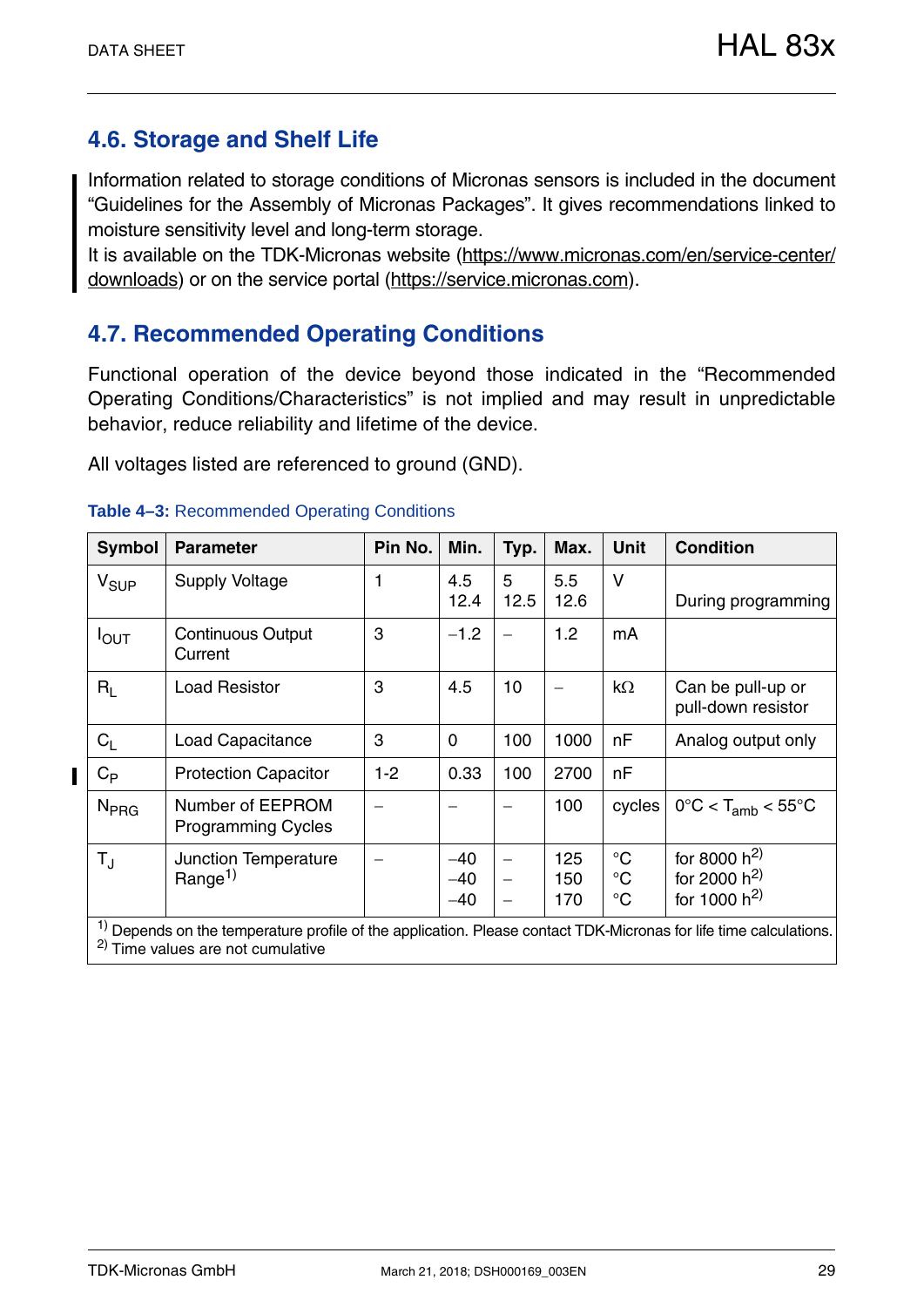## <span id="page-29-1"></span><span id="page-29-0"></span>**4.8. Characteristics**

at  $T_J = -40$  °C to 170 °C,  $V_{SUP} = 4.5$  V to 5.5 V, GND = 0 V after programming and locking, at Recommended Operation Conditions if not otherwise specified in the column "Conditions".

Typical Characteristics for  $T_J = 25$  °C and  $V_{\text{SUP}} = 5$  V.

#### <span id="page-29-2"></span>**Table 4–4:** Characteristics

| Symbol                     | <b>Parameter</b>                                                                   | Pin No.      | Min.                     | Typ.           | Max.              | <b>Unit</b> | <b>Conditions</b>                                                                                                                                                                                          |
|----------------------------|------------------------------------------------------------------------------------|--------------|--------------------------|----------------|-------------------|-------------|------------------------------------------------------------------------------------------------------------------------------------------------------------------------------------------------------------|
| General                    |                                                                                    |              |                          |                |                   |             |                                                                                                                                                                                                            |
| $I_{SUP}$                  | <b>Supply Current</b><br>over Temperature Range                                    | $\mathbf{1}$ | 5                        | $\overline{7}$ | 10                | mA          |                                                                                                                                                                                                            |
| ROUT                       | Output Resistance over<br><b>Recommended Operating</b><br>Range                    | 3            | $\overline{\phantom{0}}$ | $\mathbf{1}$   | 10                | $\Omega$    | $V_{OUTLmax} \leq V_{OUT} \leq V_{OUTHmin}$<br>Guaranteed by Design<br>100% tested                                                                                                                         |
| fosc                       | <b>Oscillator Frequency</b>                                                        | $\equiv$     | 110                      | 128            | 150               | kHz         | 512 kHz internally<br>100% tested                                                                                                                                                                          |
| <b>BW</b>                  | Small Signal Bandwidth (-3 dB)                                                     | 3            | ÷                        | 2              | $\qquad \qquad -$ | kHz         | $B_{AC}$ < 10 mT;<br>3 dB Filter frequency = 2 kHz                                                                                                                                                         |
| <b>Basics</b>              |                                                                                    |              |                          |                |                   |             |                                                                                                                                                                                                            |
| VOQ                        | Voltage at Output Quiet Mode                                                       | 3            | 2.46                     | 2.48           | 2.5               | $\vee$      | B = 0 mT, $I_{OUT}$ = 0 mA, T <sub>J</sub> = 25 °C<br>$f_{3dB} = 1000$ Hz, $B_{Range} = 30$ mT,<br>Voq = $2.5$ V, Sensitivity = $0.6$<br>unadjusted sensor<br>delivery status<br>based on characterisation |
| Sensitivity                |                                                                                    | 3            | 80                       | 90             | 100               | mV/mT       | With SENSITIVITY = $1$<br>$Voq = 2.5 V$<br>Magnetic range = $\pm$ 60mT<br>3 dB frequency = 500 Hz<br>$TC = 15$<br>$TCSQ = 1$<br>TC-Range = $-500$ +450 ppm/K                                               |
| <b>Overall Performance</b> |                                                                                    |              |                          |                |                   |             |                                                                                                                                                                                                            |
| <b>INL</b>                 | Non-Linearity of Output Voltage<br>over Temperature                                | 3            | $-0.5$                   | 0              | 0.5               | $\%$        | % of supply voltage <sup>1)</sup><br>For $V_{\text{OUT}} = 0.35 \text{ V} \dots 4.65 \text{ V};$<br>$V_{\text{SUP}} = 5$ V, Sensitivity $\leq 0.95$                                                        |
| Dev-V <sub>OUT</sub>       | Deviation of Output Voltage<br>over Temperature                                    | 3            | $-30$                    | 0              | 30                | mV          |                                                                                                                                                                                                            |
| VOUTn                      | Noise Output VoltageRMS                                                            | 3            | $\qquad \qquad -$        | 0.6            | 1.4               | mV          | Magnetic range = $60$ mT<br>3 dB Filter frequency = 500 Hz<br>Sensitivity $\leq$ 0.7; C = 4.7 nF (V <sub>SUP</sub><br>& $V_{\text{OUT}}$ to GND) based on charac-<br>terisation                            |
| $E_R$                      | Ratiometric Error of Output<br>over Temperature<br>(Error in $V_{OUT} / V_{SUP}$ ) | 3            | $-0.25$                  | 0              | 0.25              | $\%$        | $ V_{OUTI} - V_{OUT2}  > 2 V$<br>during calibration procedure                                                                                                                                              |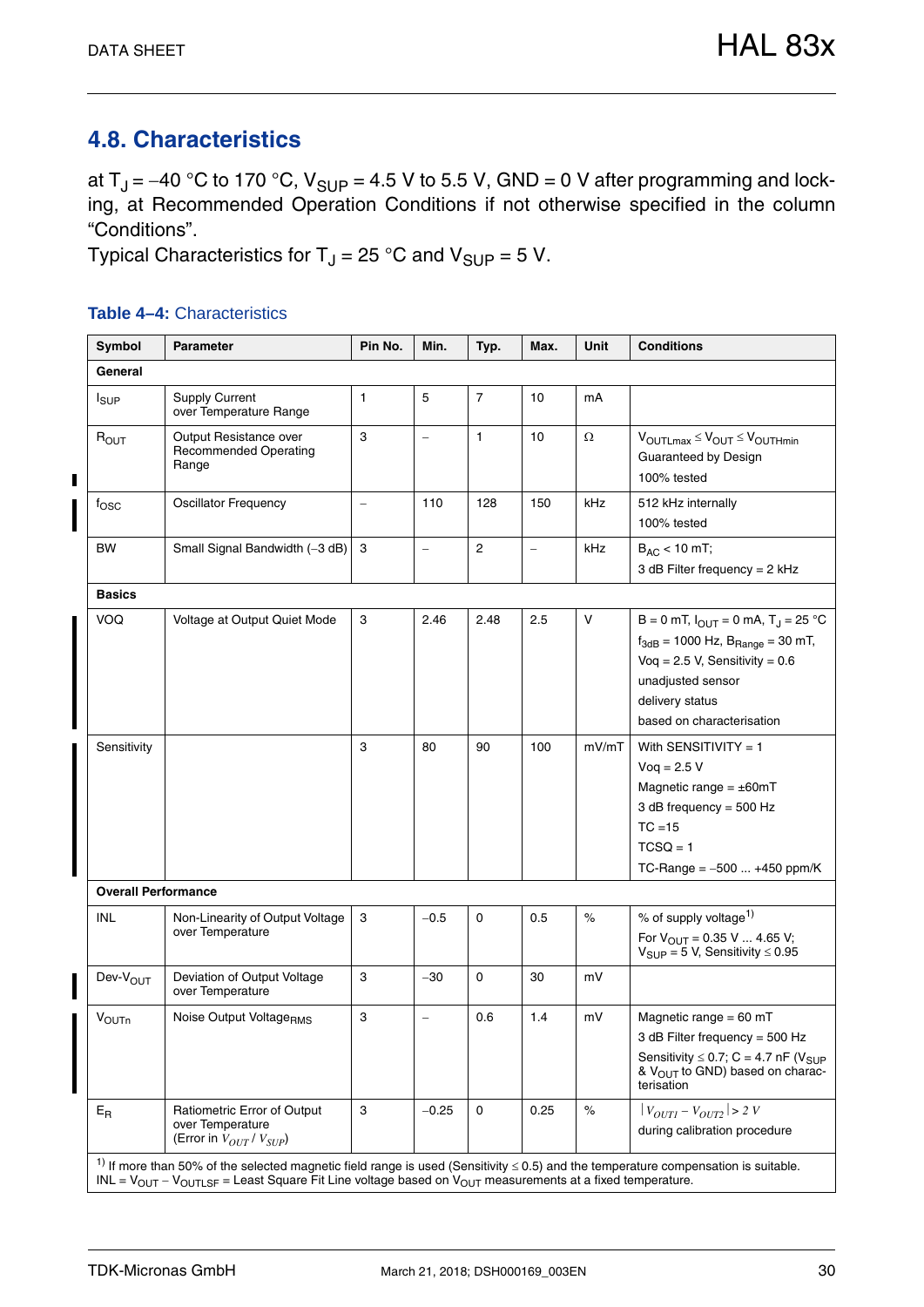#### **Table 4–4:** Characteristics, continued

| Symbol                                             | <b>Parameter</b>                                                                                                                                                                                                                                      | Pin No. | Min.             | Typ.          | Max.                           | <b>Unit</b>        | <b>Conditions</b>                                    |  |  |  |  |
|----------------------------------------------------|-------------------------------------------------------------------------------------------------------------------------------------------------------------------------------------------------------------------------------------------------------|---------|------------------|---------------|--------------------------------|--------------------|------------------------------------------------------|--|--|--|--|
| <b>DAC</b>                                         |                                                                                                                                                                                                                                                       |         |                  |               |                                |                    |                                                      |  |  |  |  |
|                                                    | Resolution                                                                                                                                                                                                                                            | 3       |                  | 12            | $\overline{\phantom{a}}$       | bit                | Ratiometric to $V_{\text{SUP}}{}^{2)}$               |  |  |  |  |
| <b>DNL</b>                                         | Differential Non-Linearity of D/A<br>Converter <sup>3)</sup>                                                                                                                                                                                          | 3       | $-2.0$<br>$-1.5$ | 0<br>$\Omega$ | 2.0<br>1.5                     | <b>LSB</b>         | <b>HAL830</b><br><b>HAL835</b>                       |  |  |  |  |
|                                                    |                                                                                                                                                                                                                                                       |         |                  |               |                                |                    | Only @ 25°C ambient temperature                      |  |  |  |  |
|                                                    | Drift over temperature                                                                                                                                                                                                                                |         |                  |               |                                |                    |                                                      |  |  |  |  |
| <b>ES</b>                                          | Error in Magnetic Sensitivity<br>over Temperature Range <sup>4)</sup>                                                                                                                                                                                 | 3       | $-4$<br>$-1$     | 0<br>0        | $\overline{4}$<br>$\mathbf{1}$ | $\%$               | <b>HAL830</b><br><b>HAL835</b>                       |  |  |  |  |
|                                                    |                                                                                                                                                                                                                                                       |         |                  |               |                                |                    | $V_{SIIP}$ = 5 V; 60 mT range,                       |  |  |  |  |
|                                                    |                                                                                                                                                                                                                                                       |         |                  |               |                                |                    | 3 dB frequency = $500$ Hz,                           |  |  |  |  |
|                                                    |                                                                                                                                                                                                                                                       |         |                  |               |                                |                    | TC & TCSQ for linearized<br>temperature coefficients |  |  |  |  |
|                                                    |                                                                                                                                                                                                                                                       |         |                  |               |                                |                    | (see Section Table 4-5: on<br>page 32)               |  |  |  |  |
| VOffset                                            | Offset Drift over Temperature<br>Range                                                                                                                                                                                                                | 3       | $-0.6$<br>$-0.2$ | 0.25<br>0.1   | 0.6<br>0.2                     | $\%$<br>$V_{SIIP}$ | <b>HAL830</b><br><b>HAL835</b>                       |  |  |  |  |
|                                                    | $V_{OUT}(B = 0 mT)_{25°C}$ –                                                                                                                                                                                                                          |         |                  |               |                                |                    | $V_{SIIP}$ = 5 V; 60 mT range,                       |  |  |  |  |
|                                                    | $V_{OUT}(B = 0 mT)_{max}^{4}$                                                                                                                                                                                                                         |         |                  |               |                                |                    | 3 dB frequency = $500$ Hz,                           |  |  |  |  |
|                                                    |                                                                                                                                                                                                                                                       |         |                  |               |                                |                    | $TC = 15$ , $TCSQ = 1$ , $TC$ -Range = 1             |  |  |  |  |
|                                                    |                                                                                                                                                                                                                                                       |         |                  |               |                                |                    | $-0.65 <$ sensitivity $< 0.65$                       |  |  |  |  |
| <sup>4)</sup> $T_{\text{ambient}} = 150^{\circ}$ C | <sup>2)</sup> Output DAC full scale = 5 V ratiometric, Output DAC offset = 0 V, Output DAC LSB = $V_{\text{SUP}}/4096$<br>3) Only tested at 25°C. The specified values are test limits only. Overmolding and packaging might influence this parameter |         |                  |               |                                |                    |                                                      |  |  |  |  |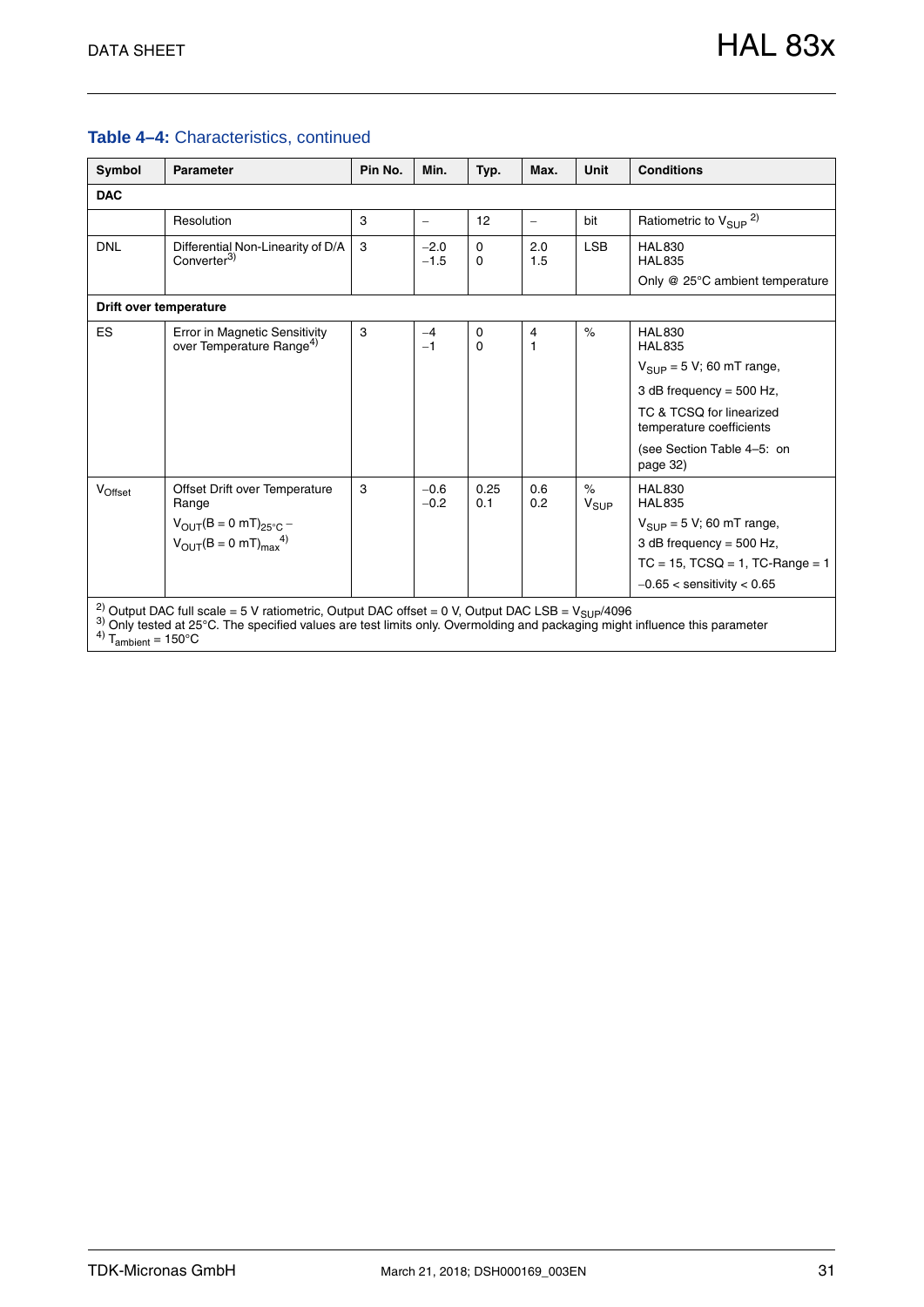#### <span id="page-31-0"></span>**4.8.1. Additional Information**

<span id="page-31-1"></span>

|  |  | <b>Table 4–5: Additional Information</b> |  |  |
|--|--|------------------------------------------|--|--|
|--|--|------------------------------------------|--|--|

| Symbol                 | <b>Parameter</b>                                                                        | Pin No.                  | Min.                     | Typ.                     | Max.                       | <b>Unit</b> | <b>Conditions</b>                                                                                                                                                                                                                                          |
|------------------------|-----------------------------------------------------------------------------------------|--------------------------|--------------------------|--------------------------|----------------------------|-------------|------------------------------------------------------------------------------------------------------------------------------------------------------------------------------------------------------------------------------------------------------------|
| General                |                                                                                         |                          |                          |                          |                            |             |                                                                                                                                                                                                                                                            |
| $t_{r(O)}$             | Step Response Time of Output <sup>1)</sup>                                              | 3                        | $\qquad \qquad -$        | 3.0<br>1.5<br>1.1<br>0.9 | 3.5<br>1.75<br>1.3<br>1.05 | ms          | 3 dB Filter frequency = $80$ Hz<br>3 dB Filter frequency = 500 Hz<br>3 dB Filter frequency = 1 kHz<br>3 dB Filter frequency = $2kHz$<br>$C_L$ = 10 nF, time to 90% of final out-<br>put voltage for a steplike<br>Signal $B_{step}$ from 0 mT to $B_{max}$ |
| $t_{\text{POD}}$       | Power-Up Time (Time to reach<br>stable Output Voltage)                                  | $\equiv$                 | 1.5                      | 1.7                      | 1.9                        | ms          | $C_1 = 10 \text{ nF}$ , 90% of $V_{\text{OUT}}$                                                                                                                                                                                                            |
| POR <sub>UP</sub>      | Power-On Reset Voltage (UP)                                                             | $\equiv$                 | 3.4                      | $\equiv$                 | $\vee$                     |             |                                                                                                                                                                                                                                                            |
| POR <sub>DOWN</sub>    | Power-On Reset Voltage<br>(DOWN)                                                        | $\overline{\phantom{m}}$ | 3.0                      | $\equiv$                 | $\vee$                     |             |                                                                                                                                                                                                                                                            |
| <b>DAC</b>             |                                                                                         |                          |                          |                          |                            |             |                                                                                                                                                                                                                                                            |
| <b>AVOUTCL</b>         | Accuracy of Output Voltage at<br>Clamping Low Voltage over<br><b>Temperature Range</b>  | 3                        | $-15$                    | $\Omega$                 | 15                         | mV          | $R_1 = 5 k\Omega$ , $V_{SUP} = 5 V$<br>Spec values are derived from reso-<br>lutions of the registers Clamp-Low/                                                                                                                                           |
| $\Delta V_{\rm OUTCH}$ | Accuracy of Output Voltage at<br>Clamping High Voltage over<br><b>Temperature Range</b> | 3                        | $-15$                    | $\Omega$                 | 15                         | mV          | Clamp-High and the parameter<br>Voffset                                                                                                                                                                                                                    |
| <b>VOUTH</b>           | Upper Limit of Signal Band <sup>2)</sup>                                                | 3                        | 4.65                     | 4.8                      | $\equiv$                   | V           | $V_{SUP} = 5 V, -1 mA \leq I_{OUT} \leq 1 mA$                                                                                                                                                                                                              |
| <b>VOUTL</b>           | Lower Limit of Signal Band <sup>2)</sup>                                                | 3                        | $\overline{\phantom{0}}$ | 0.2                      | 0.35                       | V           | $V_{SIIP}$ = 5 V, -1 mA $\leq$ $I_{OIIT}$ $\leq$ 1 mA                                                                                                                                                                                                      |
| <b>DACGE</b>           | D/A-Converter Glitch Energy                                                             | 3                        | $\equiv$                 | 40                       | $\equiv$                   | nV          | 3)                                                                                                                                                                                                                                                         |

<sup>2)</sup> Signal Band Area with full accuracy is located between V<sub>OUTL</sub> and V<sub>OUTH</sub>. The sensor accuracy is reduced below V<sub>OUTL</sub> and above V<sub>OUTH</sub><br><sup>3)</sup> The energy of the impulse injected into the analog output when the code normally specified as the area of the glitch in nVs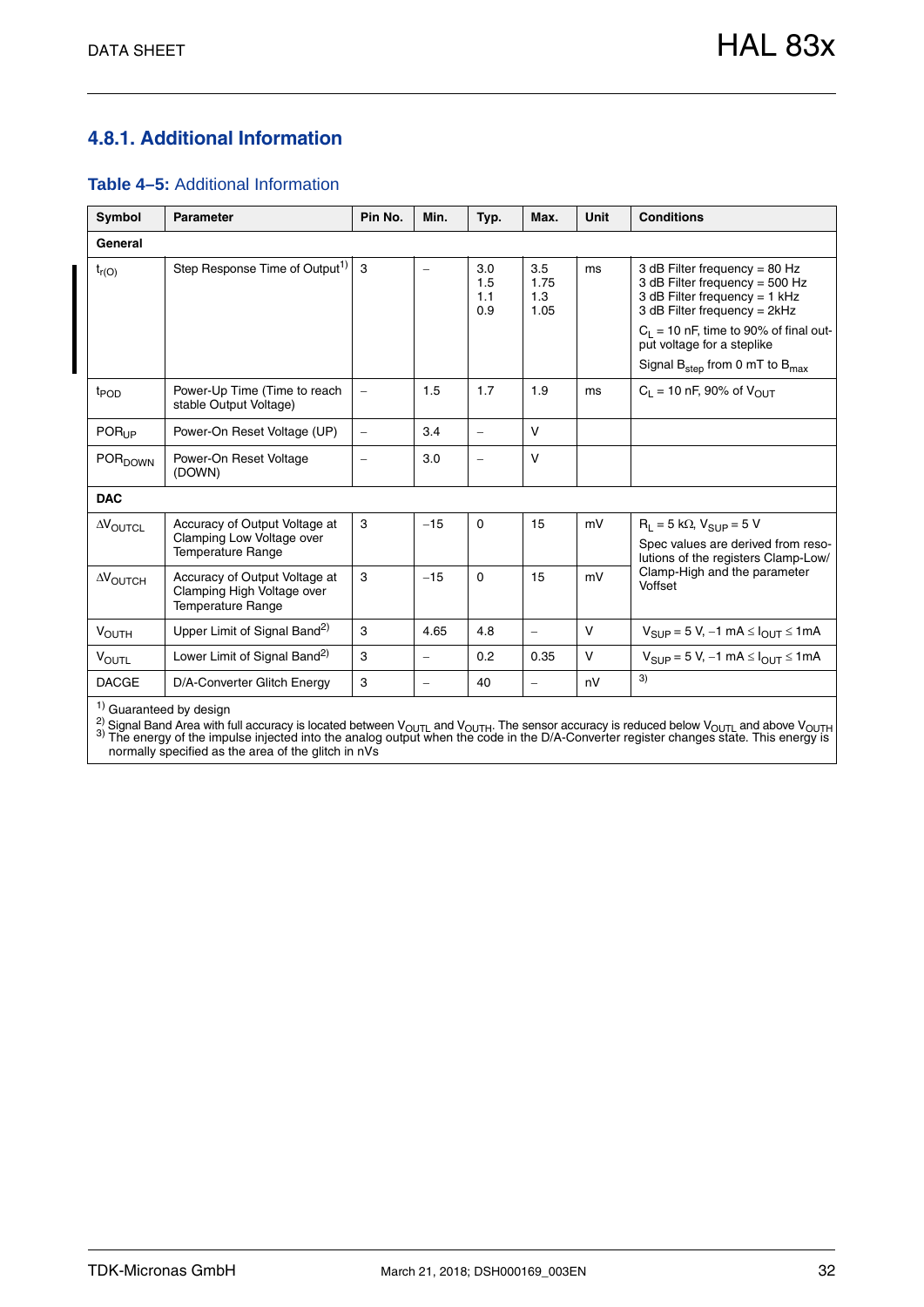### <span id="page-32-0"></span>**4.8.2. PWM Output (HAL835 only)**

#### **Table 4–6:** PWM Output (HAL835 only)

| Symbol                                        | <b>Parameter</b>                                                  | Pin No. | Min.                     | Typ.                   | Max.                     | Unit      | <b>Conditions</b>                                                                                                                    |
|-----------------------------------------------|-------------------------------------------------------------------|---------|--------------------------|------------------------|--------------------------|-----------|--------------------------------------------------------------------------------------------------------------------------------------|
|                                               | Resolution                                                        | 3       |                          | 11                     | $\qquad \qquad -$        | bit       |                                                                                                                                      |
| $\triangle$ DC <sub>MIN-</sub><br><b>DUTY</b> | Accuracy of Duty Cycle at<br>Clamp Low over Temperature<br>Range  | 3       | $-0.3$                   | $\Omega$               | 0.3                      | $\%$      | Spec values are derived from<br>resolutions of the registers Clamp-<br>Low/Clamp-High and the para-                                  |
| $\Delta$ DC <sub>MAX</sub> .<br><b>DUTY</b>   | Accuracy of Duty Cycle at<br>Clamp High over Temperature<br>Range | 3       | $-0.3$                   | $\Omega$               | 0.3                      | $\%$      | meter DC <sub>OQoffset</sub>                                                                                                         |
| <b>VOUTH</b>                                  | Output High Voltage                                               | 3       | $\overline{\phantom{m}}$ | 4.8                    | $\overline{\phantom{m}}$ | V         | $V_{\text{SUP}} = 5$ V, $-1$ mA $\leq$ $I_{\text{OUT}} \leq 1$ mA                                                                    |
| <b>VOUTL</b>                                  | Output Low Voltage                                                | 3       |                          | 0.2                    | $\qquad \qquad -$        | V         | $V_{\text{SUP}} = 5 \text{ V}, -1 \text{ mA} \leq I_{\text{OUT}} \leq 1 \text{ mA}$                                                  |
| f <sub>PWM</sub>                              | PWM Output Frequency over<br><b>Temperature Range</b>             | 3       | 105                      | 125                    | 145                      | <b>Hz</b> |                                                                                                                                      |
| t <sub>POD</sub>                              | Power-Up Time (Time to reach<br>valid Duty Cycle)                 | 3       |                          |                        | 8.5                      | ms        |                                                                                                                                      |
| $t_{r(O)}$                                    | Step Response Time of Output                                      | 3       |                          | 3<br>0,9<br>0,6<br>0,4 | 13<br>1,2<br>0.8<br>0,5  | ms        | 3 dB Filter frequency = $80$ Hz<br>3 dB Filter frequency = 500 Hz<br>3 dB Filter frequency = $1$ kHz<br>3 dB Filter frequency = 2kHz |
|                                               |                                                                   |         |                          |                        |                          |           | Time to 90% of final output voltage<br>for a steplike signal B <sub>step</sub> from 0<br>$mT$ to $B_{max}$                           |

#### <span id="page-32-1"></span>**4.8.3. TO92UT Packages**

#### **Table 4–7:** TO92UT Packages

| <b>Symbol</b>       | <b>Parameter</b>          | Pin No. | Min.                     | Typ. | Max. | Unit | <b>Conditions</b>            |
|---------------------|---------------------------|---------|--------------------------|------|------|------|------------------------------|
|                     | <b>Thermal Resistance</b> |         | $\overline{\phantom{0}}$ |      |      |      |                              |
| $R_{thja}$          | iunction to air           |         | —                        |      | 235  | K/W  | Determined with a 1s0p board |
| $R_{\mathsf{thic}}$ | junction to case          |         | —                        |      | 61   | K/W  | Determined with a 1s0p board |

#### <span id="page-32-2"></span>**4.8.4. Definition of sensitivity error ES**

ES is the maximum of the absolute value of the quotient of the normalized measured value<sup>1</sup> over the normalized ideal linear<sup>2</sup> value minus 1:

$$
ES = max\left(abs\left(\frac{meas}{ideal} - 1\right)\right)\Big|_{\{Tmin, Tmax\}}
$$

In the example below, the maximum error occurs at  $-10^{\circ}$ C:

 $ES = \frac{1,001}{0,993} - 1 = 0.8\%$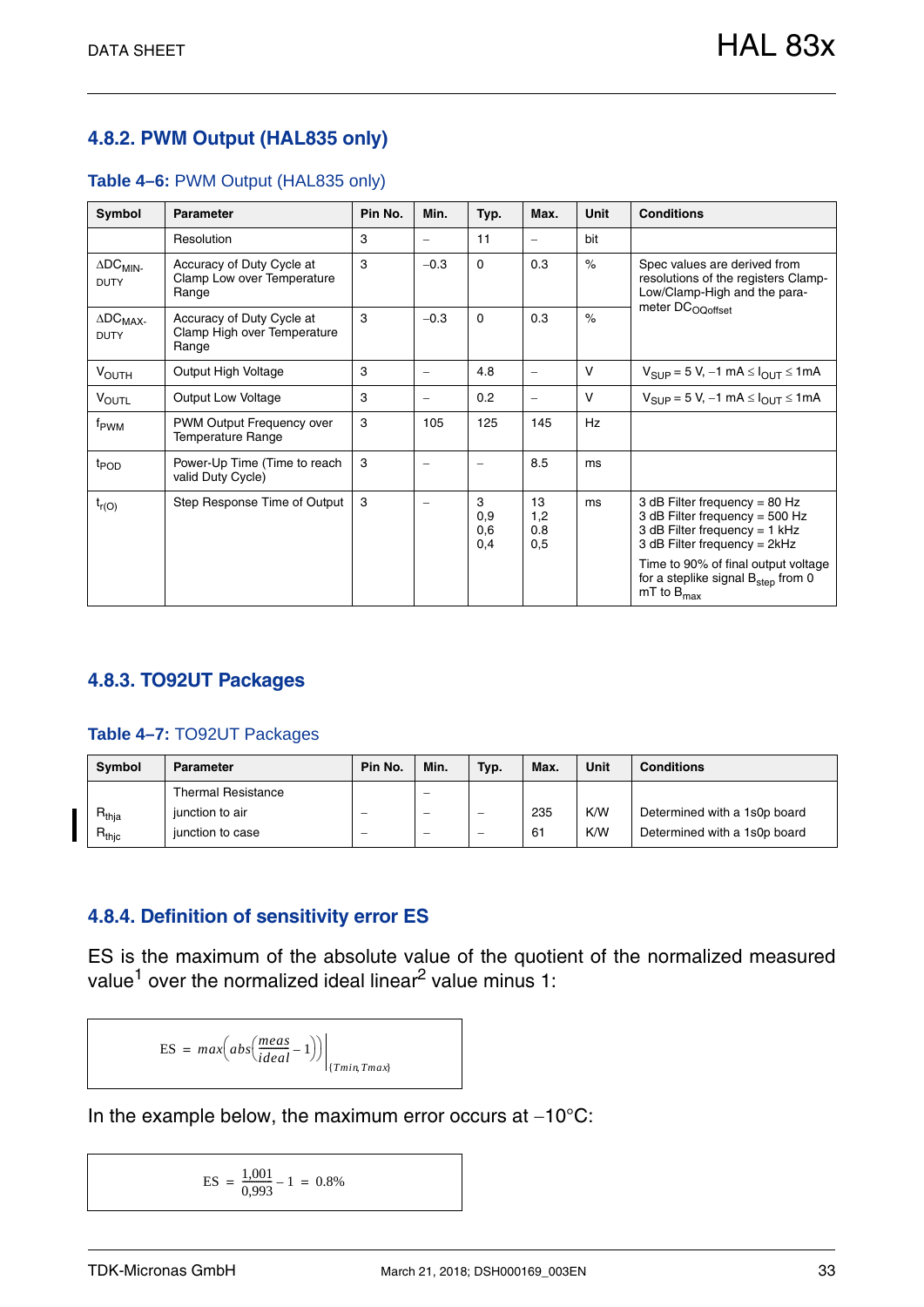

ES definition example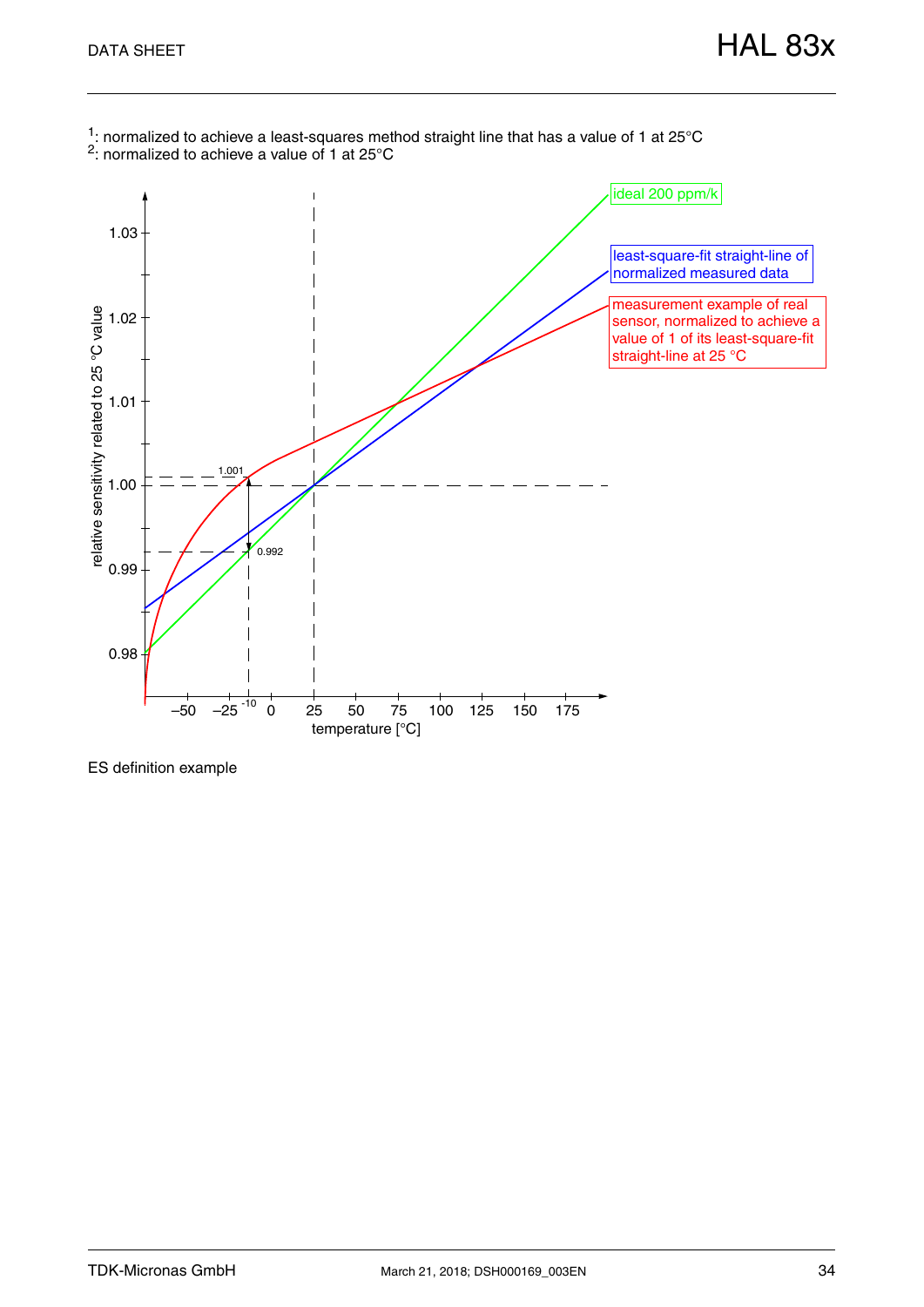#### <span id="page-34-0"></span>**4.8.5. Power-On Operation**

at  $T_{\rm J}$  = -40 °C to 170 °C, after programming and locking. Typical Characteristics for  $T_{\rm J}$  = 25 °C.

**Table 4–8:** Power-On Operation

| <b>Symbol</b>             | <b>Parameter</b>              | Min. | Typ. | Max. | Unit |
|---------------------------|-------------------------------|------|------|------|------|
| POR <sub>UP</sub>         | Power-On Reset Voltage (UP)   |      | 3.4  |      |      |
| <b>POR<sub>DOWN</sub></b> | Power-On Reset Voltage (DOWN) |      | 3.0  |      |      |



 $V<sub>SUPUV</sub>$  = Undervoltage Detection Level

 $V<sub>SUPOV</sub> = Overvoltage Detection Level$ 





**Fig. 4–7:** Power-up behavior of HAL835 with PWM output activated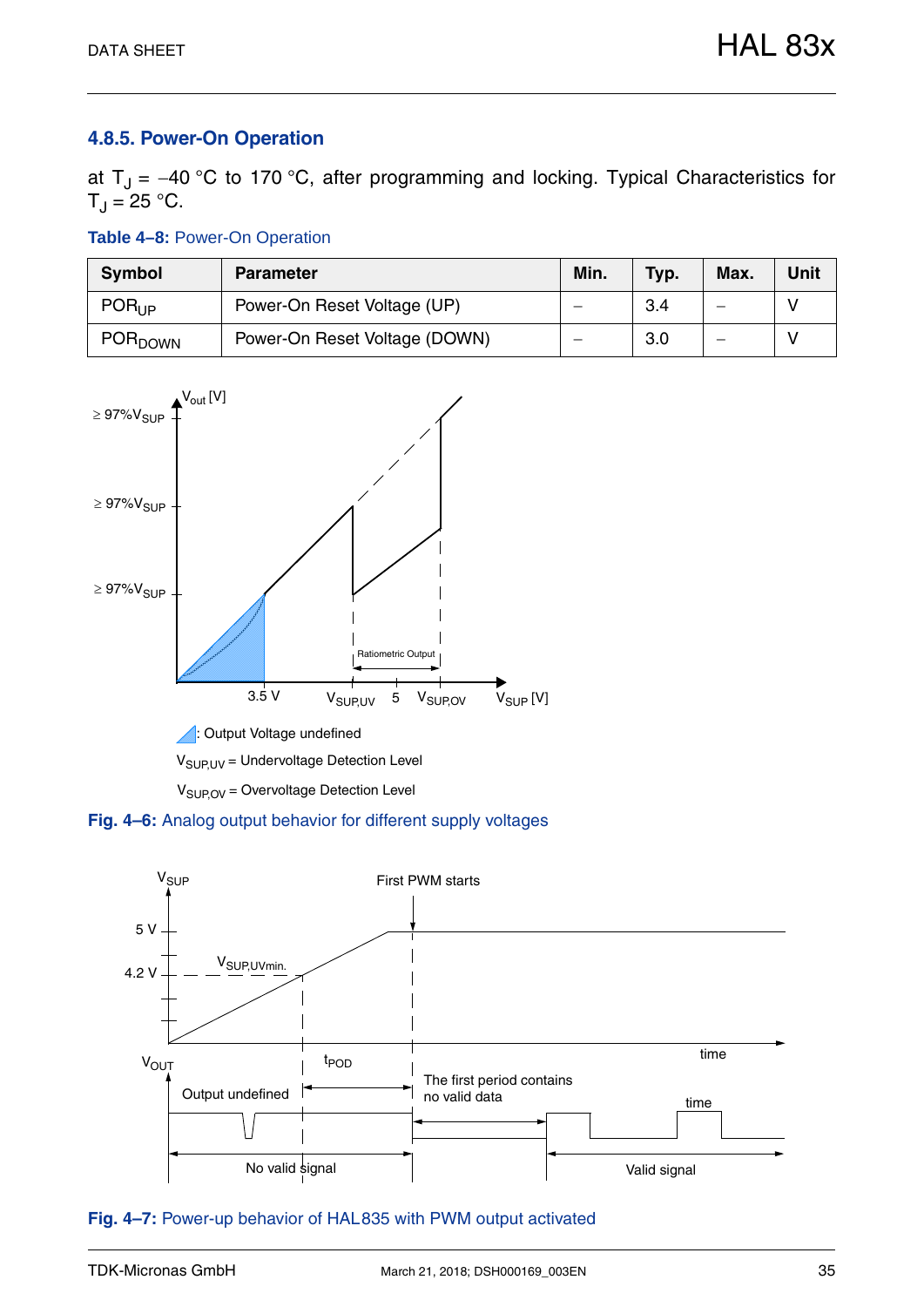## <span id="page-35-0"></span>**4.9. Diagnostics and Safety Features**

#### <span id="page-35-1"></span>**4.9.1. Overvoltage and Undervoltage Detection**

at  $T_J = -40$  °C to 170 °C, Typical Characteristics for  $T_J = 25$  °C, after programming and locking

#### **Table 4–9:** Over-/Undervoltage Detection

| <b>Symbol</b>                                                                                                                                                                                                              | <b>Parameter</b>                                                                                                               | Pin<br>No. | Min. | Typ. | Max. | <b>Unit</b> | <b>Test Conditions</b> |  |  |  |
|----------------------------------------------------------------------------------------------------------------------------------------------------------------------------------------------------------------------------|--------------------------------------------------------------------------------------------------------------------------------|------------|------|------|------|-------------|------------------------|--|--|--|
| V <sub>SUPUV</sub>                                                                                                                                                                                                         | Undervoltage detection level                                                                                                   |            |      | 4.2  | 4.5  |             | 1)2)                   |  |  |  |
|                                                                                                                                                                                                                            |                                                                                                                                |            |      |      |      |             |                        |  |  |  |
| V <sub>SUP.OV</sub>                                                                                                                                                                                                        | Overvoltage detection level                                                                                                    |            | 8.5  | 8.9  | 10.0 |             | 1)2)                   |  |  |  |
| <sup>1)</sup> If the supply voltage drops below V <sub>SUPLUV</sub> or rises above V <sub>SUPOV</sub> , the output voltage is switched to V <sub>SUP</sub> (≥97% of V <sub>SUP</sub> at R <sub>L</sub> = 10 kΩ<br>to GND). |                                                                                                                                |            |      |      |      |             |                        |  |  |  |
|                                                                                                                                                                                                                            | <sup>2)</sup> If the PWM output of HAL835 is activated, then the output signal will follow VSUP and PWM signal is switched off |            |      |      |      |             |                        |  |  |  |

#### Note The over- and undervoltage detection is activated only after locking the sensor!

#### <span id="page-35-2"></span>**4.9.2. Open-Circuit Detection**

at  $T_J = -40$  °C to 170 °C, Typical Characteristics for  $T_J = 25$  °C, after locking the sensor.

#### **Table 4-10: Open-Circuit Detection**

| Symbol           | <b>Parameter</b>                                  | Pin No. | Min.        | Typ.        | Max. | <b>Unit</b>                                         | <b>Comment</b>                                                                    |
|------------------|---------------------------------------------------|---------|-------------|-------------|------|-----------------------------------------------------|-----------------------------------------------------------------------------------|
| $V_{OUT}$        | Output voltage at open<br>$V_{\text{SUP}}$ line   | 3       | $\Omega$    | $\Omega$    | 0.15 | V                                                   | $V_{\text{SUP}} = 5 V$<br>$R_1 = 10 k\Omega$ to 200 k $\Omega$                    |
|                  |                                                   |         | $\mathbf 0$ | $\mathbf 0$ | 0.2  | $\vee$                                              | $V_{SIIP} = 5 V$<br>$5 k\Omega \le R_1 < 10 k\Omega$                              |
|                  |                                                   |         | $\mathbf 0$ | $\mathbf 0$ | 0.25 | $\vee$                                              | $V_{\text{SUP}} = 5 V$<br>$4.5 \text{ k}\Omega \leq R_1 < 10 \text{ k}\Omega^{1}$ |
| $V_{\text{OUT}}$ | Output voltage at open<br><b>GND</b> line         | 3       | 4.85        | 4.9         | 5.0  | $\vee$                                              | $V_{\text{SUP}} = 5 V$<br>$R_1 = 10 k\Omega$ to 200 k $\Omega$                    |
|                  |                                                   | 4.8     | 4.9         | 5.0         | V    | $V_{SUP} = 5 V$<br>$5 k\Omega \le R_1 < 10 k\Omega$ |                                                                                   |
|                  |                                                   |         | 4.75        | 4.9         | 5.0  | $\vee$                                              | $V_{\text{SUP}} = 5 V$<br>$4.5 \text{ k}\Omega \leq R_1 < 10 \text{ k}\Omega^{1}$ |
|                  | $1)$ Characterize on small sample size not tested |         |             |             |      |                                                     |                                                                                   |

<sup>1)</sup>Characterize on small sample size, not tested.

**Note** In case that the PWM output mode is used the sensor will stop transmission of the PWM signal if  $V_{\text{SUP}}$  or GND lines are broken and  $V_{\text{OUT}}$  will be according to above table.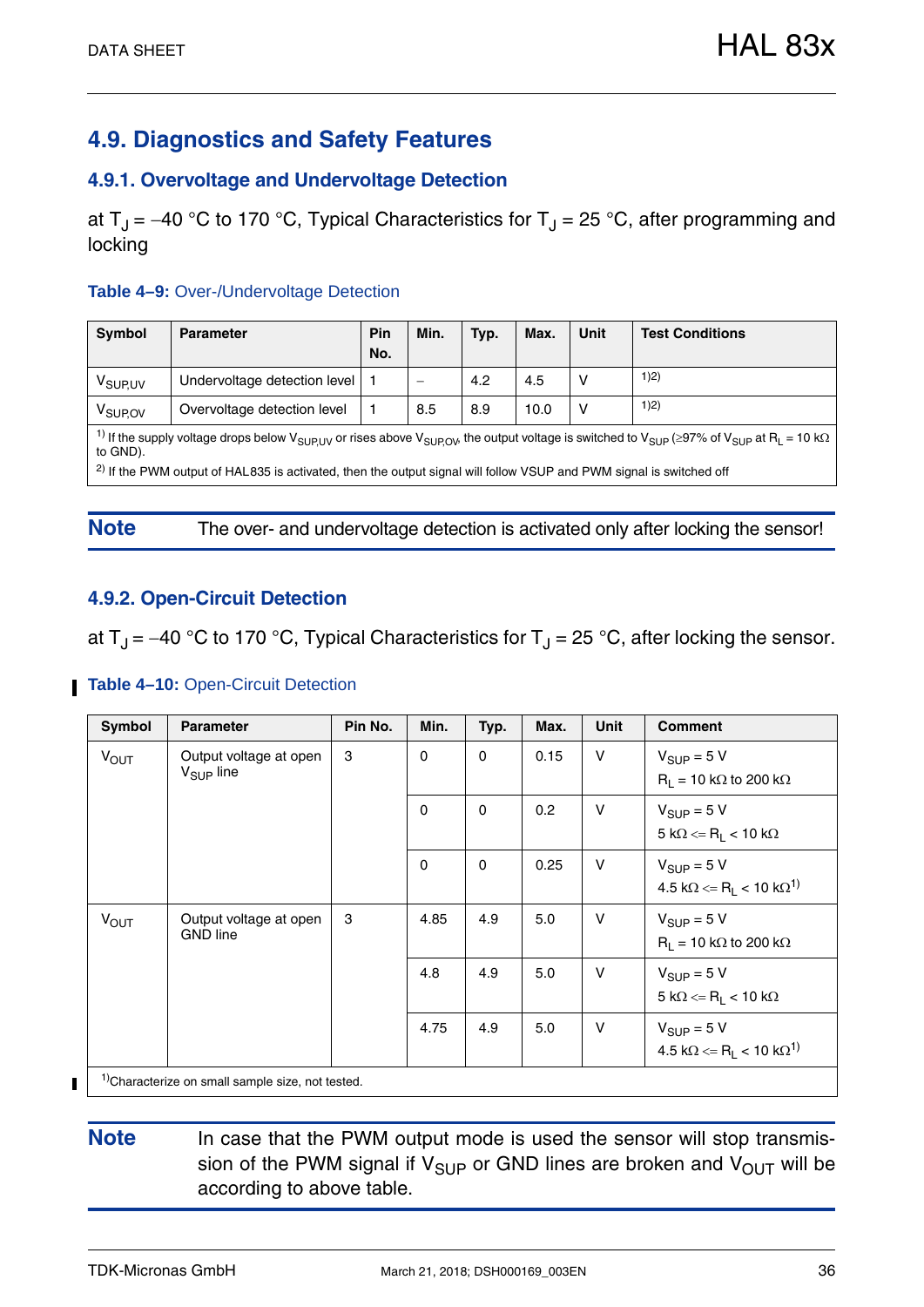#### <span id="page-36-0"></span>**4.9.3. Overtemperature and Short-Circuit Protection**

If overtemperature >180 °C or a short-circuit occurs, the output will be switched off and goes in high impedance conditions.

#### <span id="page-36-1"></span>**4.9.4. EEPROM Redundancy**

The non-volatile memory except the GP registers uses the Micronas Fail Safe Redundant Cell technology well proven in automotive applications.

#### <span id="page-36-2"></span>**4.9.5. ADC Diagnostic**

The A/D-READOUT register can be used to avoid under/overrange effects in the A/D converter.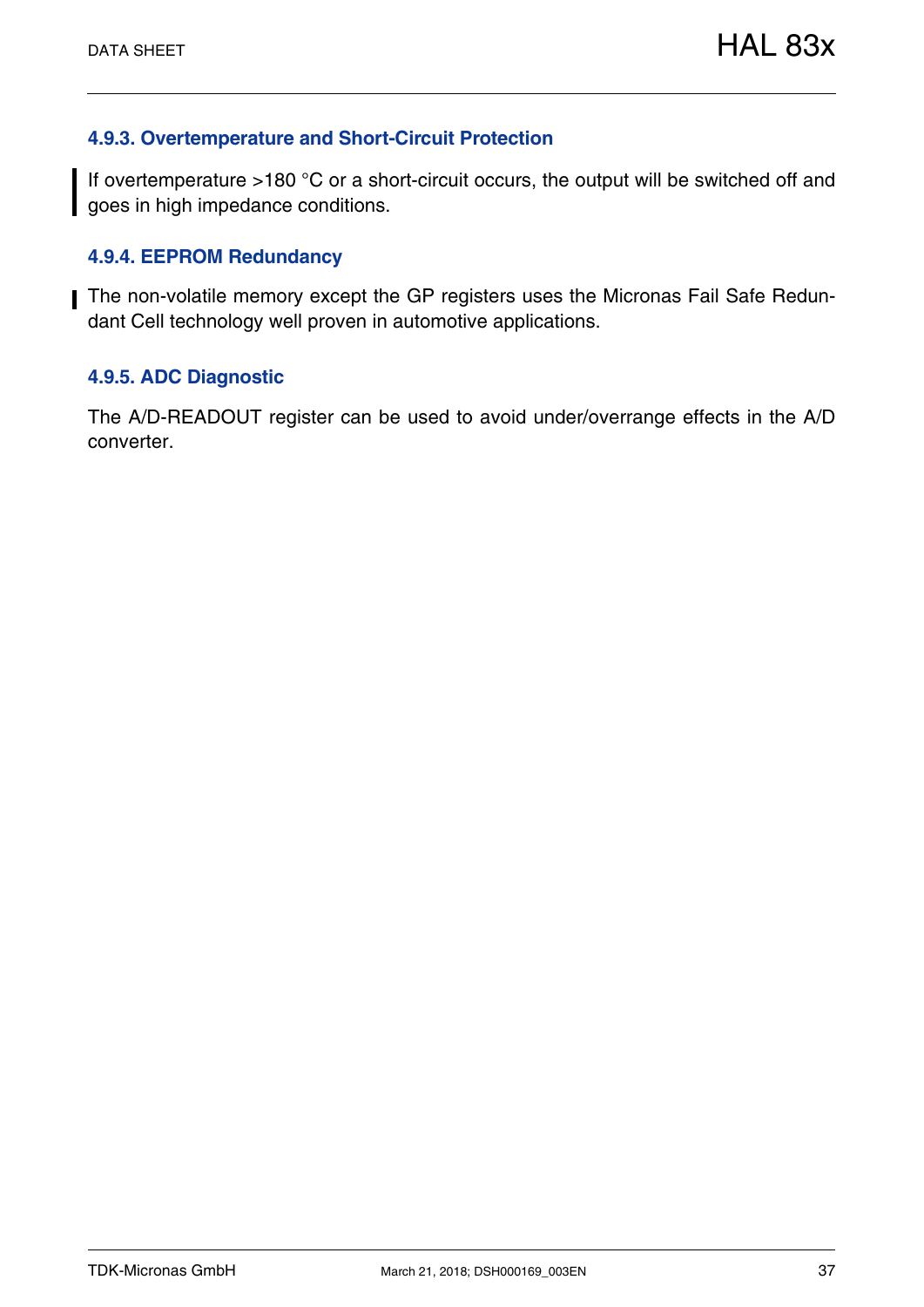## <span id="page-37-0"></span>**5. Application Notes**

## <span id="page-37-1"></span>**5.1. Application Circuit** (for analog output mode only)

For EMC protection, it is recommended to connect one ceramic 100 nF capacitor each between ground and the supply voltage, respectively the output voltage pin.

Please note that during programming, the sensor will be supplied repeatedly with the programming voltage of 12.5 V for 100 ms. All components connected to the  $V_{\text{SUP}}$  line at this time must be able to resist this voltage.



<span id="page-37-2"></span>**Fig. 5–1:** Recommended application circuit (analog output signal)



**Fig. 5–2:** Recommended application circuit (PWM output signal)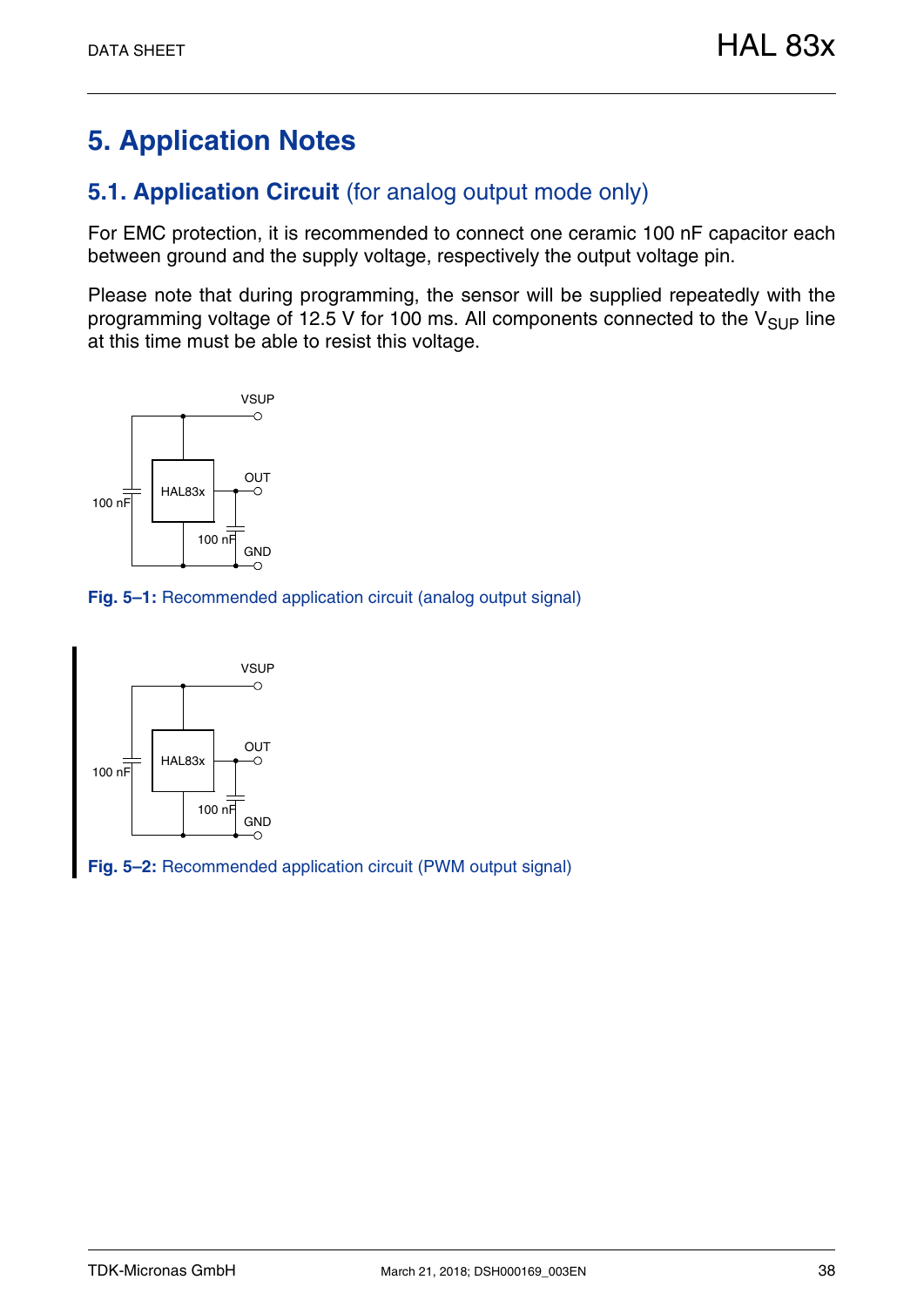### <span id="page-38-0"></span>**5.2. Use of two HAL83x in Parallel** (for analog output mode only)

Two different HAL83x sensors which are operated in parallel to the same supply and ground line can be programmed individually. In order to select the IC which should be programmed, both Hall ICs are inactivated by the "Deactivate" command on the common supply line. Then, the appropriate IC is activated by an "Activate" pulse on its output. Only the activated sensor will react to all following read, write, and program commands. If the second IC has to be programmed, the "Deactivate" command is sent again, and the second IC can be selected.

**Note** The multi-programming of two sensors requires a 10 k $\Omega$  pull-down resistor on the sensors output pins.



**Fig. 5–3:** Recommended Application circuit (parallel operation of two HAL83x)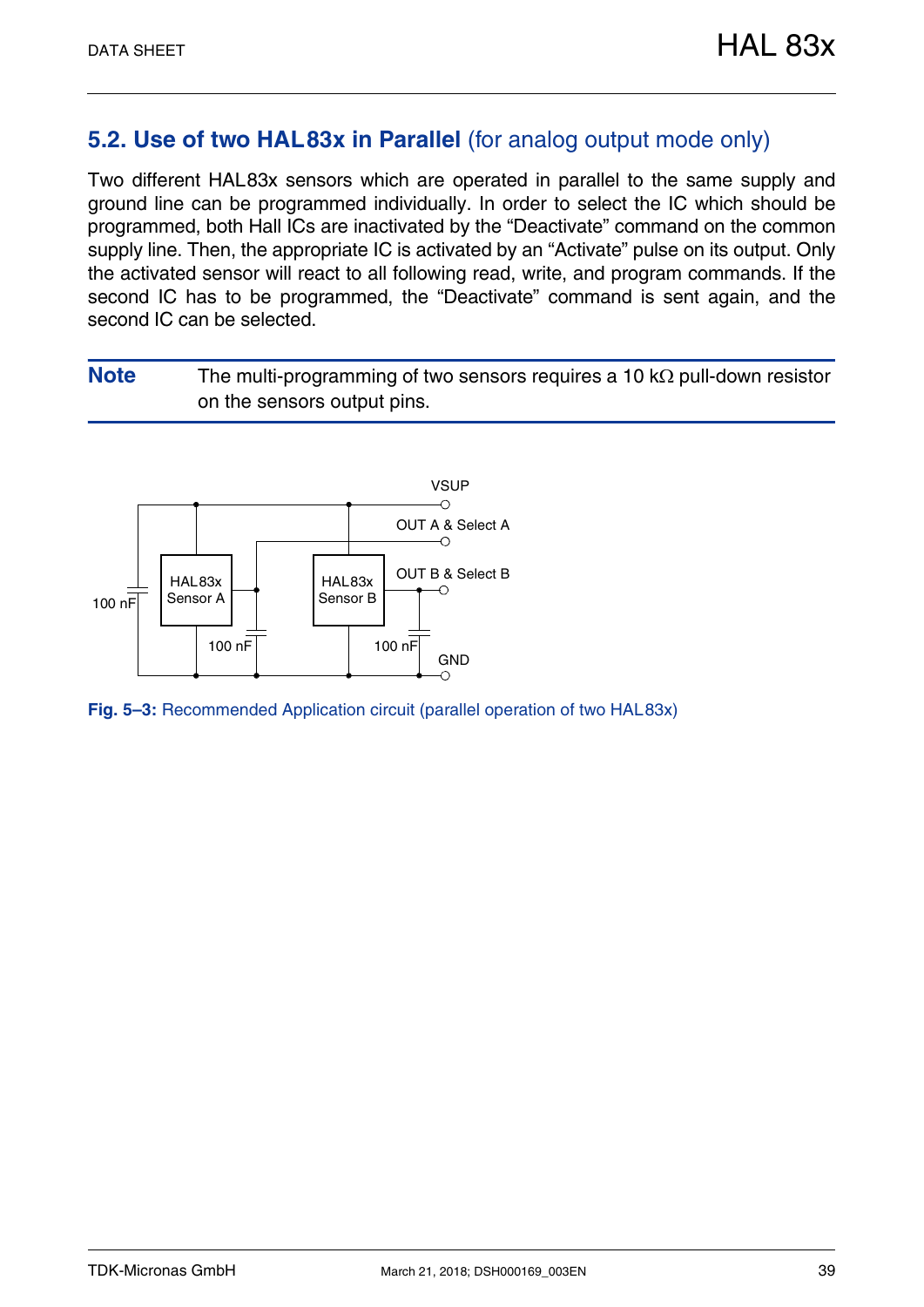## <span id="page-39-2"></span><span id="page-39-0"></span>**5.3. Temperature Compensation**

The relationship between the temperature coefficient of the magnet and the corresponding TC, TCSQ and TC-Range codes for linear compensation is given in the following table. In addition to the linear change of the magnetic field with temperature, the curvature can be adjusted as well. For this purpose, other TC, TCSQ and TC-Range combinations are required which are not shown in the table. Please contact TDK-Micronas for more detailed information on this higher order temperature compensation.

#### <span id="page-39-1"></span>**Table 5–1:** Temperature Compensation

| <b>Temperature</b><br><b>Coefficient of</b><br>Magnet (ppm/K) | <b>TC-Range</b><br>Group | <b>TC</b>      | <b>TCSQ</b>    |
|---------------------------------------------------------------|--------------------------|----------------|----------------|
| 1075                                                          | 3                        | 31             | 7              |
| 1000                                                          | 3                        | 28             | 1              |
| 900                                                           | 3                        | 24             | 0              |
| 750                                                           | 3                        | 16             | $\overline{c}$ |
| 675                                                           | 3                        | 12             | $\overline{c}$ |
| 575                                                           | 3                        | 8              | $\overline{2}$ |
| 450                                                           | 3                        | $\overline{4}$ | 2              |
| 400                                                           | $\mathbf{1}$             | 31             | 0              |
| 250                                                           | 1                        | 24             | 1              |
| 150                                                           | 1                        | 20             | 1              |
| 50                                                            | 1                        | 16             | 2              |
| 0                                                             | 1                        | 15             | 1              |
| $-100$                                                        | 1                        | 12             | 0              |
| $-200$                                                        | 1                        | 8              | 1              |
| $-300$                                                        | 1                        | 4              | 4              |
| $-400$                                                        | 1                        | 0              | 7              |
| $-500$                                                        | 1                        | 0              | 0              |
| $-600$                                                        | 2                        | 31             | 2              |
| $-700$                                                        | 2                        | 28             | 1              |
| $-800$                                                        | 2                        | 24             | 3              |
| $-900$                                                        | $\overline{c}$           | 20             | 6              |
| $-1000$                                                       | 2                        | 16             | 7              |
| $-1100$                                                       | 2                        | 16             | 2              |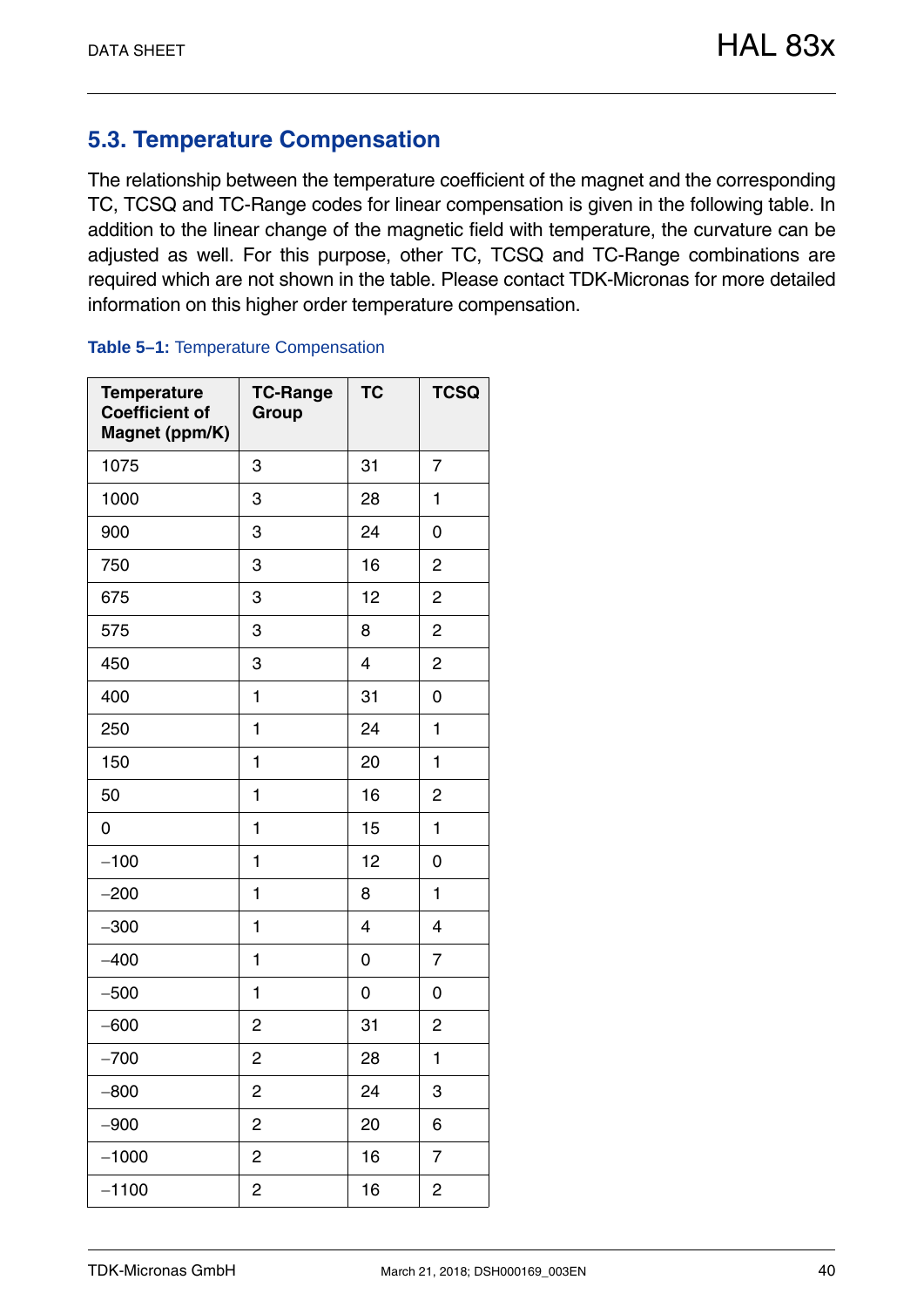#### **Table 5–1:** Temperature Compensation, continued

| <b>Temperature</b><br><b>Coefficient of</b><br>Magnet (ppm/K) | <b>TC-Range</b><br>Group | <b>TC</b>      | <b>TCSQ</b>    |
|---------------------------------------------------------------|--------------------------|----------------|----------------|
| $-1200$                                                       | $\overline{c}$           | 12             | 5              |
| $-1300$                                                       | $\overline{2}$           | 12             | 0              |
| $-1400$                                                       | 2                        | 8              | 3              |
| $-1500$                                                       | $\overline{2}$           | $\overline{4}$ | $\overline{7}$ |
| $-1600$                                                       | $\overline{c}$           | 4              | 1              |
| $-1700$                                                       | $\overline{2}$           | 0              | 6              |
| $-1800$                                                       | 0                        | 31             | 6              |
| $-1900$                                                       | 0                        | 28             | $\overline{7}$ |
| $-2000$                                                       | 0                        | 28             | 2              |
| $-2100$                                                       | 0                        | 24             | 6              |
| $-2200$                                                       | 0                        | 24             | 1              |
| $-2400$                                                       | 0                        | 20             | 0              |
| $-2500$                                                       | 0                        | 16             | 5              |
| $-2600$                                                       | 0                        | 14             | 5              |
| $-2800$                                                       | 0                        | 12             | 1              |
| $-2900$                                                       | 0                        | 8              | 6              |
| $-3000$                                                       | 0                        | 8              | 3              |
| $-3100$                                                       | 0                        | $\overline{4}$ | $\overline{7}$ |
| $-3300$                                                       | 0                        | $\overline{4}$ | 1              |
| $-3500$                                                       | 0                        | 0              | 4              |

**Note** The above table shows only some approximate values. TDK-Micronas recommends to use the TC-Calc software to find optimal settings for temperature coefficients. Please contact TDK-Micronas for more detailed information.

**Note** Please be aware that TC-Range Group 0 and 2 are not valid in the 15 mT magnetic range.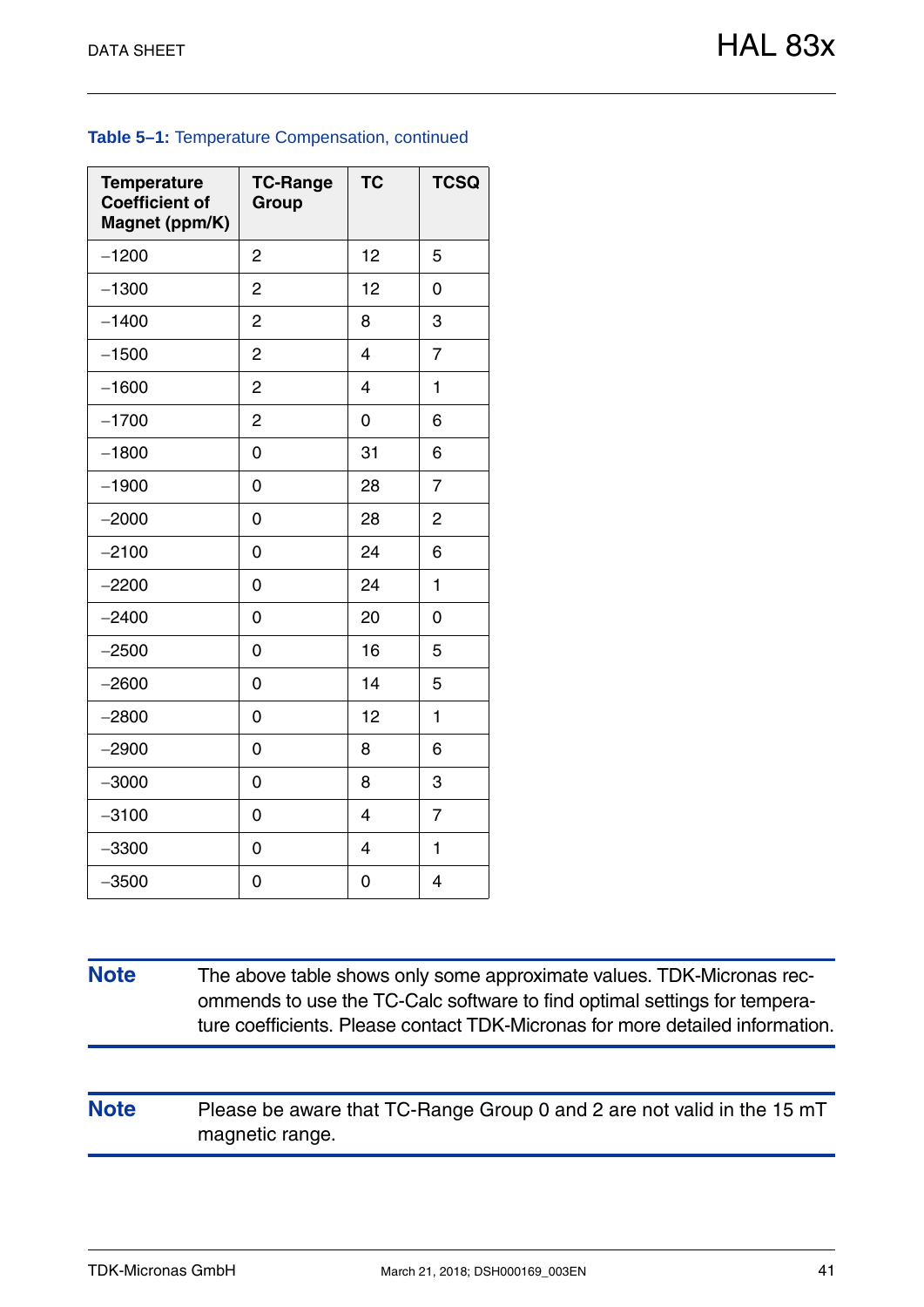## <span id="page-41-2"></span><span id="page-41-0"></span>**5.4. Ambient Temperature**

Due to the internal power dissipation, the temperature on the silicon chip (junction temperature  $T_{J}$ ) is higher than the temperature outside the package (ambient temperature  $T_{A}$ ).

 $T_J = T_A + \Delta T$ 

At static conditions and continuous operation, the following equation applies:

 $\Delta T = I_{\text{SUP}} * V_{\text{SUP}} * R_{\text{thiX}}$ 

The X represents junction-to-air or junction-to-case.

In order to estimate the temperature difference  $\Delta T$  between the junction and the respective reference (e.g. air, case, or solder point) use the max. parameters for  $I_{\text{SUP}}$ ,  $R_{\text{thX}}$ , and the max. value for  $V_{\text{SUP}}$  from the application.

The following example shows the result for junction-to -air conditions.  $V_{\text{SUP}} = 5.5 V$ ,  $R<sub>thia</sub> = 250$  K/W and  $I<sub>SUP</sub> = 10$  mA the temperature difference  $\Delta T = 13.75$  K.

The junction temperature  $T_J$  is specified. The maximum ambient temperature  $T_{Amax}$  can be estimated as:

 $T_{\text{Amax}} = T_{\text{Jmax}} - \Delta T$ 

## <span id="page-41-1"></span>**5.5. EMC and ESD**

Please contact TDK-Micronas for the detailed investigation reports with the EMC and ESD results.

EMC results are only valid for locked devices.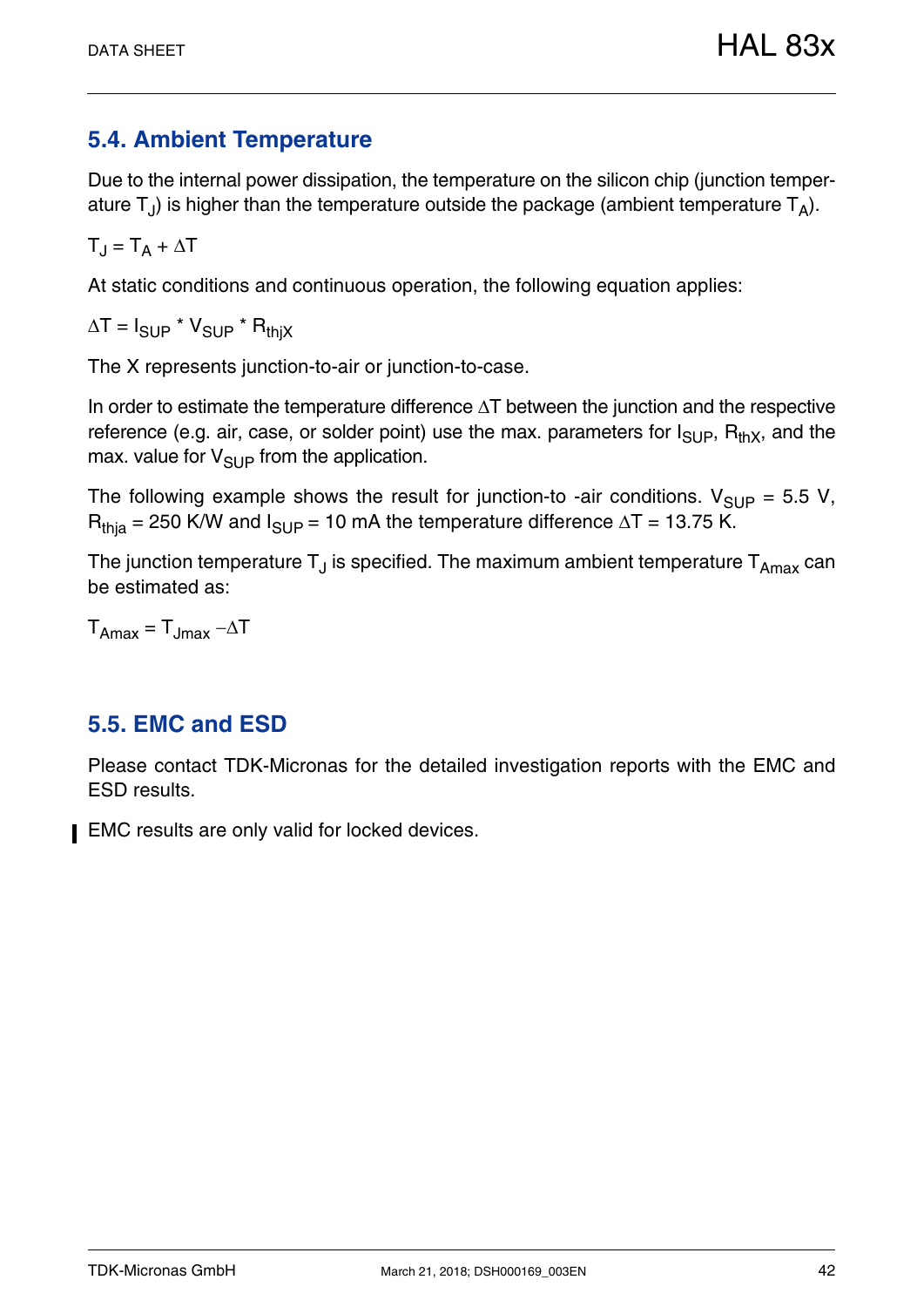## <span id="page-42-0"></span>**6. Programming**

## <span id="page-42-1"></span>**6.1. Definition of Programming Pulses**

The sensor is addressed by modulating a serial telegram on the supply voltage. The sensor answers with a serial telegram on the output pin.

The bits in the serial telegram have a different bit time for the  $V_{\text{SIIP}}$ -line and the output. The bit time for the  $V_{\text{SUP}}$ -line is defined through the length of the Sync Bit at the beginning of each telegram. The bit time for the output is defined through the Acknowledge Bit.

A logical "0" is coded as no voltage change within the bit time. A logical "1" is coded as a voltage change between 50% and 80% of the bit time. After each bit, a voltage change occurs.

## <span id="page-42-2"></span>**6.2. Definition of the Telegram**

Each telegram starts with the Sync Bit (logical 0), 3 bits for the Command (COM), the Command Parity Bit (CP), 4 bits for the Address (ADR), and the Address Parity Bit (AP).

There are 4 kinds of telegrams:

– Write a register [\(see Fig. 6–2\)](#page-43-0)

After the AP Bit, follow 14 Data Bits (DAT) and the Data Parity Bit (DP). If the telegram is valid and the command has been processed, the sensor answers with an Acknowledge Bit (logical 0) on the output.

- Read a register [\(see Fig. 6–3\)](#page-43-1) After evaluating this command, the sensor answers with the Acknowledge Bit, 14 Data Bits, and the Data Parity Bit on the output.
- Programming the EEPROM cells [\(see Fig. 6–4\)](#page-44-0) After evaluating this command, the sensor answers with the Acknowledge Bit. After the delay time  $t_w$ , the supply voltage rises up to the programming voltage.

– Activate a sensor [\(see Fig. 6–5\)](#page-44-1) If more than one sensor is connected to the supply line, selection can be done by first deactivating all sensors. The output of all sensors have to be pulled to ground. With an Activate pulse on the appropriate output pin, an individual sensor can be selected. All following commands will only be accepted from the activated sensor.



<span id="page-42-3"></span>**Fig. 6–1:** Definition of logical 0 and 1 bit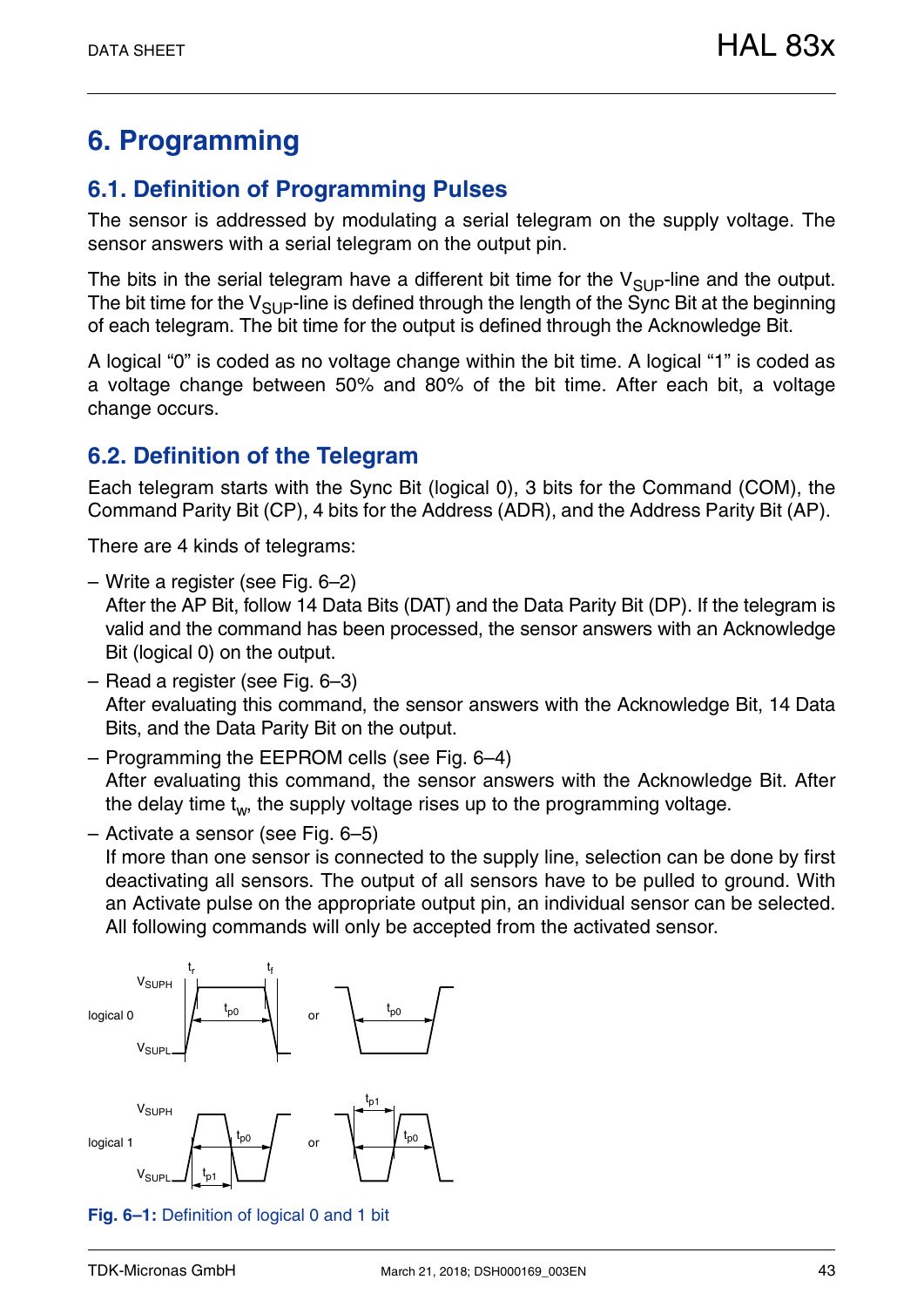#### **Table 6–1:** Telegram parameters

| Symbol                   | Parameter                                              | Pin  | Min.                     | Typ.                     | Max.           | <b>Unit</b> | <b>Remarks</b>                                                |
|--------------------------|--------------------------------------------------------|------|--------------------------|--------------------------|----------------|-------------|---------------------------------------------------------------|
| V <sub>SUPL</sub>        | Supply Voltage for Low Level<br>during Programming     | 1    | 5                        | 5.6                      | 6              | $\vee$      |                                                               |
| <b>V</b> <sub>SUPH</sub> | Supply Voltage for High Level<br>during Programming    | 1    | 6.8                      | 8.0                      | 8.5            | $\vee$      |                                                               |
| $t_r$                    | Rise time                                              | 1    | $\overline{\phantom{0}}$ |                          | 0.05           | ms          | see Fig. 6-1 on page 43                                       |
| t <sub>f</sub>           | Fall time                                              | 1    | $\overline{\phantom{0}}$ | $\overline{\phantom{0}}$ | 0.05           | ms          | see Fig. 6-1 on page 43                                       |
| $t_{p0}$                 | Bit time on V <sub>SUP</sub>                           | 1    | 1.7                      | 1.8                      | 1.9            | ms          | $t_{00}$ is defined through the Sync Bit                      |
| $t_{\text{pOUT}}$        | Bit time on output pin                                 | 3    | $\overline{c}$           | 3                        | $\overline{4}$ | ms          | t <sub>pOUT</sub> is defined through the Acknowl-<br>edge Bit |
| $t_{p1}$                 | Duty-Cycle Change for logical 1                        | 1, 3 | 50                       | 65                       | 80             | $\%$        | % of $t_{p0}$ or $t_{pOUT}$                                   |
| V <sub>SUPPROG</sub>     | Supply Voltage for<br>Programming the EEPROM           | 1    | 12.4                     | 12.5                     | 12.6           | V           |                                                               |
| t <sub>PROG</sub>        | Programming Time for EEPROM                            | 1    | 95                       | 100                      | 105            | ms          |                                                               |
| $t_{rp}$                 | Rise time of programming voltage                       | 1    | 0.2                      | 0.5                      | 1              | ms          | see Fig. 6-1 on page 43                                       |
| $t_{fp}$                 | Fall time of programming voltage                       | 1    | 0                        | $\overline{\phantom{0}}$ | 1              | ms          | see Fig. 6-1 on page 43                                       |
| $t_w$                    | Delay time of programming voltage after<br>Acknowledge | 1    | 0.5                      | 0.7                      | $\mathbf{1}$   | ms          |                                                               |
| $V_{\text{act}}$         | Voltage for an Activate pulse                          | 3    | 3                        | 4                        | 5              | $\vee$      |                                                               |
| $t_{\rm act}$            | Duration of an Activate pulse                          | 3    | 0.05                     | 0.1                      | 0.2            | ms          |                                                               |
| Vout, deact              | Output voltage after deactivate command                | 3    | 0                        | 0.1                      | 0.2            | V           |                                                               |

#### **WRITE**



#### <span id="page-43-0"></span>**Fig. 6–2:** Telegram for coding a Write command



#### <span id="page-43-1"></span>**Fig. 6–3:** Telegram for coding a Read command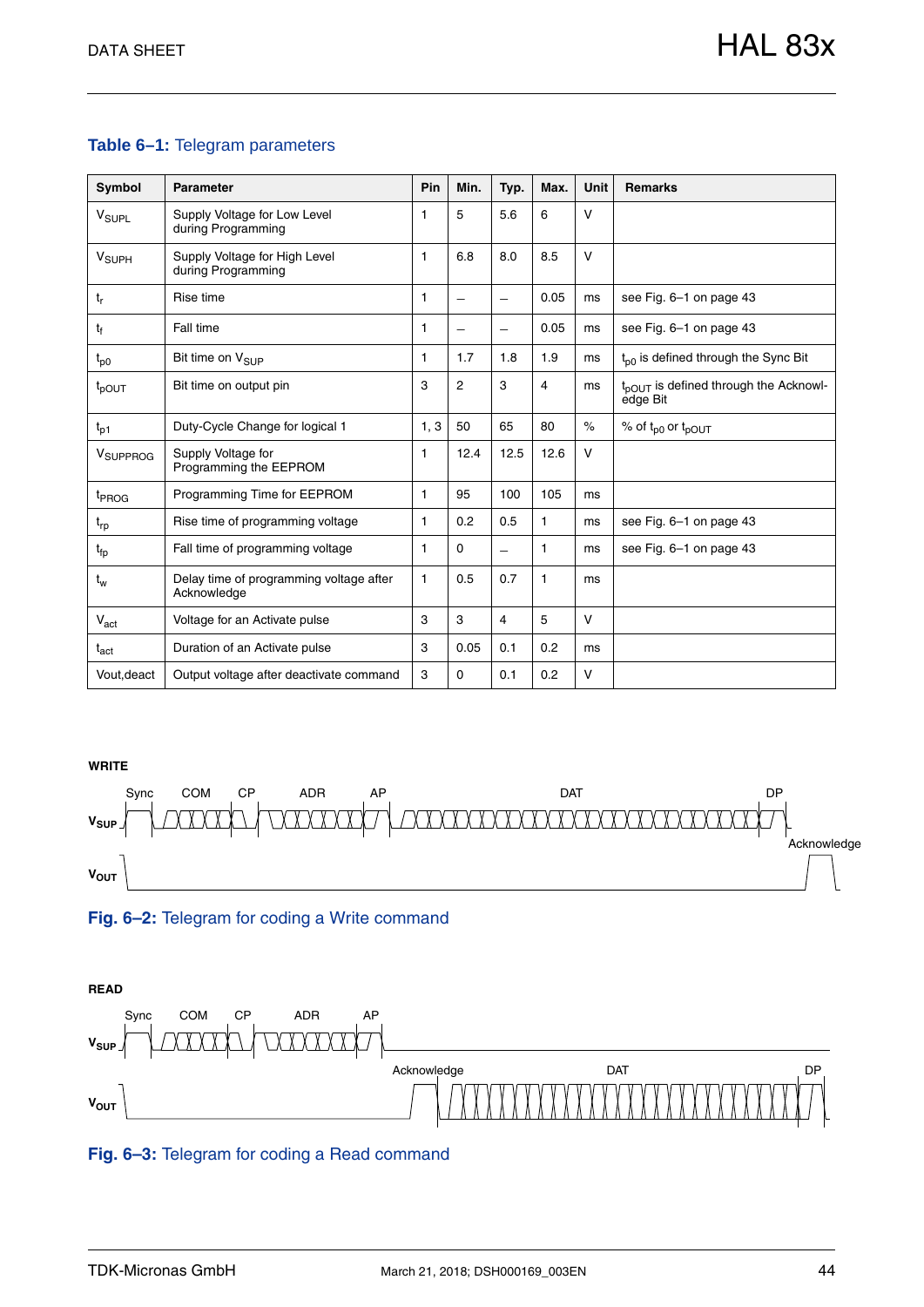

#### <span id="page-44-0"></span>**Fig. 6–4:** Telegram for coding the EEPROM programming



#### <span id="page-44-1"></span>**Fig. 6–5:** Activate pulse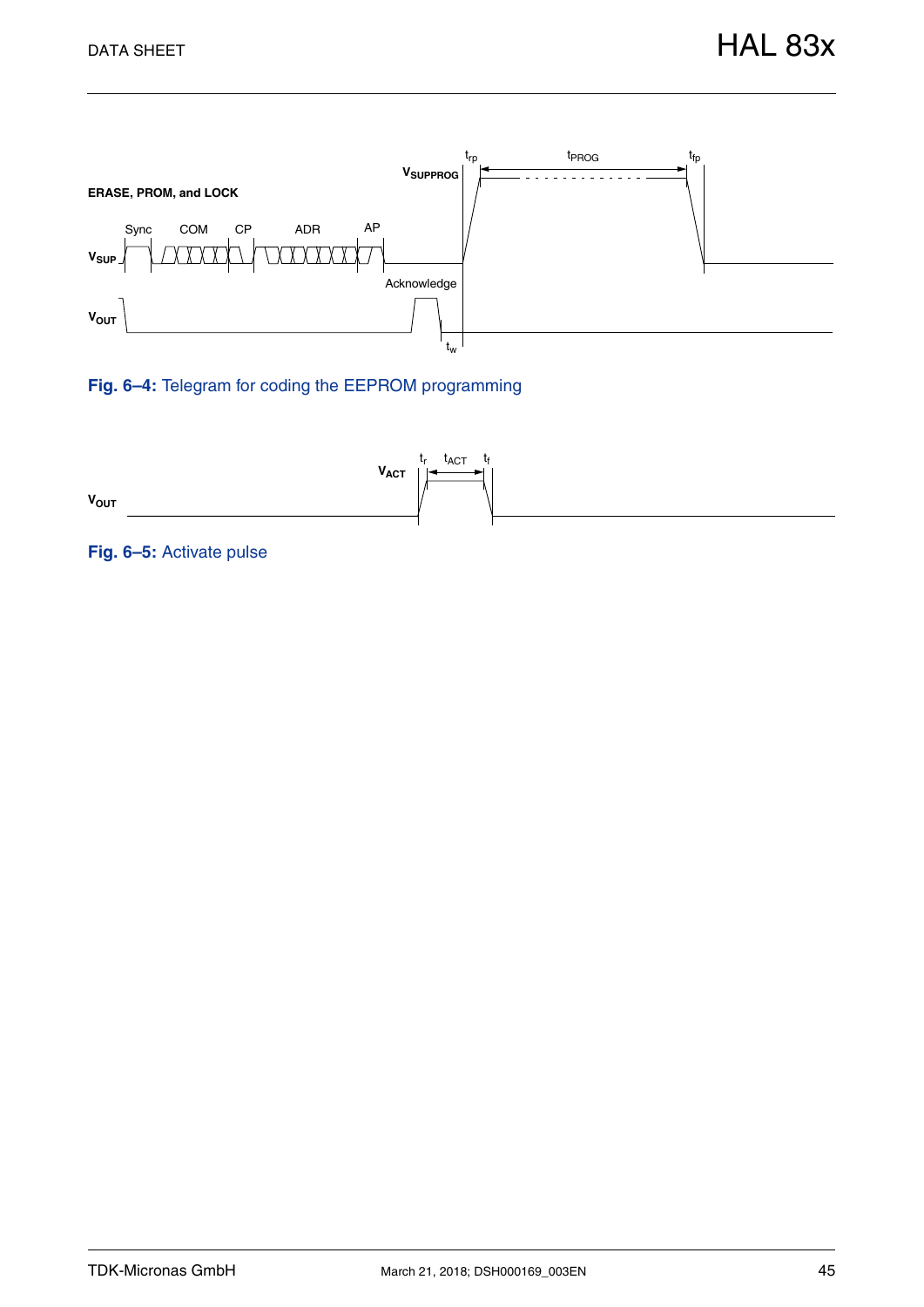## <span id="page-45-0"></span>**6.3. Telegram Codes**

#### **Sync Bit**

Each telegram starts with the Sync Bit. This logical "0" pulse defines the exact timing for  $t_{p0}$ .

#### **Command Bits (COM)**

The Command code contains 3 bits and is a binary number. [Table 6–2](#page-46-1) shows the available commands and the corresponding codes for the HAL83x.

#### **Command Parity Bit (CP)**

This parity bit is "1" if the number of zeros within the 3 Command Bits is uneven. The parity bit is "0", if the number of zeros is even.

#### **Address Bits (ADR)**

The Address code contains 4 bits and is a binary number. [Table 6–3](#page-48-0) shows the available addresses for the HAL83x registers.

#### **Address Parity Bit (AP)**

This parity bit is "1" if the number of zeros within the 4 Address bits is uneven. The parity bit is "0" if the number of zeros is even.

#### **Data Bits (DAT)**

The 14 Data Bits contain the register information.

The registers use different number formats for the Data Bits. These formats are explained in [Section 6.4.](#page-46-0)

In the Write command, the last bits are valid. If, for example, the TC register (10 bits) is written, only the last 10 bits are valid.

In the Read command, the first bits are valid. If, for example, the TC register (10 bits) is read, only the first 10 bits are valid.

#### **Data Parity Bit (DP)**

This parity bit is "1" if the number of zeros within the binary number is even. The parity bit is "0" if the number of zeros is uneven.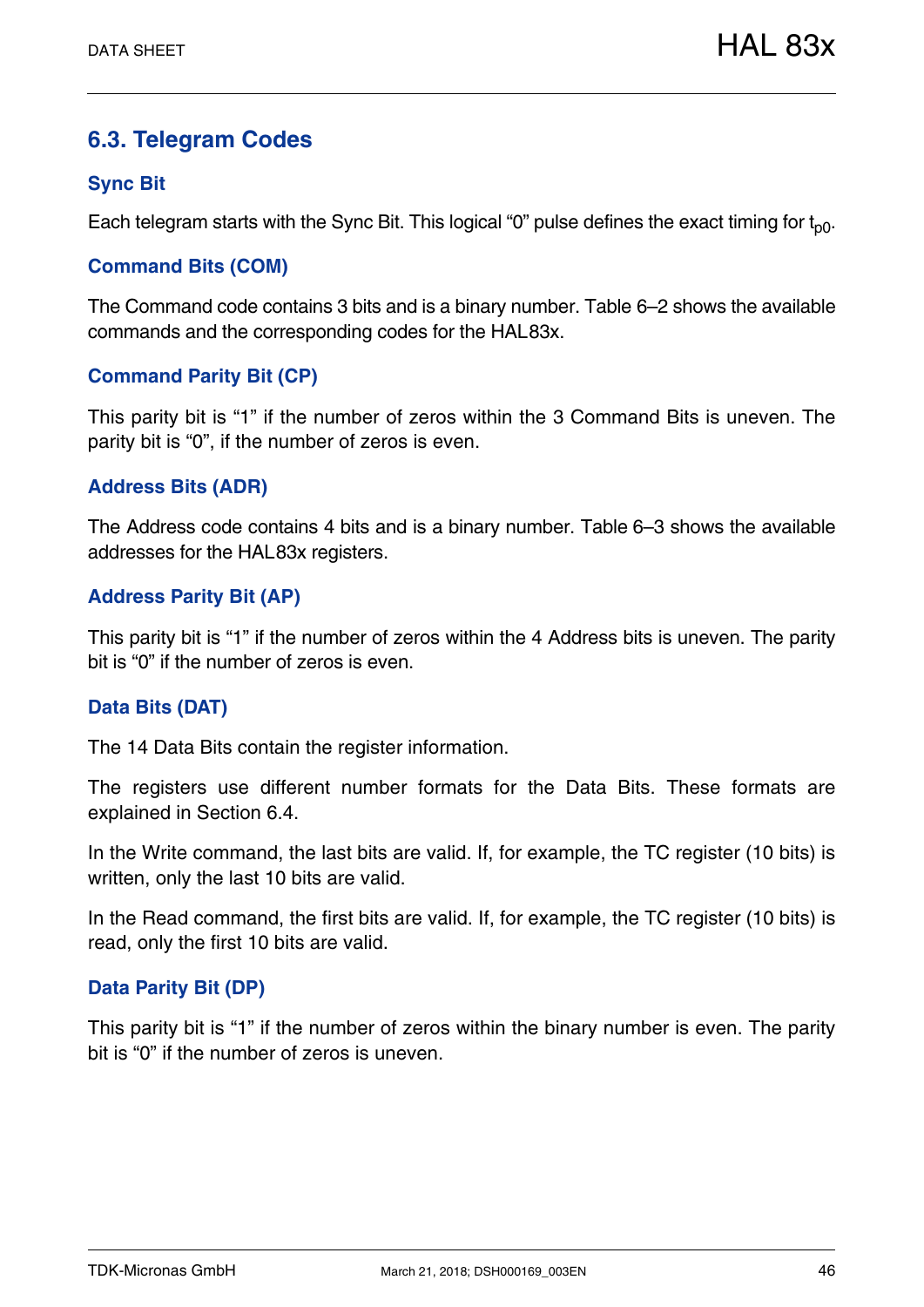#### **Acknowledge**

After each telegram, the output answers with the Acknowledge signal. This logical "0" pulse defines the exact timing for  $t_{pOUT}$ .

#### <span id="page-46-1"></span>**Table 6–2:** Available commands

| <b>Command</b> | Code | <b>Explanation</b>                 |
|----------------|------|------------------------------------|
| <b>READ</b>    | 2    | read a register                    |
| <b>WRITE</b>   | 3    | write a register                   |
| <b>PROM</b>    | 4    | program all non-volatile registers |
| <b>ERASE</b>   | 5    | erase all non-volatile registers   |

## <span id="page-46-0"></span>**6.4. Number Formats**

#### **Binary number:**

The most significant bit is given as first, the least significant bit as last digit.

Example: 101001 represents 41 decimal.

#### **Signed binary number:**

The first digit represents the sign of the following binary number (1 for negative, 0 for positive sign).

Example: 0101001 represents +41 decimal 1101001 represents 41 decimal

#### **Two's-complement number:**

The first digit of positive numbers is "0", the rest of the number is a binary number. Negative numbers start with "1". In order to calculate the absolute value of the number, calculate the complement of the remaining digits and add "1".

Example: 0101001 represents +41 decimal 1010111 represents 41 decimal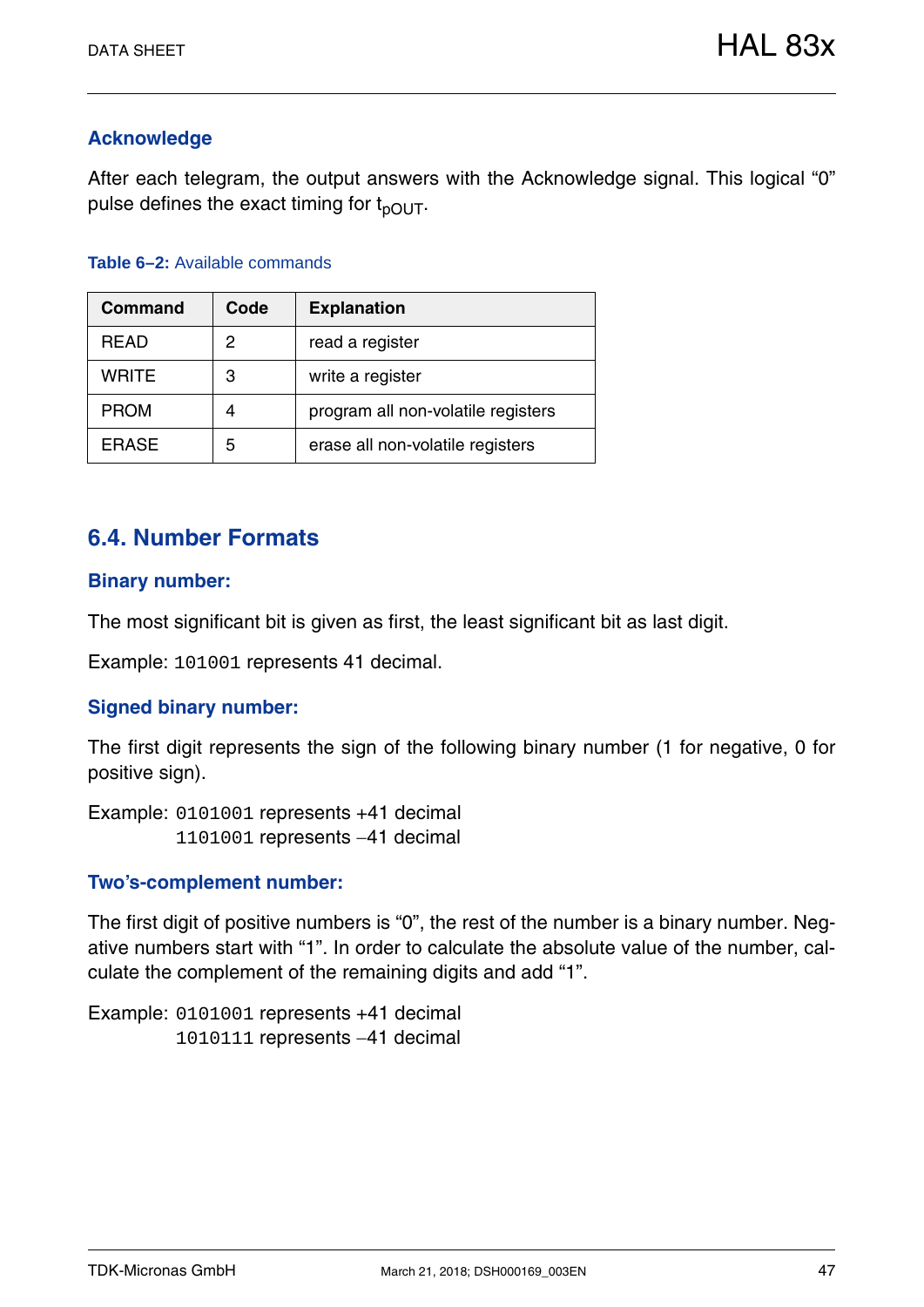## <span id="page-47-0"></span>**6.5. Register Information**

#### **CLAMP-LOW**

- The register range is from 0 up to 255.
- The register value is calculated by:

 $CLAMP-LOW = \frac{LowClampingVoltage \times 2}{V}$  $=\frac{LowCaining Wimage \times 2}{V_{SUP}}$ 

#### **CLAMP-HIGH**

- The register range is from 0 up to 511.
- The register value is calculated by:

$$
CLAMP-HIGH = \frac{HighClampingVoltage}{V_{SUP}} \times 511
$$

#### **VOQ**

- $-$  The register range is from  $-1024$  up to 1023.
- The register value is calculated by:

$$
VOQ = \frac{V_{OO}}{V_{SUP}} \times 1024
$$

#### **SENSITIVITY**

- $-$  The register range is from  $-8192$  up to 8191.
- The register value is calculated by:

```
SENSITIVITY = Sensitivity \times 2048
```
#### **TC**

- The TC register range is from 0 up to 1023.
- The register value is calculated by:

 $TC = GROUP \times 256 + TCValue \times 8 + TCSQValue$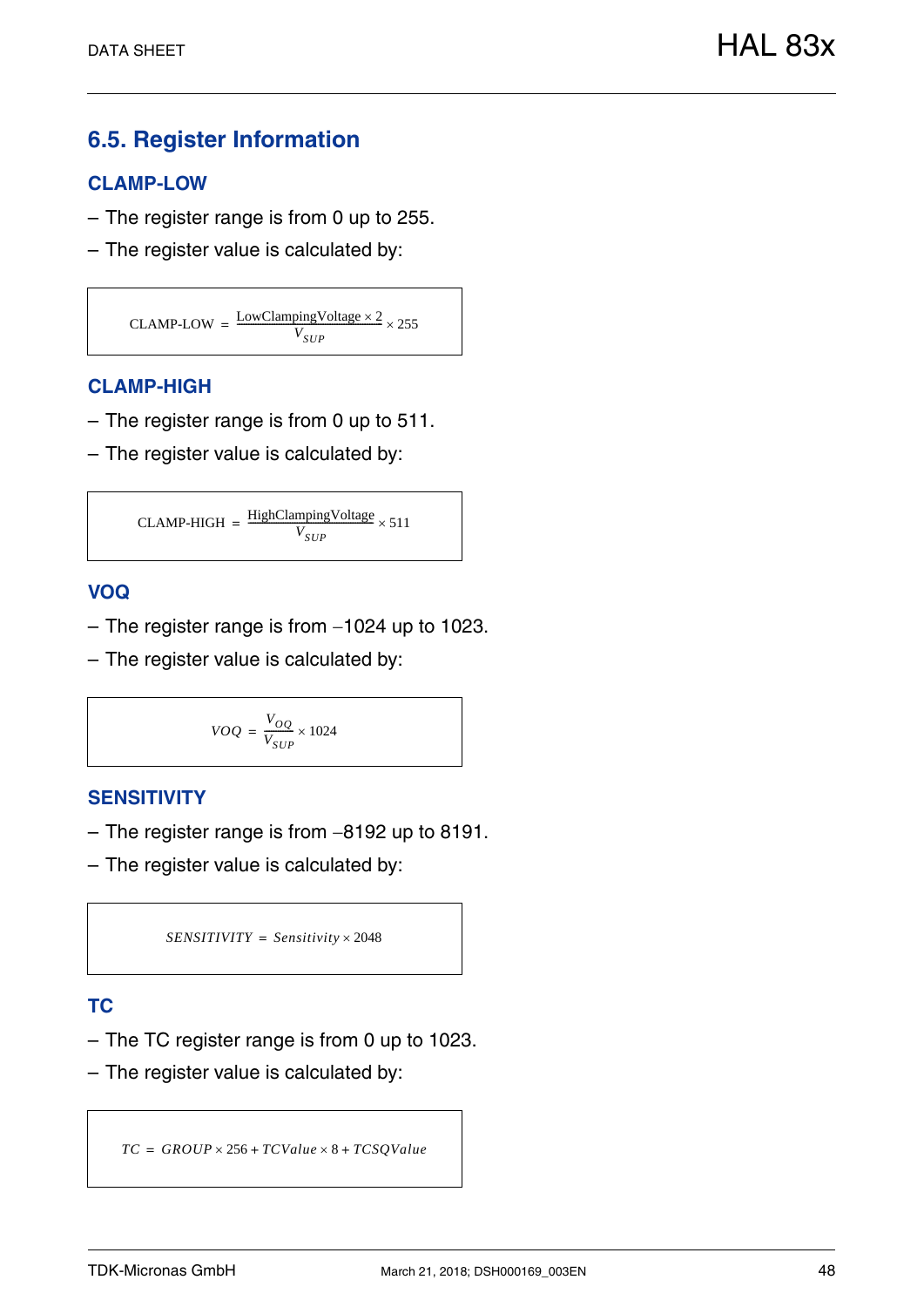#### **MODE**

– The register range is from 0 up to 1023 and contains the settings for FILTER, RANGE, OUTPUTMODE:

```
MODE = RANGE(Mode[9]) \times 512 +OUTPUTMODE \times 32 +FILTER \times 8 + RANGE (Mode [2:1]) \times 2
```
#### **D/A-READOUT**

- This register is read only.
- The register range is from 0 up to 16383.

#### **DEACTIVATE**

- This register can only be written.
- The register has to be written with 2063 decimal (80F hexadecimal) for the deactivation.
- The sensor can be reset with an Activate pulse on the output pin or by switching off and on the supply voltage.

| <b>Register</b>           | Code           | Data<br><b>Bits</b> | <b>Format</b>          | <b>Customer</b>        | <b>Remark</b>                 |
|---------------------------|----------------|---------------------|------------------------|------------------------|-------------------------------|
| <b>CLAMP-LOW</b>          | 1              | 8                   | binary                 | read/write/<br>program | Low clamping voltage          |
| <b>CLAMP-HIGH</b>         | $\overline{2}$ | 9                   | binary                 | read/write/<br>program | High clamping voltage         |
| VOQ                       | 3              | 11                  | two's compl.<br>binary | read/write/<br>program | Output quiescent volt-<br>age |
| <b>SENSITIVITY</b>        | 4              | 14                  | signed binary          | read/write/<br>program |                               |
| <b>MODE</b>               | 5              | 10                  | binary                 | read/write/<br>program | Range, filter, output<br>mode |
| <b>LOCKR</b>              | 6              | $\overline{2}$      | binary                 | read/write/<br>program | Lock Bit                      |
| A/D READOUT               | $\overline{7}$ | 14                  | two's compl.<br>binary | read                   |                               |
| <b>GP REGISTERS</b><br>13 | 8              | 3x13                | binary                 | read/write/<br>program | 1)                            |

#### <span id="page-48-0"></span>**Table 6–3:** Available register addresses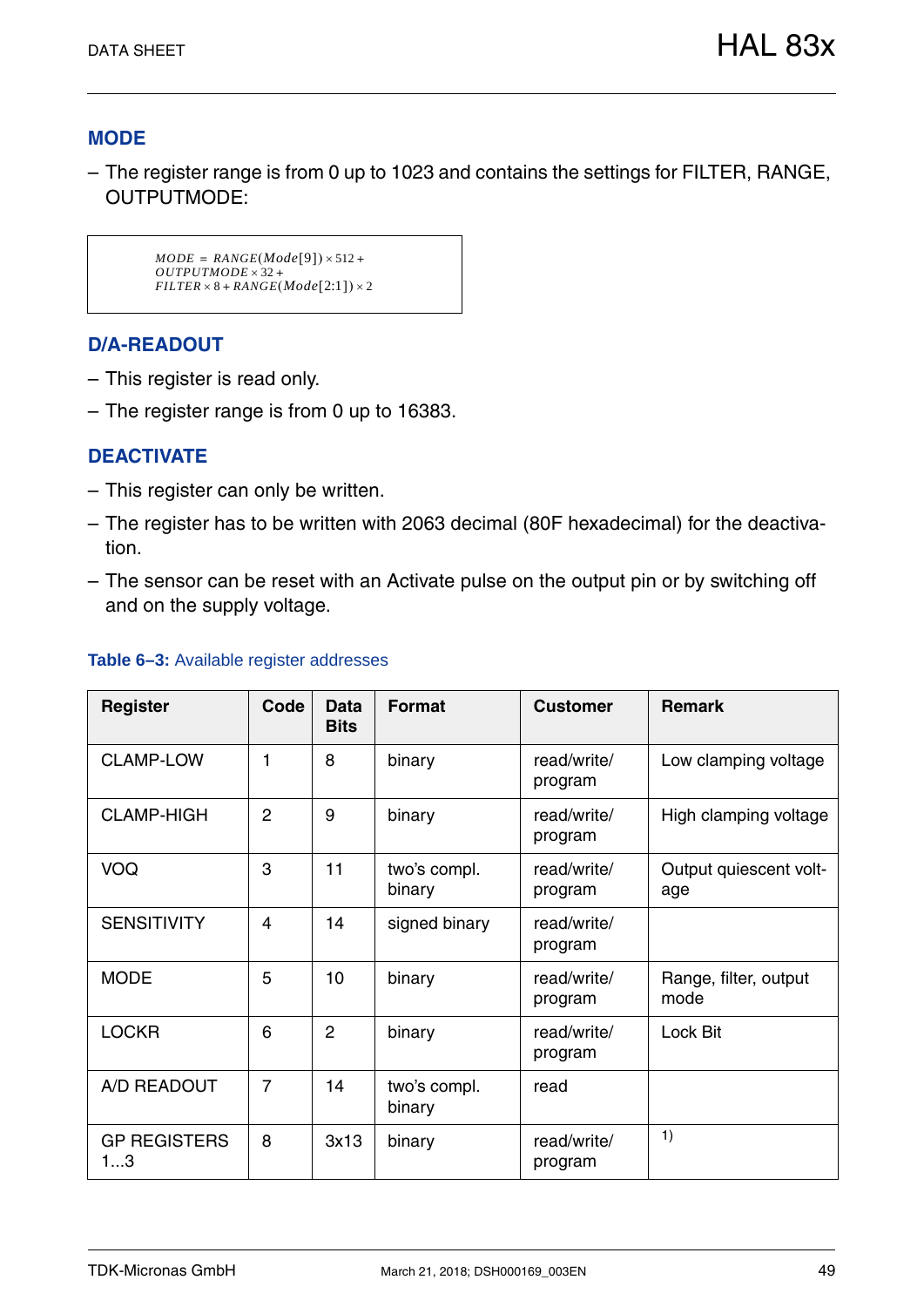| <b>Register</b>                                                                                                                                                                                                          | Code | <b>Data</b><br><b>Bits</b> | <b>Format</b> | <b>Customer</b>        | <b>Remark</b>                                              |  |  |  |  |  |
|--------------------------------------------------------------------------------------------------------------------------------------------------------------------------------------------------------------------------|------|----------------------------|---------------|------------------------|------------------------------------------------------------|--|--|--|--|--|
| D/A-READOUT                                                                                                                                                                                                              | 9    | 14                         | binary        | read                   | Bit sequence is<br>reversed during read                    |  |  |  |  |  |
| <b>TC</b>                                                                                                                                                                                                                | 11   | 10                         | binary        | read/write/<br>program | bits 0 to 2 TCSQ<br>bits 3 to 7 TC<br>bits 8 to 9 TC Range |  |  |  |  |  |
| <b>GP REGISTER 0</b>                                                                                                                                                                                                     | 12   | 13                         | binary        | read/write/<br>program | 1)                                                         |  |  |  |  |  |
| <b>DEACTIVATE</b>                                                                                                                                                                                                        | 15   | 12                         | binary        | write                  | Deactivate the sensor                                      |  |  |  |  |  |
| $1)$ To read/write this register it is mandatory to read/write all GP register one after the other starting<br>with GP0. In case of a writing the registers it is necessary to first write all registers followed by one |      |                            |               |                        |                                                            |  |  |  |  |  |

store sequence at the end. Even if only GP0 should be changed all other GP registers must first

be read and the read out data must be written again to these registers.

#### **Table 6–3:** Available register addresses, continued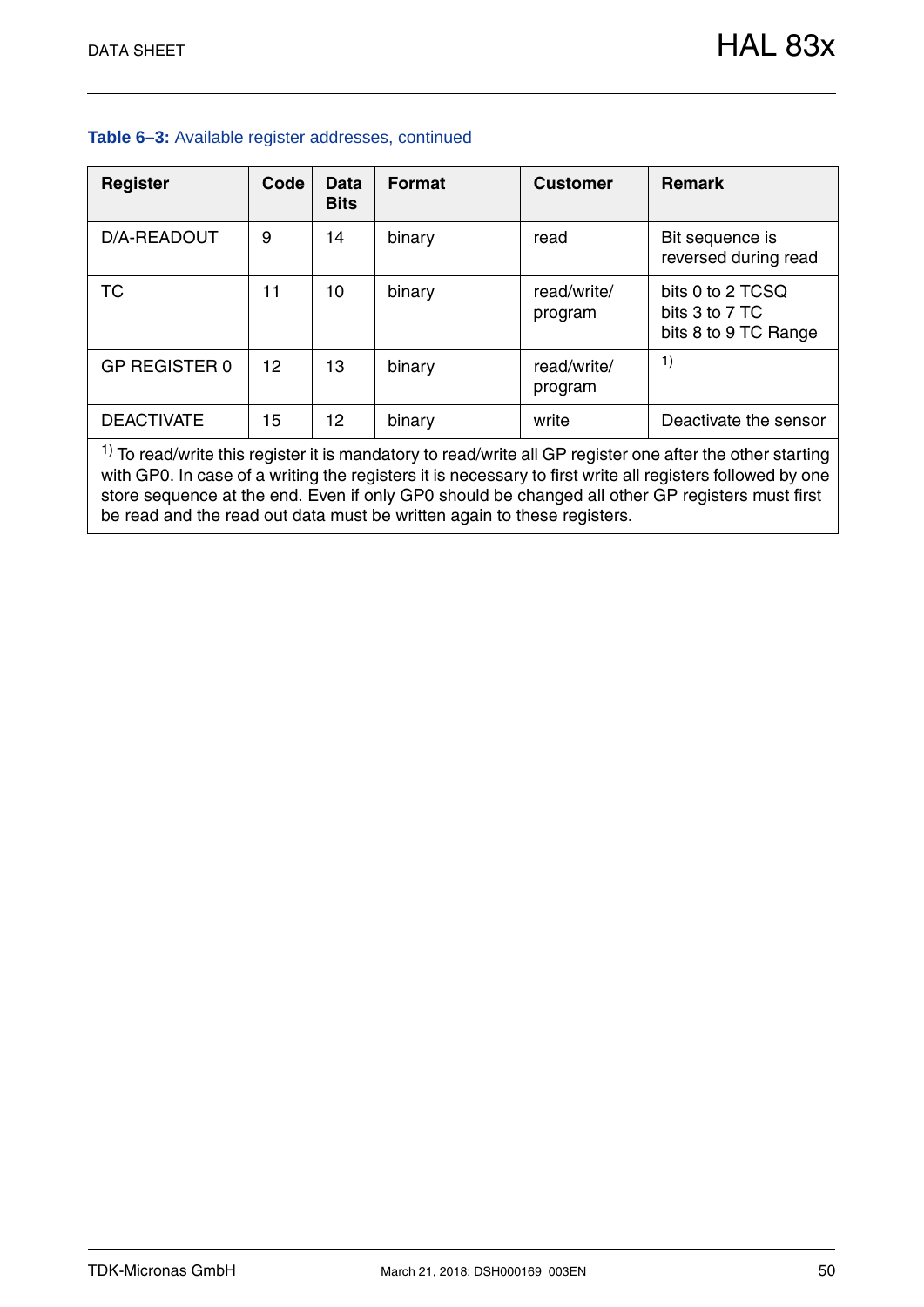## <span id="page-50-0"></span>**6.6. Programming Information**

#### <span id="page-50-1"></span>**Table 6–4:** Data formats

| <b>Char</b>                     |                                           |                                                      | DAT3                                                 |                                    |                                    | DAT <sub>2</sub>                                     |                                               |                                                      | DAT1                     |                                                      |                                               |                          | DAT0                                   |                                                      |                                    |                                                      |                                    |
|---------------------------------|-------------------------------------------|------------------------------------------------------|------------------------------------------------------|------------------------------------|------------------------------------|------------------------------------------------------|-----------------------------------------------|------------------------------------------------------|--------------------------|------------------------------------------------------|-----------------------------------------------|--------------------------|----------------------------------------|------------------------------------------------------|------------------------------------|------------------------------------------------------|------------------------------------|
| <b>Register</b>                 | <b>Bit</b>                                | 1<br>5                                               | 1<br>$\overline{\mathbf{4}}$                         | 13                                 | 1<br>$\overline{2}$                | 1<br>$\mathbf{1}$                                    | 1<br>$\bf{0}$                                 | $\mathbf 0$<br>9                                     | $\bf{0}$<br>8            | $\mathbf 0$<br>$\overline{7}$                        | $\bf{0}$<br>6                                 | $\bf{0}$<br>5            | $\mathbf 0$<br>$\overline{\mathbf{4}}$ | $\bf{0}$<br>3                                        | $\mathbf 0$<br>$\overline{2}$      | $\bf{0}$<br>$\mathbf{1}$                             | $\mathbf 0$<br>$\mathbf 0$         |
| <b>CLAMP</b><br><b>LOW</b>      | Write<br>Read                             | $\overline{\phantom{0}}$<br>$\overline{\phantom{0}}$ | $\overline{\phantom{0}}$<br>$\frac{1}{2}$            | $\vee$                             | $\vee$                             | $\vee$                                               | $\vee$                                        | $\overline{V}$                                       | $\vee$                   | $\vee$<br>$\vee$                                     | $\vee$<br>$\vee$                              | $\vee$<br>$\overline{a}$ | $\vee$                                 | $\vee$                                               | $\vee$                             | $\vee$                                               | $\vee$                             |
| <b>CLAMP</b><br><b>HIGH</b>     | Write<br>Read                             | $\overline{\phantom{0}}$<br>$\overline{\phantom{0}}$ | $\overline{\phantom{0}}$                             | $\qquad \qquad -$<br>$\vee$        | $\qquad \qquad -$<br>$\vee$        | $\overline{\phantom{0}}$<br>$\vee$                   | $\overline{\phantom{0}}$<br>$\vee$            | $\qquad \qquad -$<br>$\overline{V}$                  | $\vee$<br>$\vee$         | $\vee$<br>$\vee$                                     | $\vee$<br>$\vee$                              | $\vee$<br>$\vee$         | V<br>$\overline{\phantom{0}}$          | $\vee$<br>$\overline{\phantom{0}}$                   | $\vee$<br>$\overline{\phantom{0}}$ | $\vee$<br>$\overline{\phantom{0}}$                   | V                                  |
| VOQ                             | Write<br>Read                             | $\overline{\phantom{0}}$<br>$\equiv$                 | $\overline{\phantom{0}}$<br>$\overline{\phantom{0}}$ | $\vee$                             | $\qquad \qquad -$<br>$\vee$        | $\qquad \qquad -$<br>$\vee$                          | $\vee$<br>$\vee$                              | $\vee$<br>$\vee$                                     | $\vee$<br>$\vee$         | $\mathsf{V}$<br>$\vee$                               | $\vee$<br>$\vee$                              | $\vee$<br>$\vee$         | V<br>V                                 | $\vee$<br>$\vee$                                     | $\vee$<br>$\overline{\phantom{0}}$ | $\vee$<br>$\overline{\phantom{0}}$                   | $\vee$<br>$\overline{\phantom{0}}$ |
| SENSITIV-<br><b>ITY</b>         | Write<br>Read                             | $\qquad \qquad -$<br>$\overline{\phantom{0}}$        | $\overline{\phantom{0}}$<br>$\overline{\phantom{0}}$ | $\vee$<br>$\vee$                   | $\vee$<br>$\vee$                   | $\vee$<br>$\vee$                                     | $\vee$<br>$\vee$                              | $\vee$<br>$\vee$                                     | V<br>$\vee$              | $\vee$<br>$\vee$                                     | $\vee$<br>$\vee$                              | $\vee$<br>$\vee$         | V<br>$\vee$                            | $\vee$<br>$\vee$                                     | $\vee$<br>V                        | $\vee$<br>$\vee$                                     | $\vee$<br>$\vee$                   |
| <b>MODE</b>                     | Write<br>Read                             | $\overline{\phantom{0}}$<br>$\qquad \qquad -$        | $\overline{\phantom{0}}$                             | $\vee$                             | $\overline{\phantom{0}}$<br>$\vee$ | $\overline{\phantom{0}}$<br>$\vee$                   | $\overline{\phantom{0}}$<br>$\vee$            | $\vee$<br>$\vee$                                     | $\vee$<br>$\vee$         | V<br>$\vee$                                          | $\vee$<br>$\vee$                              | $\vee$<br>$\vee$         | V<br>$\vee$                            | $\vee$<br>$\overline{\phantom{0}}$                   | V<br>$\qquad \qquad -$             | $\vee$<br>$\overline{\phantom{0}}$                   | $\vee$<br>$\overline{\phantom{0}}$ |
| $A/D-$<br><b>READOUT</b>        | Read                                      | $\overline{\phantom{0}}$                             |                                                      | $\vee$                             | $\vee$                             | $\vee$                                               | $\vee$                                        | $\vee$                                               | $\vee$                   | $\vee$                                               | $\vee$                                        | $\vee$                   | $\vee$                                 | $\vee$                                               | $\vee$                             | $\vee$                                               | $\vee$                             |
| <b>LOCKR</b>                    | Write<br>Read                             | $\overline{\phantom{0}}$<br>$\equiv$                 | $\overline{\phantom{0}}$<br>$\overline{\phantom{0}}$ | $\qquad \qquad -$<br>$\equiv$      | $\qquad \qquad -$<br>V             | $\overline{\phantom{0}}$<br>$\overline{\phantom{0}}$ | $\overline{\phantom{0}}$<br>$\qquad \qquad -$ | $\overline{\phantom{0}}$<br>$\overline{\phantom{0}}$ | $\overline{\phantom{0}}$ | $\overline{\phantom{0}}$<br>$\overline{\phantom{0}}$ | $\qquad \qquad -$<br>$\overline{\phantom{0}}$ | $\overline{\phantom{0}}$ | $\overline{\phantom{0}}$<br>$\equiv$   | $\overline{\phantom{0}}$<br>$\overline{\phantom{0}}$ | $\overline{\phantom{0}}$           | $\overline{\phantom{0}}$<br>$\overline{\phantom{0}}$ | V                                  |
| GP 13<br>Registers              | Write<br>Read                             | $\equiv$<br>$\equiv$                                 | $\overline{\phantom{0}}$<br>$\overline{\phantom{0}}$ | $\overline{\phantom{0}}$<br>$\vee$ | $\mathsf{V}$<br>$\vee$             | V<br>$\vee$                                          | $\vee$<br>$\vee$                              | $\vee$<br>$\vee$                                     | $\vee$<br>$\vee$         | $\vee$<br>$\vee$                                     | $\vee$<br>$\vee$                              | $\vee$<br>$\vee$         | V<br>$\vee$                            | $\vee$<br>$\vee$                                     | V<br>$\vee$                        | $\vee$<br>$\vee$                                     | $\vee$<br>$\overline{\phantom{0}}$ |
| $D/A-$<br>READOUT <sup>1)</sup> | Read                                      | $\overline{\phantom{0}}$                             |                                                      | $\vee$                             | $\vee$                             | $\vee$                                               | $\overline{V}$                                | $\vee$                                               | $\vee$                   | $\vee$                                               | $\vee$                                        | $\vee$                   | V                                      | $\vee$                                               | $\overline{V}$                     | $\vee$                                               | $\vee$                             |
| <b>TC</b>                       | Write<br>Read                             | $\overline{\phantom{0}}$                             | $\overline{\phantom{0}}$                             | $\vee$                             | $\vee$                             | $\vee$                                               | $\vee$                                        | $\mathsf{V}$<br>$\vee$                               | $\vee$<br>$\vee$         | $\vee$<br>$\vee$                                     | $\vee$<br>$\vee$                              | $\vee$<br>$\vee$         | $\vee$<br>$\vee$                       | $\vee$<br>$\overline{\phantom{0}}$                   | $\vee$<br>$\overline{\phantom{0}}$ | $\mathsf{V}$                                         | V<br>$\overline{\phantom{0}}$      |
| GP <sub>0</sub><br>Register     | Write<br>Read                             | $\equiv$<br>$\overline{\phantom{0}}$                 |                                                      | $\overline{\phantom{0}}$<br>$\vee$ | $\vee$<br>$\vee$                   | $\vee$<br>$\vee$                                     | $\vee$<br>$\vee$                              | $\vee$<br>$\vee$                                     | $\vee$<br>$\vee$         | $\vee$<br>$\vee$                                     | $\vee$<br>$\vee$                              | $\vee$<br>$\vee$         | $\vee$<br>V                            | $\vee$<br>$\vee$                                     | $\vee$<br>$\vee$                   | $\vee$<br>$\vee$                                     | $\vee$                             |
| <b>DEACTI-</b><br><b>VATE</b>   | Write                                     | $\overline{\phantom{0}}$                             |                                                      |                                    | $\overline{\phantom{0}}$           | 1                                                    | $\overline{0}$                                | $\overline{0}$                                       | $\mathbf 0$              | $\mathbf 0$                                          | $\overline{0}$                                | $\overline{0}$           | $\overline{0}$                         | 1                                                    | 1                                  | 1                                                    | 1                                  |
| $1)$ LSB first                  | V: valid, -: ignore, bit order: MSB first |                                                      |                                                      |                                    |                                    |                                                      |                                               |                                                      |                          |                                                      |                                               |                          |                                        |                                                      |                                    |                                                      |                                    |

If the content of any register (except the lock registers) is to be changed, the desired value must first be written into the corresponding RAM register. Before reading out the RAM register again, the register value must be permanently stored in the EEPROM.

Permanently storing a value in the EEPROM is done by first sending an ERASE command followed by sending a PROM command. **The address within the ERASE and PROM commands must be zero.** ERASE and PROM act on all registers in parallel.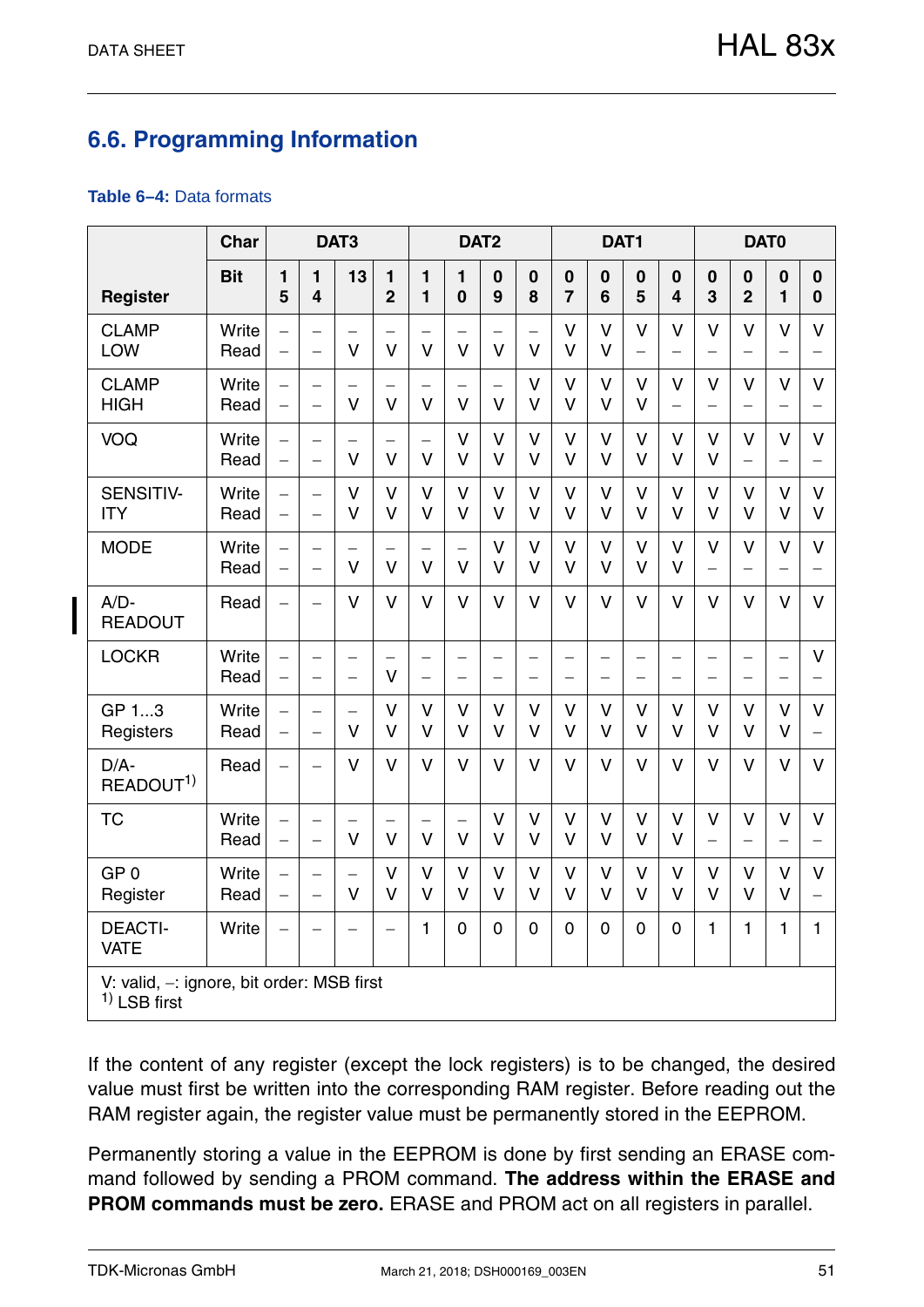If all HAL83x registers are to be changed, all writing commands can be sent one after the other, followed by sending one ERASE and PROM command at the end.

During all communication sequences, the customer has to check if the communication with the sensor was successful. This means that the acknowledge and the parity bits sent by the sensor have to be checked by the customer. If the Micronas programmer board is used, the customer has to check the error flags sent from the programmer board.

**Note** For production and qualification tests it is mandatory to set the LOCK bit after final adjustment and programming of HAL83x. The LOCK function is active after the next power-up of the sensor. The success of the lock process must be checked by reading at least one sensor register after locking and/or by an analog check of the sensors output signal. Electrostatic discharges (ESD) may disturb the programming pulses. Please take precautions against ESD.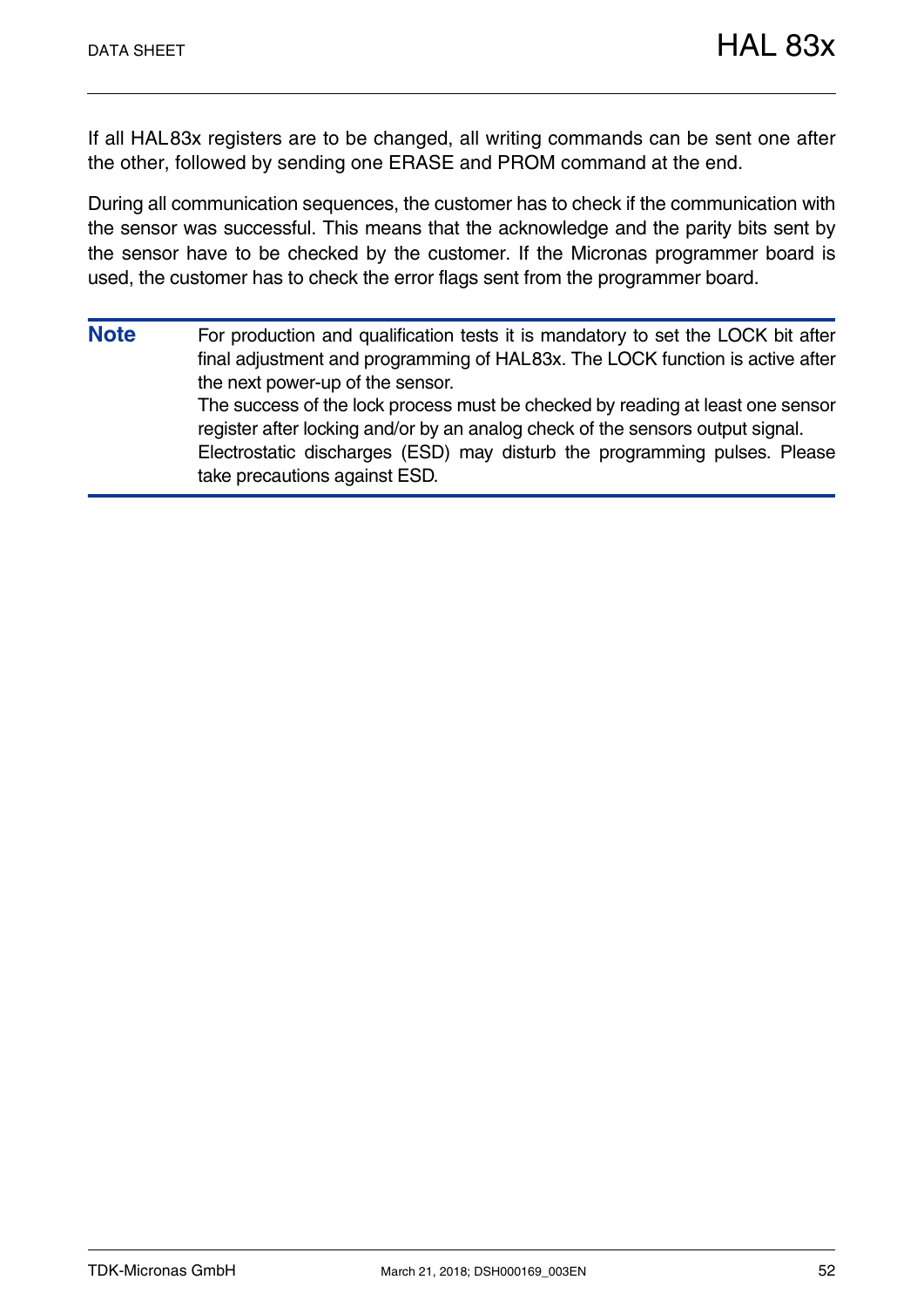## <span id="page-52-0"></span>**7. Data Sheet History**

- 1. Advance Information: "HAL 83x Robust Mutlti-Purpose Programmable Linear Hall-Effect Sensor Family", Jan. 13, 2013, AI000169\_001EN. First release of the Advance Information.
- 2. Preliminary Data Sheet: "[HAL 83x](#page--1-1) Robust Multi-Purpose Programmable Linear Hall-Effect Sensor Family", Aug. 2, 2013, PD000213\_001EN. First release of the preliminary data sheet.

Major Changes:

- Absolute Maximum Ratings: Values for  $V_{\text{FSD}}$
- Characteristics: Values for  $V_{\text{Offest}}$
- 3. Preliminary Data Sheet: "[HAL 83x](#page--1-1) Robust Multi-Purpose Programmable Linear Hall-Effect Sensor Family", Oct. 2, 2014, PD000213\_002EN. Second release of the preliminary data sheet.

Major Changes:

- TO92 UT package drawing updated
- TO92 UT package spread legs option deleted
- Recommended operating conditions and characteristics:
- Updated DNL value for HAL 835
- $-$  Updated RL<sub>min</sub> (load resistor)
- Diagnostics and safety features updated
- Offset correction feature for HAL 835 removed
- 4. Data Sheet: "[HAL 83x](#page--1-1) Robust Multi-Purpose Programmable Linear Hall-Effect Sensor Family", Feb. 25, 2015, DSH000169\_001E. First release of the data sheet.

Major Changes:

- Step Response Times
- 5. Data Sheet: "[HAL 83x](#page--1-1) [Robust Multi-Purpose Programmable Linear Hall-Effect Sensor Family](#page--1-0)", May 22, 2015, DSH000169\_002E. Second release of the data sheet.

Major Changes:

- Package TO92UT-1 (spread) added
- Package drawing TO92UT-2 (non-spread) updated
- Ammopack drawings updated
- Assembly and storage information
- Several text corrections